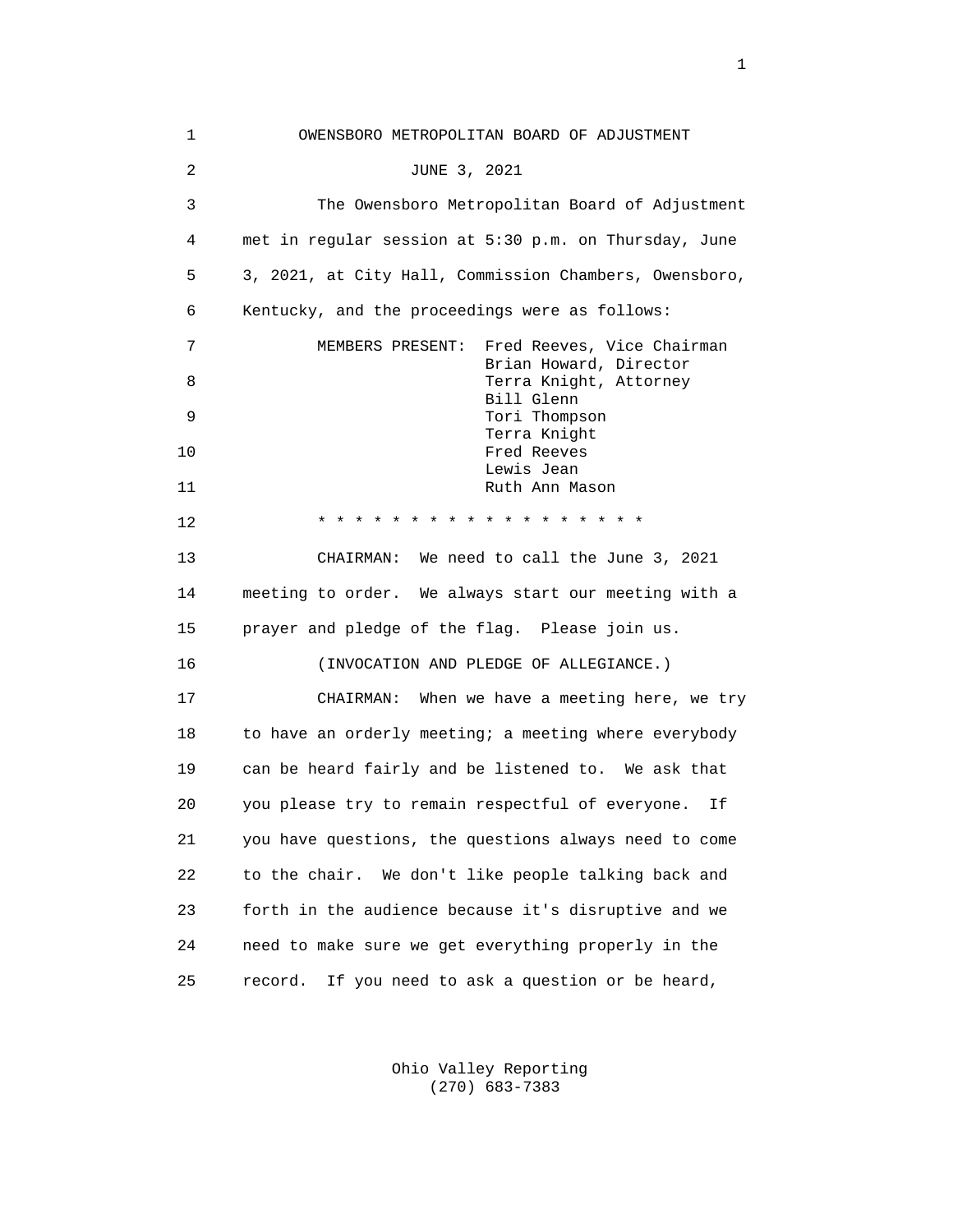1 you'll want to step up to the podium and be sworn in 2 and then we'll be glad to entertain any and all of 3 questions that we have that come before us. 4 At this sometime Mr. Howard. 5 MR. HOWARD: The first item would be to 6 consider the minutes from the May 6, 2021 meeting. 7 Each member should have been mailed a copy of those 8 minutes. Chair would be ready for a motion to approve 9 those, please. 10 MS. THOMPSON: Motion to approve. 11 CHAIRMAN: Motion by Tori. 12 MS. MASON: Second. 13 CHAIRMAN: Second by Ruth Ann. All in favor 14 raise your right hand. 15 (ALL BOARD MEMBERS PRESENT RESPONDED AYE.) 16 CHAIRMAN: They are approved. 17 ---------------------------------------------- 18 CONDITIONAL USE PERMITS 19 ITEM 2 20 2411 French Street, zoned R-4DT Inner-City Residential Consider a request for a Conditional Use Permit in<br>21 order to install a Class 2 Manufactured Home in an order to install a Class 2 Manufactured Home in an R-4DT Inner-City Residential zone 22 Reference: Zoning Ordinance Article 8, Section 8.2A 10B/7<br>23 Applicant: Prater 23 Applicant: Prater Hardin Enterprises, LLC 24 MS. KNIGHT: Please state your name for the 25 record.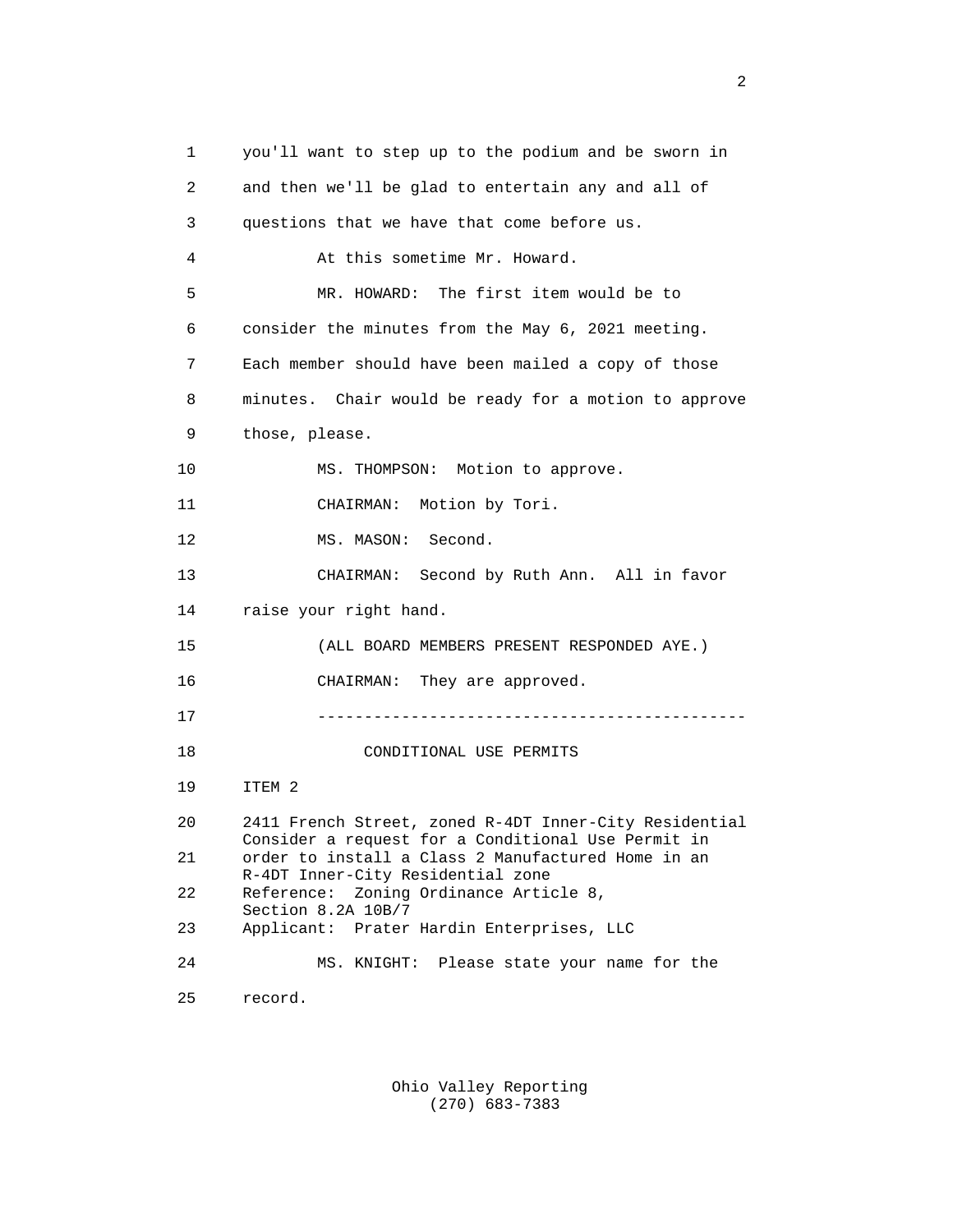1 MR. CRUM: David Crum.

 2 (DAVID CRUM SWORN BY ATTORNEY.) 3 MR. CRUM: The subject property is a 0.154 4 acre parcel zoned R-4DT. Other properties in the area 5 are also predominately zoned R-4D Inner-City 6 Residential; however, there is I-11 Light Industrial 7 zoning and uses to the north. 8 The applicant wishes to place a 16 by 80 Class 9 2 Manufactured Home on the subject property. The 10 submitted site plan shows a home with two 10 by 10 11 wooden decks, along with two separate eight parking 12 spaces located on the property. Each will directly 13 connect to French Street. 14 This is an area where single-wide manufactured 15 homes are common with the Board having approved 16 single-wide homes for seven other properties on French 17 Street. 18 The applicant is requesting a set of waivers 19 for the use including a waiver of the sidewalk 20 requirement as the area does not have sidewalks. And 21 waiver from planting three required trees; however 22 Staff recommended that the three required trees be 23 installed. 24 Class-2 Manufactured Homes are required to 25 abide by specific zoning ordinance requirements. The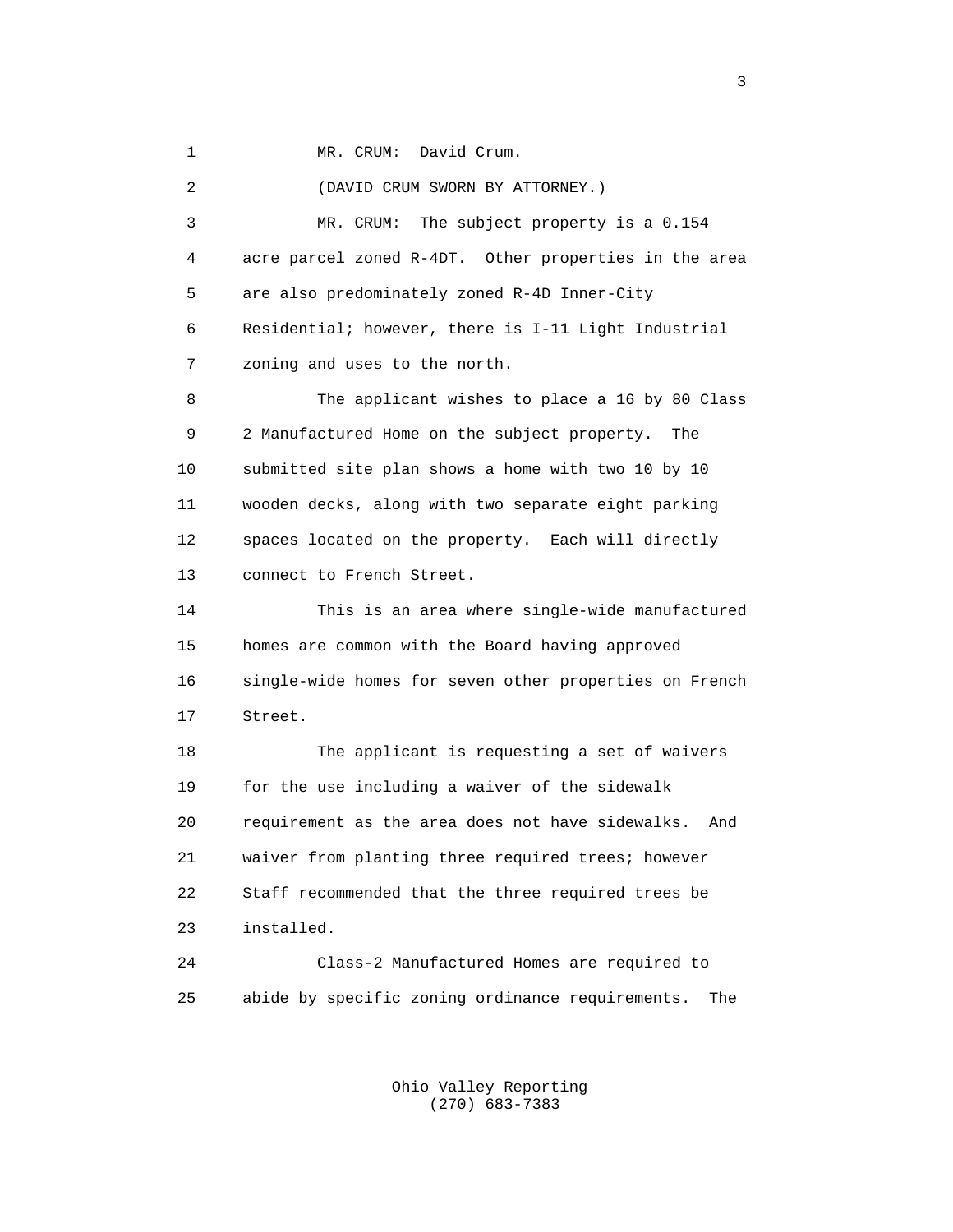1 application submitted indicate all requirements will 2 be met with the exception of the two requested waiver, 3 for the sidewalks and trees. 4 If approved the Staff recommends including a 5 condition that the applicant obtain all necessary 6 building, electrical and HVAC permits, inspections and 7 certificates of occupancy and compliance. 8 Staff would like to enter the Staff Report 9 into the record as Exhibit A. 10 CHAIRMAN: Thank you. 11 Is there anyone here representing the 12 applicant? 13 MS. HARDIN: Yes. 14 CHAIRMAN: Would you like to come to the 15 podium and be sworn in case there are any comments you 16 would like to make also? 17 MS. KNIGHT: Please state your name for the 18 record. 19 MS. HARDIN: Amy Hardin. 20 (AMY HARDIN SWORN IN BY ATTORNEY.) 21 MS. HARDIN: I don't have anything to add. 22 CHAIRMAN: Does anyone have any questions of 23 the applicant? 24 (NO RESPONSE) 25 CHAIRMAN: Hearing none I'm ready for a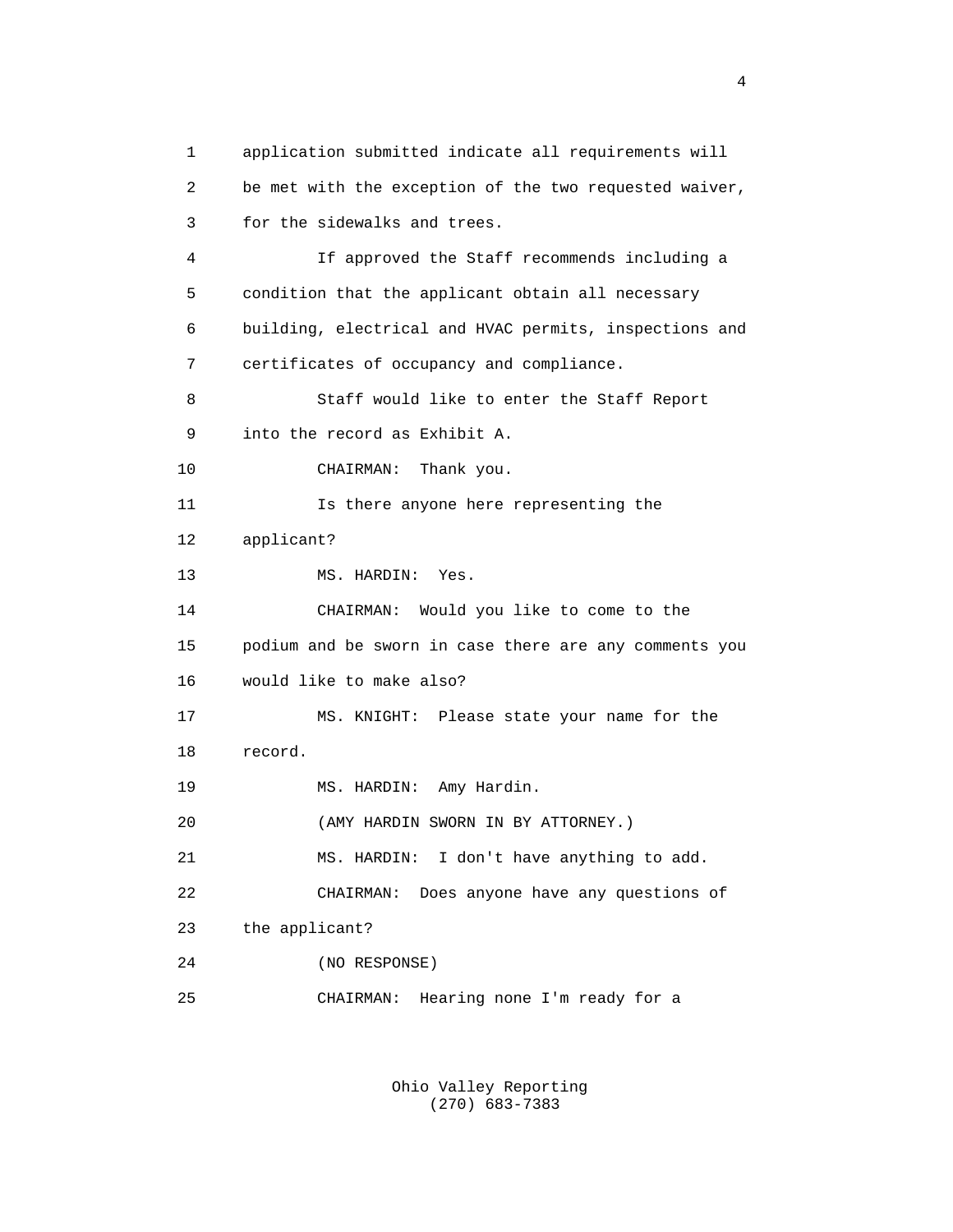1 motion.

| 2  | MS. MASON: Make a motion for approval with           |
|----|------------------------------------------------------|
| 3  | the findings that it's consistent with several       |
| 4  | previous conditional use permits. It's compatible    |
| 5  | with the neighborhood as there are several other     |
| 6  | manufactured homes and the applicant should be meet  |
| 7  | all zoning requirements for a Class 2-A Manufactured |
| 8  | Home and that we can waive the sidewalk requirement, |
| 9  | but we do require the three trees as recommended by  |
| 10 | the staff.                                           |
| 11 | CHAIRMAN: Okay.                                      |
| 12 | MR. JEAN:<br>Second.                                 |
| 13 | CHAIRMAN: We have a second by Mr. Jean.              |
| 14 | Do you have any questions about the motion.          |
| 15 | MS. HARDIN:<br>No, sir.                              |
| 16 | CHAIRMAN: Do you understand that we are              |
| 17 | requiring you to have trees?                         |
| 18 | MS. HARDIN:<br>Yes.                                  |
| 19 | CHAIRMAN: Any of the commissioners have any          |
| 20 | questions for the applicant?                         |
| 21 | (NO RESPONSE)                                        |
| 22 | CHAIRMAN: Anyone in the audience?                    |
| 23 | (NO RESPONSE)                                        |
| 24 | CHAIRMAN: All in favor raise your right hand.        |
| 25 | (ALL BOARD MEMBERS PRESENT RESPONDED AYE.)           |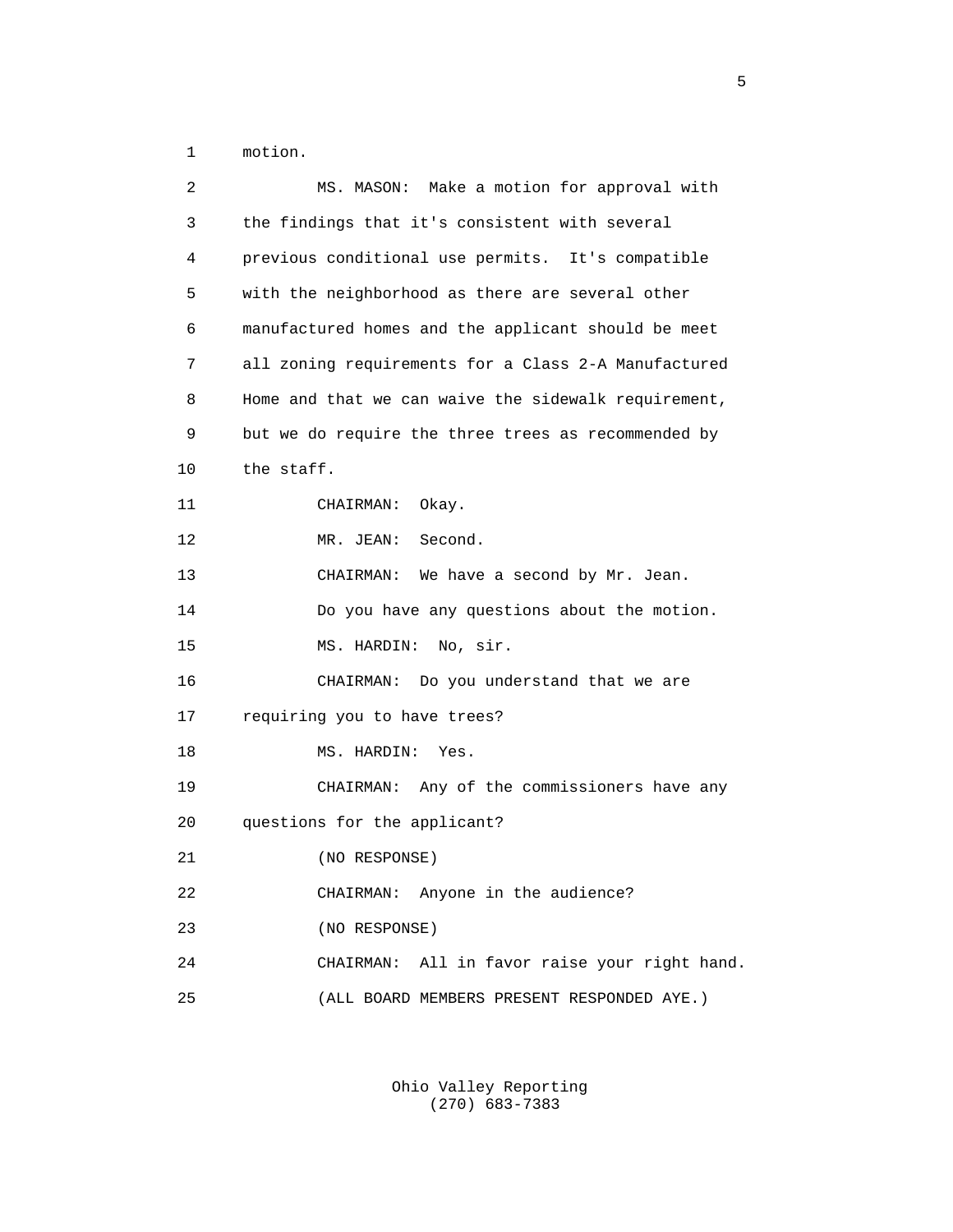1 CHAIRMAN: Motion carries. 2 ITEM 3 3 7765 Highway 56, zoned A-R Rural Agriculture Consider a request for a Conditional Use Permit in 4 order to expand an existing silviculture industry References: Zoning Ordinance Article 8,<br>5 Section 8.2H10/58 5 Section 8.2H10/58 Applicant: Knott Farms, LLC<br>6 6 7 MR. CRUM: The subject property is a 47.145 8 acre parcel that is zoned A-R Rural Agriculture and 9 surrounded by other rural agricultural zoned 10 properties. 11 The applicant obtained a conditional use 12 approval in 2019 to establish a Silviculture Industry 13 on the property. 14 This use consists of two phases. First phase 15 - bedding process in which dried sawdust is stored in 16 bulk for use in poultry farms. 17 The second, briquetting process, in which 18 sawdust is processed into firelogs and packaged for 19 pickup. 20 The use originally proposed to take place 21 within two 96-foot structures. However, the applicant 22 has indicated that more space is needed in order to 23 accommodate for machinery in the storage. 24 The applicant seeks to expand the operation to 25 take place within three structures; a 4,800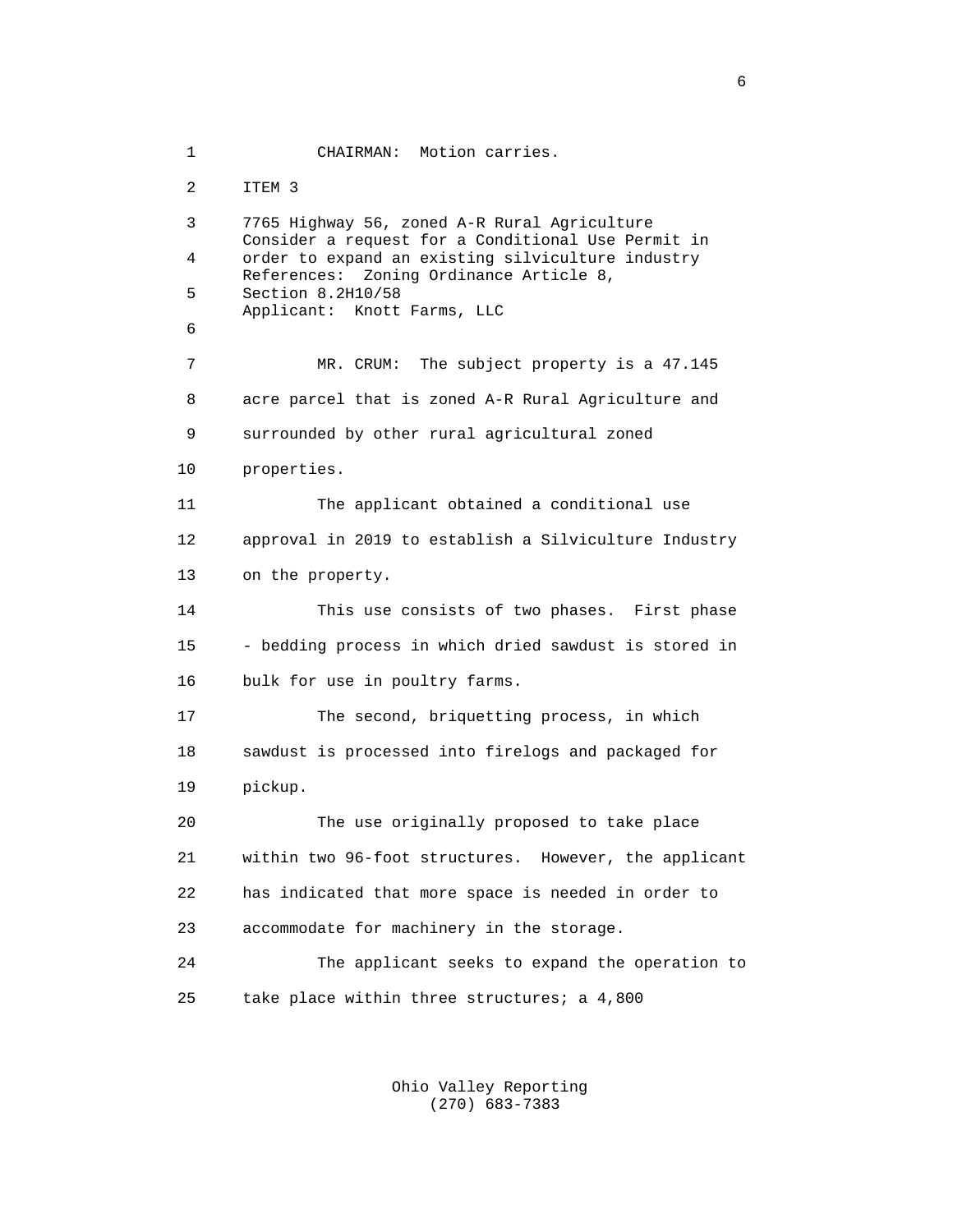1 square-foot briquetting building, an 11,700 2 square-foot sawdust storage building, and a 12,000 3 square-foot package and product storage building. 4 Other site improvements including constructing a 5 loading dock, widening of the gravel drive, and 6 additional parking areas are proposed; as proposed 7 meet requirements for parking and landscaping. 8 Silviculture uses are held specific ordinance 9 requirements that are designed to protect the 10 agricultural character while preventing larger more 11 industrial fill operations from developing, it would 12 be out of character with the area 13 Requirements include limitation about 14 structure sizes, number of employees and limits the 15 type of activities that can take place on site. The 16 proposed use can meet all of the requirements with the 17 exception of the requirement that no building 18 associated with the use exceed 10,000 square-feet in 19 sides. In this instance two of the proposed buildings 20 exceed that limit. The applicant is applying for a 21 variance in order to allow the structures to be 22 constructed as proposed. 23 If the Board moves to approve the request, in

 24 order to ensure that the use remains compatible in 25 this agricultural area, Staff recommends including the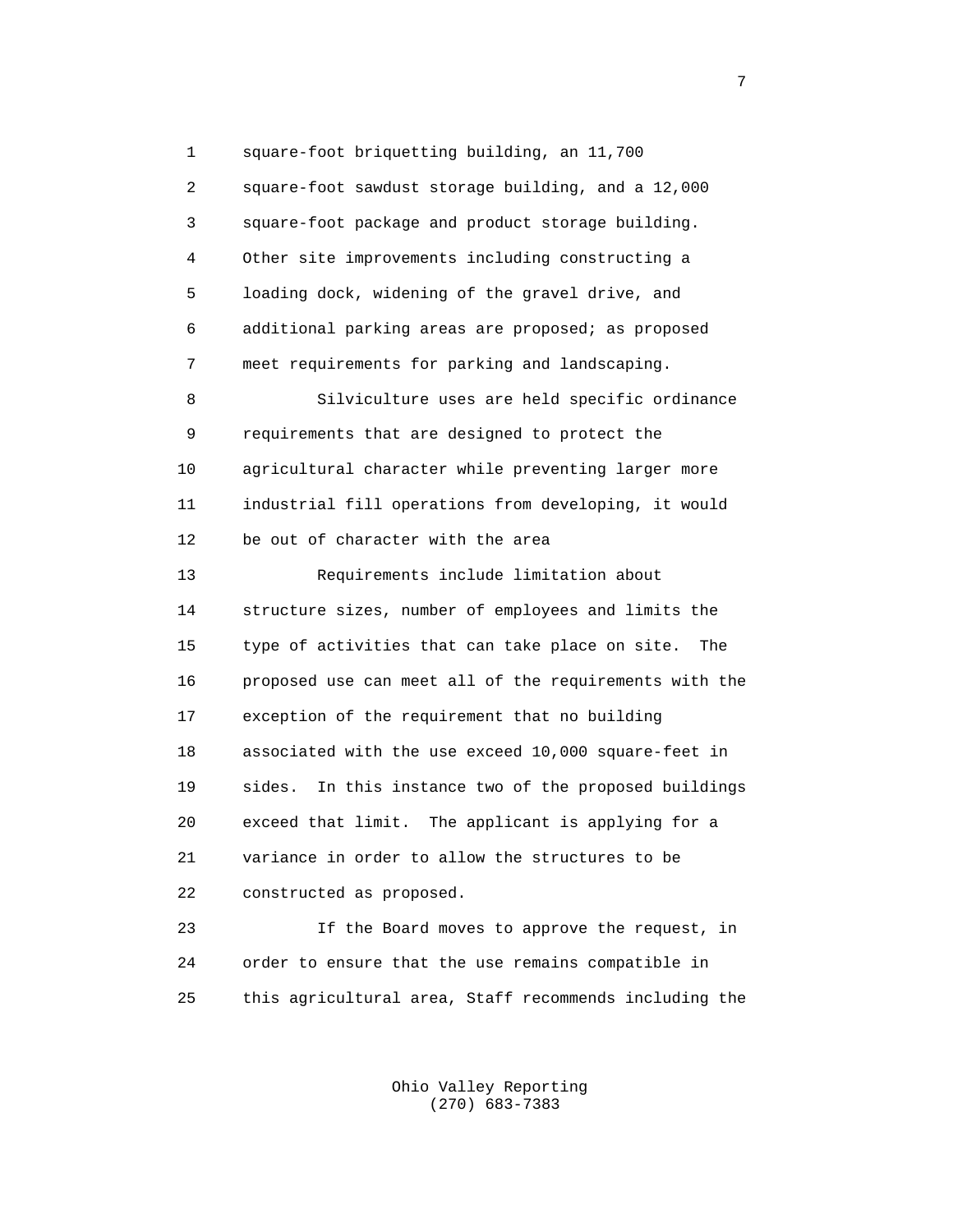1 following special conditions:

 2 1. Obtain approval of an amended site plan. 3 2. Under no circumstances shall this 4 operation employ more than five total employees. 5 3. No future individual structures associated 6 with this development shall exceed 10,000 square-feet 7 in size. 8 4. The activities outlined in phase 1 and 9 phase 2 of the operation shall derive exclusively from 10 sawdust from the farming operation located on the 11 subject property. 12 5. All future expansions in conjunction with 13 this development shall require additional Conditional 14 Use permit applications heard by the Owensboro 15 Metropolitan Board of Adjustment which may include 16 limiting the total number of buildings allowed for the 17 use. 18 6. Obtain all necessary building, electrical 19 and HVAC permits, inspections and certificates of 20 occupancy and compliance. 21 Staff would like to enter the Staff Report 22 into the record as Exhibit B. 23 CHAIRMAN: Thank you. 24 Mr. Kamuf, are you representing the applicant? 25 MR. KAMUF: Yes, I am.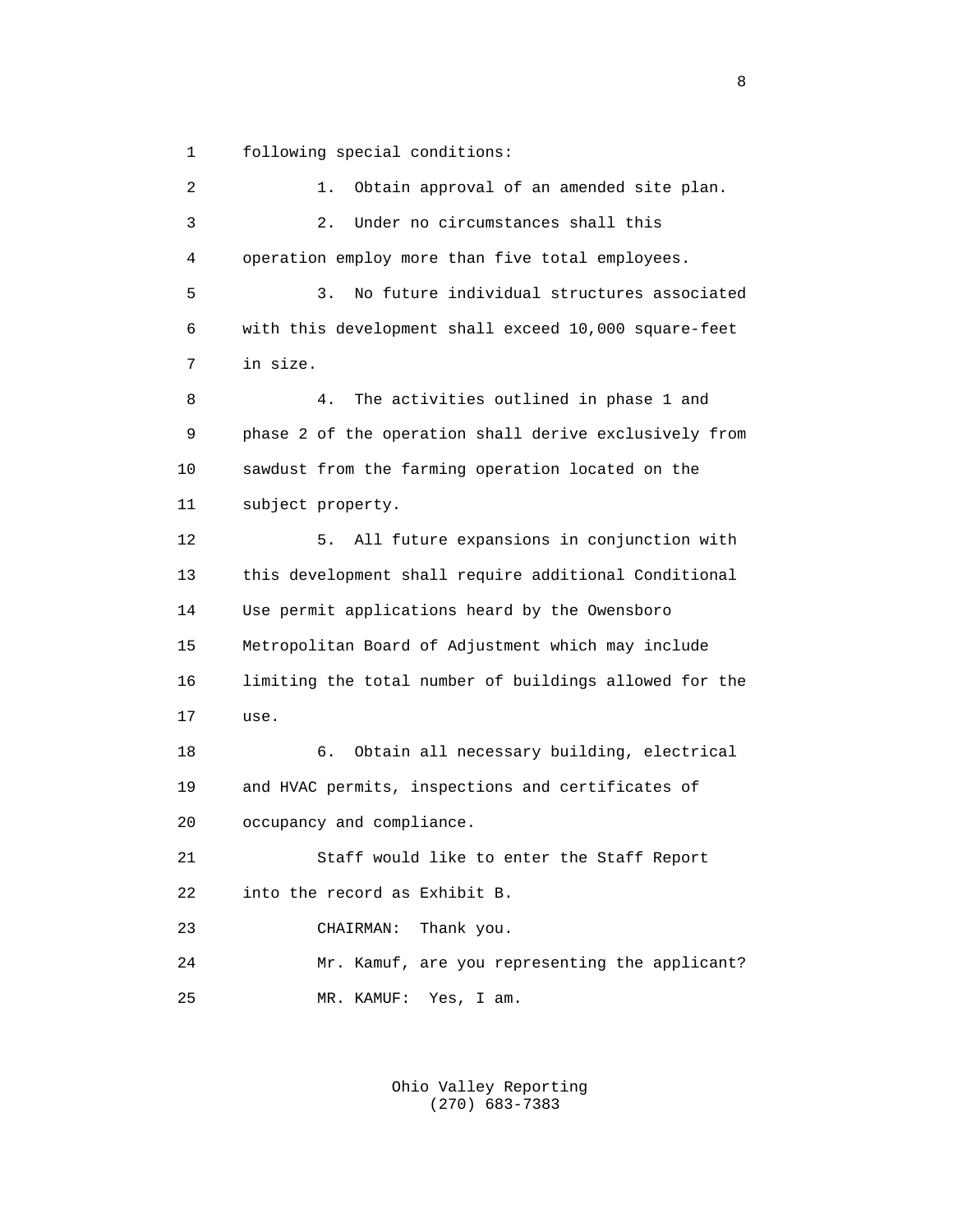1 MS. KNIGHT: Mr. Kamuf, you're sworn as an 2 attorney. 3 MR. KAMUF: Are we going to hear both this and 4 the variance at the same time? How do you want to do 5 that, Brian? 6 CHAIRMAN: We'll have to vote on them 7 individual. 8 MS. KNIGHT: It will require separate votes. 9 MR. KAMUF: Please? 10 CHAIRMAN: I think you can give your testimony 11 in total and then we'll have to vote on each 12 individual item. 13 MR. KAMUF: That will be fine. 14 Are you going to swear me in? 15 MS. KNIGHT: You're sworn as an attorney. 16 MR. KAMUF: Thank you. 17 I represent Knott Farms, LLC. Knott Farms has 18 a large family farming operation in Western Daviess 19 County and also in McLean County. The Knott brothers, 20 since the death of Billy Joe Miles, I would say is the 21 most progressive farming operation in Daviess County 22 are the Knott brothers. 23 What they have here is not only do they farm, 24 raise tobacco, corn, soy beans, they have 33 chicken 25 houses. As part of raising the chickens they use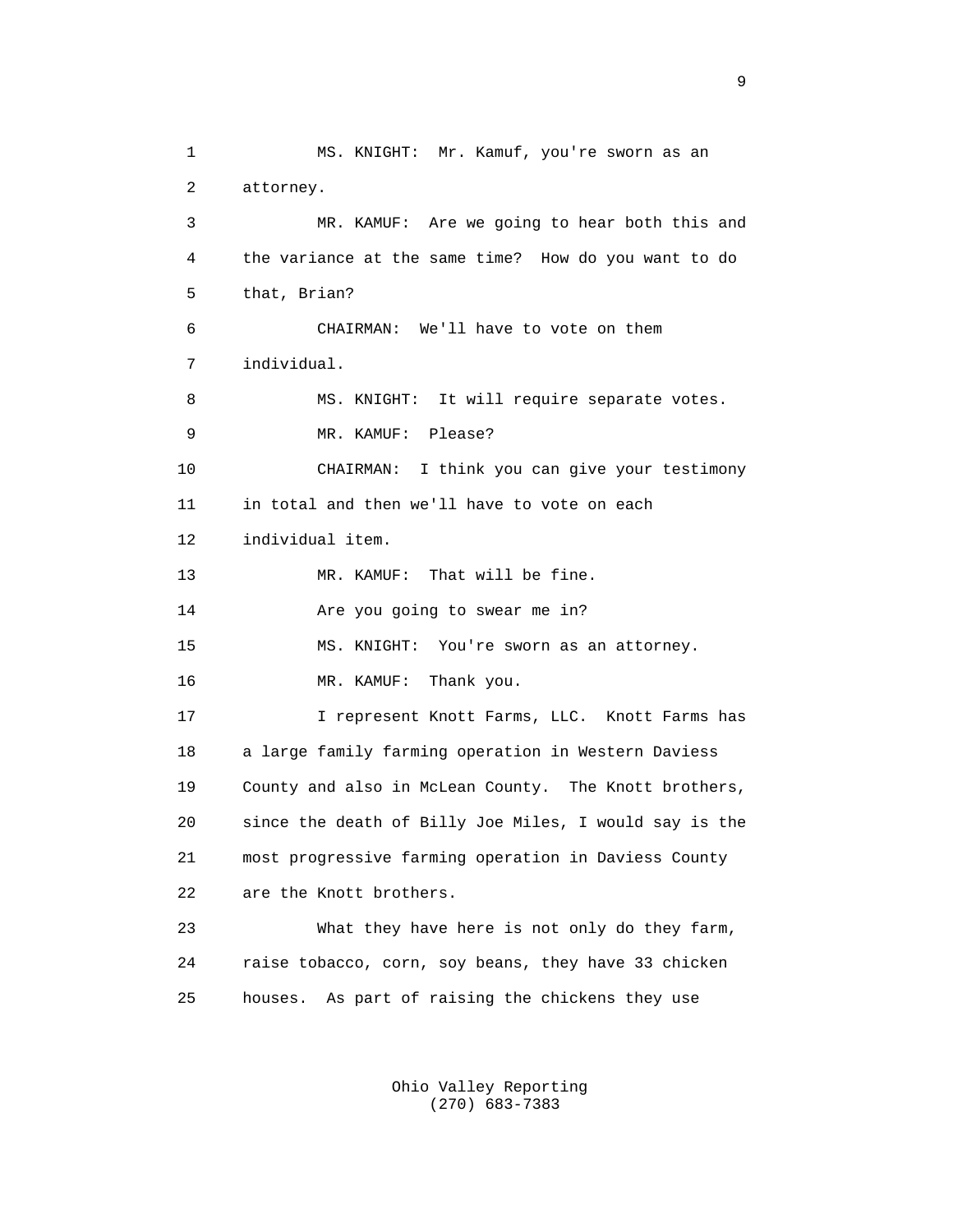1 sawdust. That's in two parts and it's all laid out 2 very well in the Staff Report. They take the wet 3 sawdust and dry sawdust and mix it. What they do 4 then, they use that for the poultry. Then they have 5 another position that they have called briquetting. 6 What they do there is they dry the sawdust and the wet 7 sawdust and package it into firelogs. I have a couple 8 of exhibits that I would like to pass out.

 9 The first one that I'll pass out will be, I 10 show a picture of exactly what's taking place down 11 there. In other words, we two years ago we had this 12 approved with a Conditional Use Permit. Nothing has 13 changed as of now. Then I have a couple of other 14 exhibits I would like to pass out.

 15 As you see this Exhibit A, the building to the 16 left is where they store the dry sawdust that they use 17 for poultry. The right part is where you see there is 18 a pressing machine and it goes into the other building 19 to the right and that's where they have the firelogs. 20 The operation, as stated in the Staff Report, 21 I think it was adopted, the ordinance, in 2019. I 22 might say the first case that was ever presented under 23 this ordinance was the Knott brothers in July of that 24 year. And there's four things that are required under 25 the statute.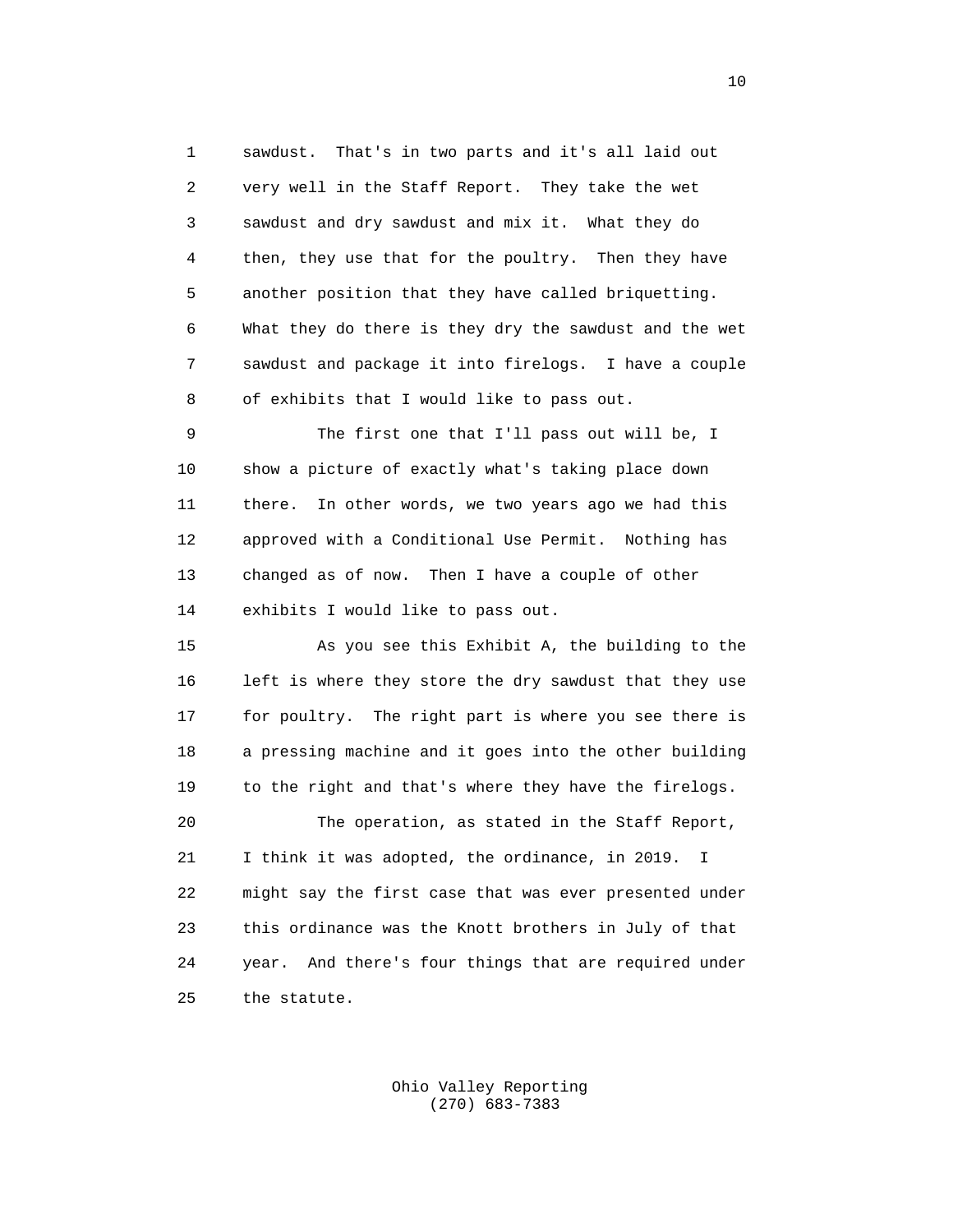1 Must be at least 25 acres; no more than 50. 2 Cannot be over 10,000 square foot in each structure. 3 Cannot have over five employees, and the operation 4 shall be limited to agriculture and agriculture 5 accessory uses.

 6 In July of 2019, this Board unanimously 7 approved a conditional permit for the Knott operation 8 at Sorgho so they could manufacture firelogs.

 9 Let's look at Exhibit Number 1, if you will. 10 Exhibit Number 1 that you have in front of you shows 11 the existing building. It shows that it's off of 12 Highway 56. It's located in a remote area, as you can 13 see. To the right what is called Timbrook Woods. 14 There are three or four neighbors. None of the 15 neighbors have any objection. The Knotts own on three 16 sides of this property which is very helpful for us. 17 What we're asking for is twofold. One, we 18 propose to amend the existing Conditional Use Permit

 19 to expand their operation. Number two, for a Variance 20 from the existing conditional permits so we can have 21 two buildings over 10,000 square-feet. However, I 22 might point out that the three buildings could have 23 30,000 square feet, but the buildings we're going to 24 build will be three, but they'll be less than the 25 30,000 square-feet.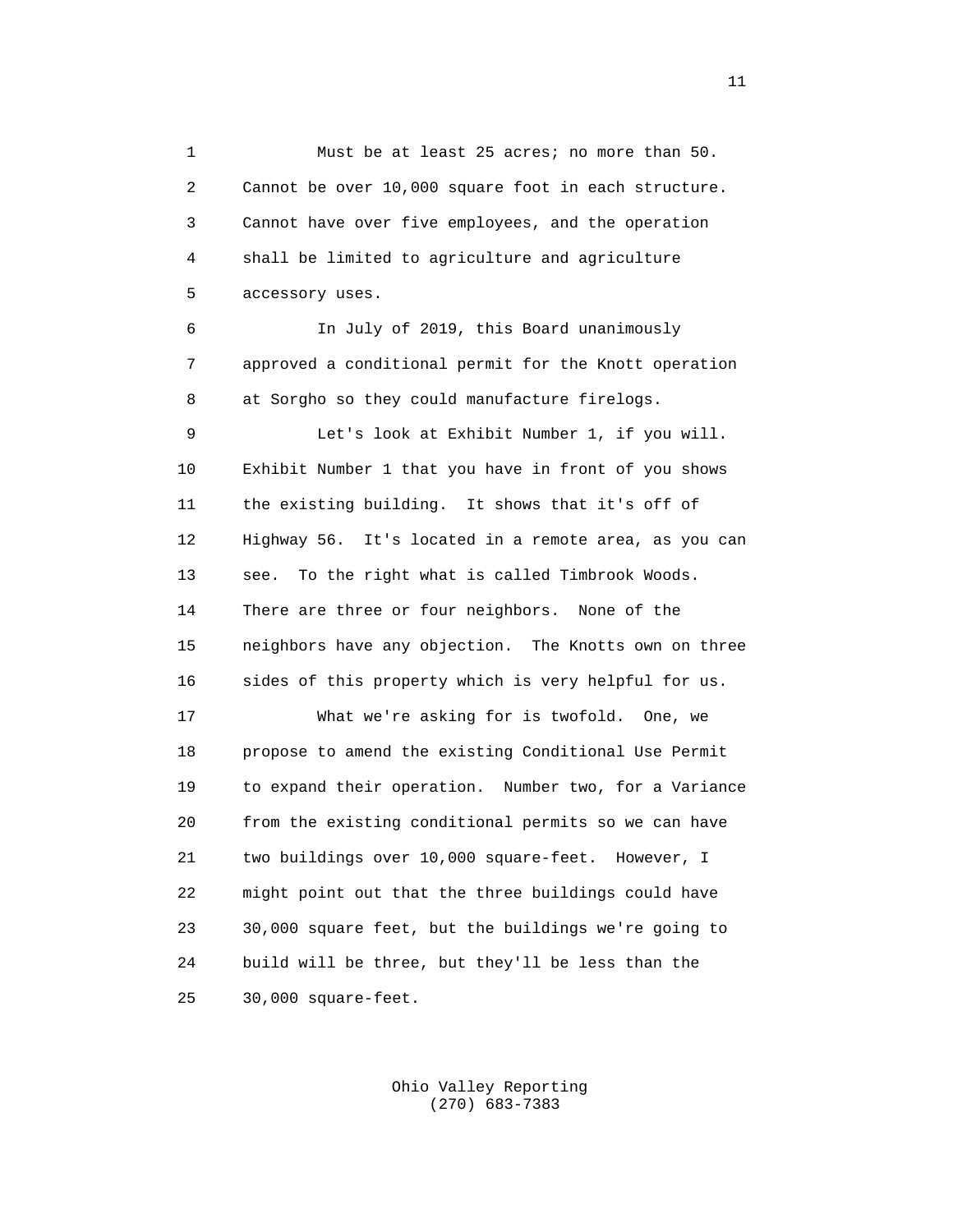1 Since the posed building is over 10,000 2 square-feet, we don't fully qualify of the 3 requirements of Article 8, but it meets all of the 4 other requirements; five employees no more, and less 5 than 50 acres.

 6 What's included in the proposed amendment that 7 we made today. I show you Exhibit Number 2. Exhibit 8 Number 2, the building to the north, and that would be 9 the building that you see on there where it would be 10 12,000 square-feet, we propose there's existing 11 building of 4,800 square-feet. Our proposal is to 12 make an addition of 12,000 square-feet, and on the 13 other existing building to the south there's a 14 proposed addition of 6,900 square-feet.

 15 We feel that even though we're just a little 16 off, that we make the spirit of the zoning ordinance. 17 It's only slight. The new building to the north will 18 be 12,000 square-feet instead of 10, and the southern 19 building will be 4,800 square-feet plus a total of 20 6,900 square-feet, for a total of 11,700 square-feet. 21 The fact that the operation that they have will still 22 be five employees we think is a certain restriction on 23 the scope if we wanted to expand.

 24 The Knotts would not need more than five 25 employees in this situation because of the automation.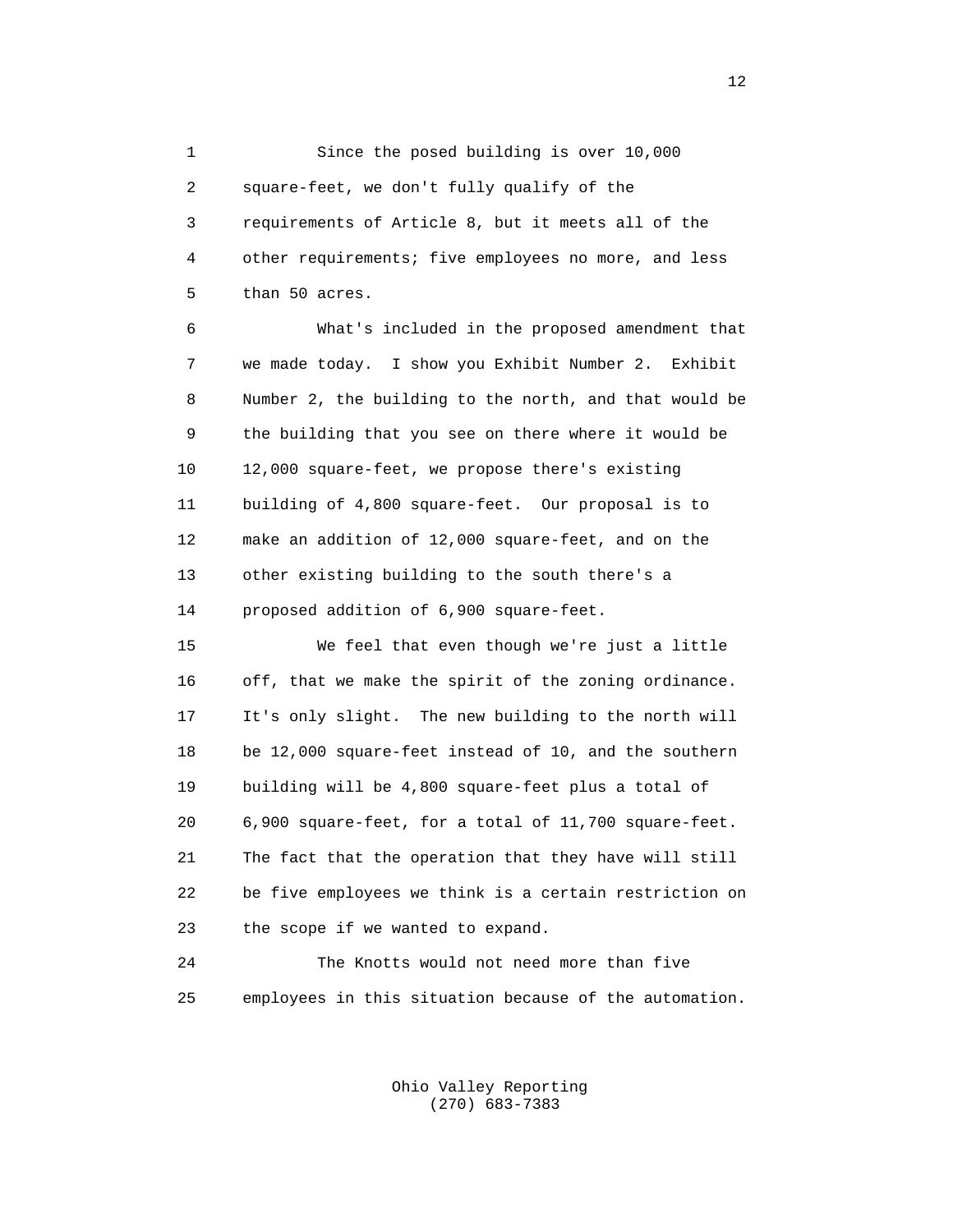1 If you look at Exhibit Number 2, it shows that 2 what they have is a conveyer at the end of that 4,800 3 square-foot building that would be taking the packages 4 of the firelogs to a proposed packaging storage area. 5 Most of the operation that they have, the 6 request is because of increase of business that I'll 7 get into, but basically there will be automation. The 8 five employee restriction we have no problem with. 9 The buildings are in a remote area. If you 10 look in that area, you'll see tobacco barns, many 11 tobacco barns that are larger what we have requested. 12 If you had to pick a location in Daviess 13 County to put an area, a proposed silviculture as we 14 have, I think you couldn't pick one that is any 15 better. It has easy access to Highway 56. There's a 16 small increase in the size, but no increase in the 17 number of employees. 18 Here is the reason that they are requesting 19 for the increase in size. Knotts have had an increase 20 in their business due to the demand of firelogs. They 21 supply Home Depot 200 different units of Home Depot 22 and they supply all over the Southeastern United 23 States. The firelogs also are delivered to the Dollar

> Ohio Valley Reporting (270) 683-7383

24 General and Ace Hardware. The project that we have

25 here is approximately \$3 million.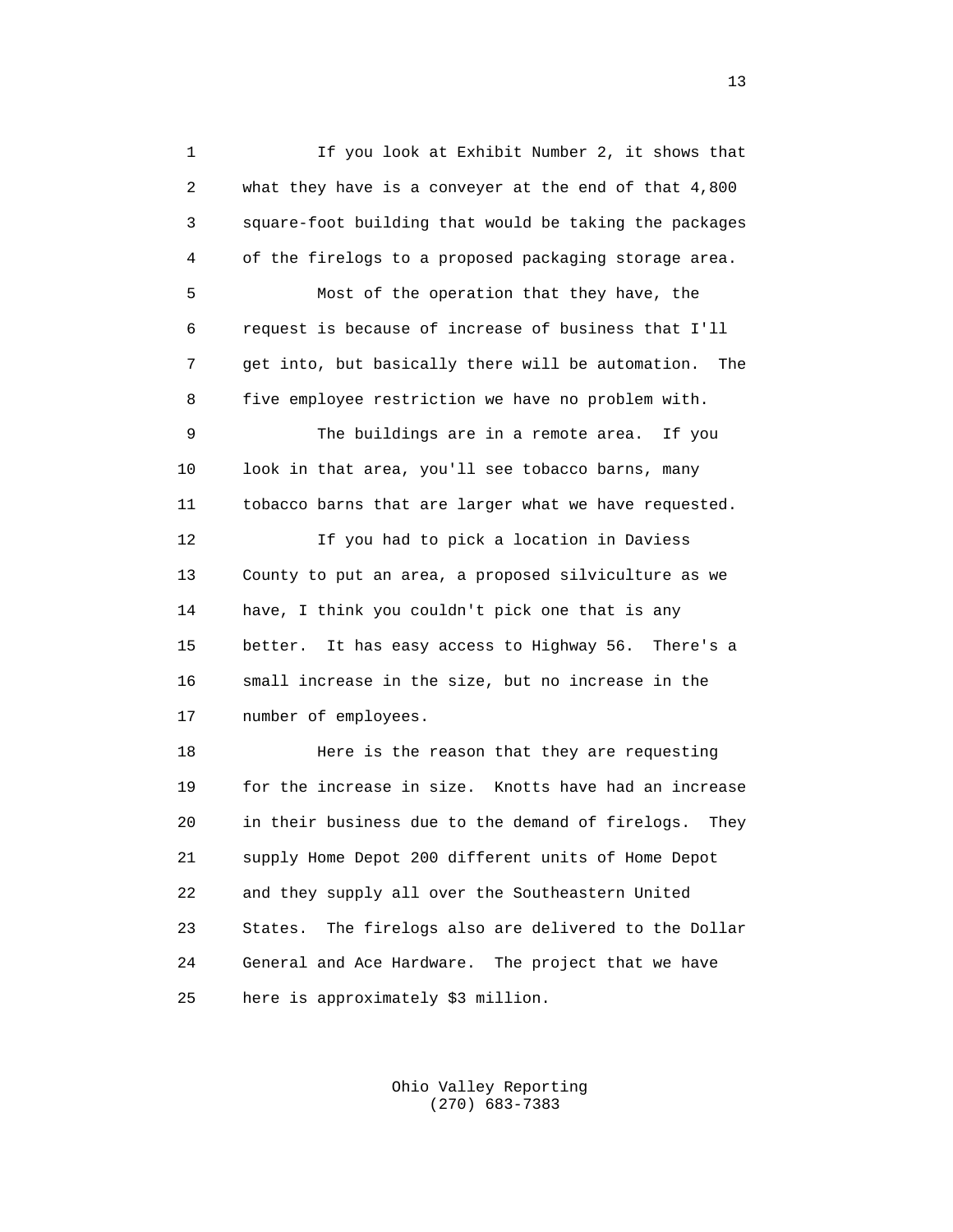1 The background: Due to the increase in their 2 firelog business, Kenny Knott met with Matt Warren 3 over at the enforcement area. Kenny met with him 4 frequently because we have a conditional use. Kenny 5 wanted to be sure we were in line with everything over 6 there. So he met with him on a frequent basis. He 7 went over to talk to him about a 10,000 square-foot 8 building. That's what he thought that he was going to 9 do, but at the time he left, the building code says 10 you can have a 1,200 square-foot building. So when we 11 left and after he met with Matt, he was under the 12 understanding that he could have a 12,000 square-foot 13 building. Matt was very helpful. He's always helpful 14 to Kenny. They went back and forth. There was a 15 complete kind of a misunderstanding because the 16 building code is in conflict, as far as the size. One 17 requires a max of 12, and the other one requires a max 18 of 10. Both of them were acting in good faith. Matt 19 Warren was trying to help Kenny because he advised him 20 as he was going along since July of last year. Kenny 21 went ahead and in the construction mood he ordered a 22 12,000 square-foot building. He had a certain cost of 23 28,000, another cost to upgrade a dryer. He order the 24 12,000 square-foot building at 300,000, and the 25 building will be delivered in July of this year. The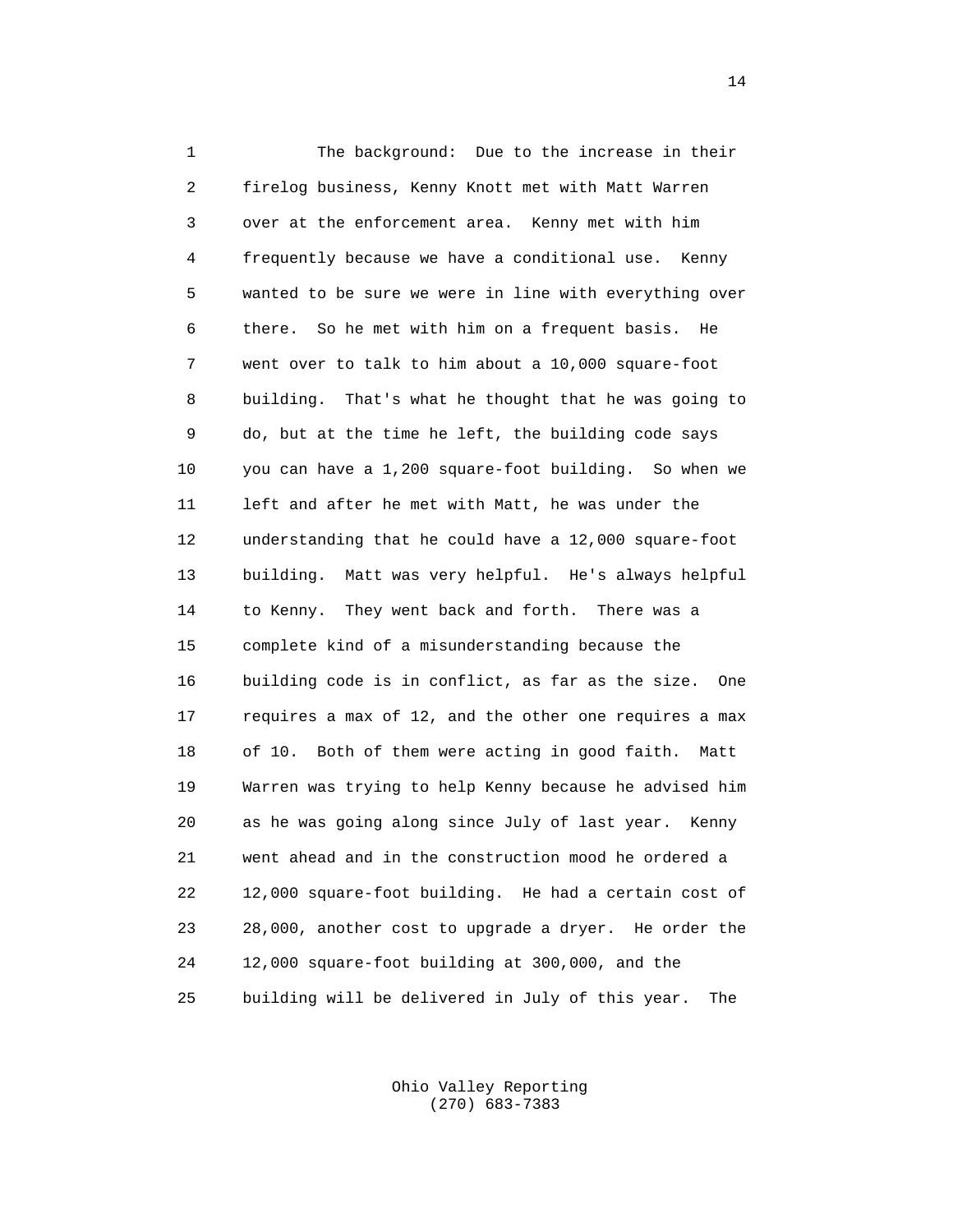1 architectural design of the building was in effect 2 too. So basically he has spent, the project will be 3 about \$3 million.

 4 Based upon his understanding of the law, Kenny 5 immediately ordered the building. Here are the 6 reasons that he ordered it. You say why did he -- he 7 was understanding that he could get the 12,000 8 square-foot building. He knew their busy time for 9 Home Depot, Ace Hardware and Dollar General they would 10 have to have supplies in by September. So what he did 11 he immediately ordered it. The cost of the building 12 was going up. At that time you had a delay because of 13 the vaccine. So he went ahead. He didn't find out 14 that there was an issue until David Weaver went over 15 and he went over to get the permit and talked to them 16 about the site plan and he was advised by the Staff 17 that the max was 10,000 square feet.

 18 Here is where we are. If this conditional use 19 is not approved as we can see, Kenny will be in a real 20 fix because the building will be here in July and he 21 will incur other money and expenses that he has. If 22 he cancels the building, we haven't checked on that 23 yet, but if he cancels the building, he won't be able 24 to get a new building until March because they're so 25 far behind. Why should this conditional use be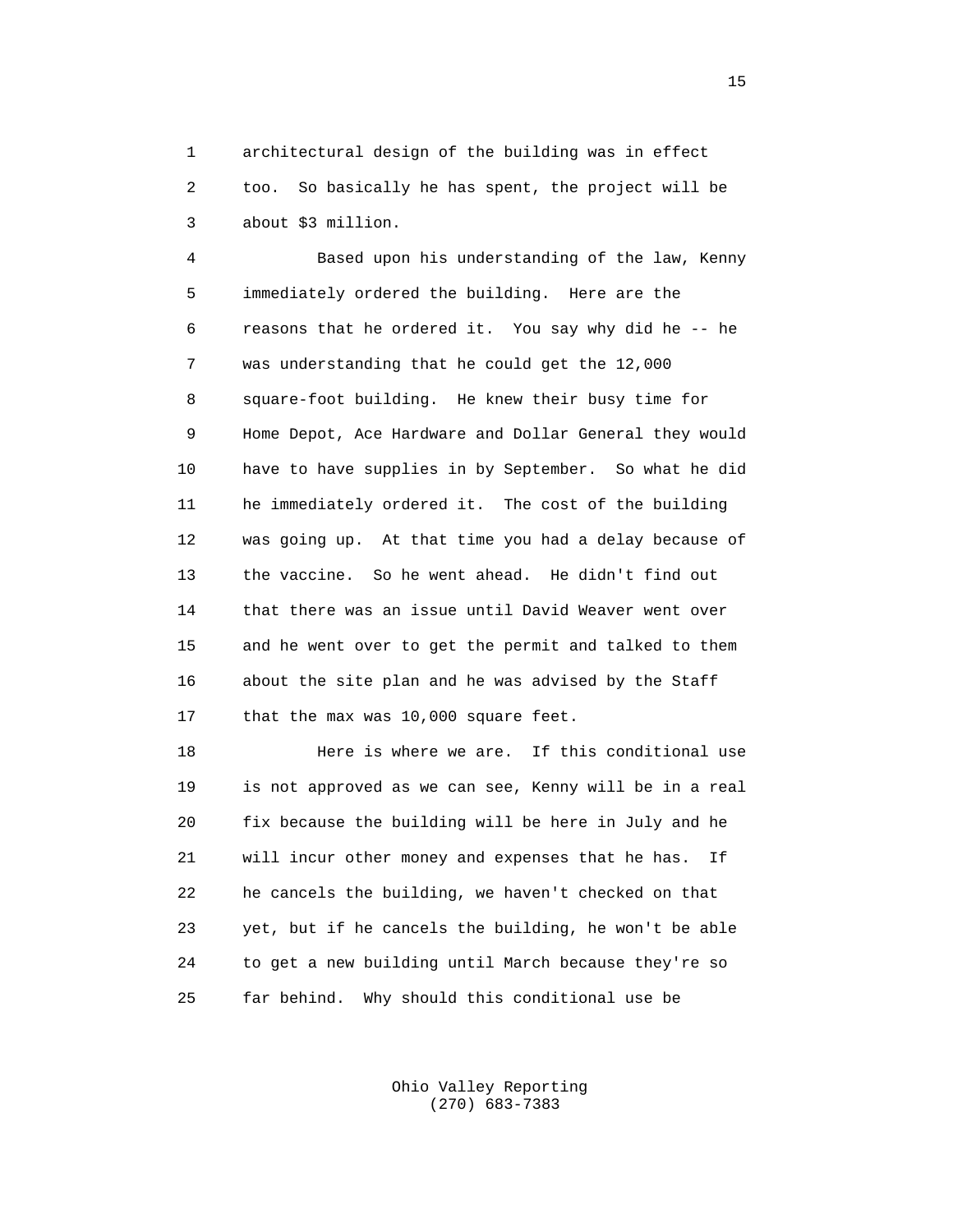1 approved?

| 2  | I've got Kenny here. Kenny will explain to           |
|----|------------------------------------------------------|
| 3  | you everything that went on. Everybody acted in good |
| 4  | We just had a mutual mistake.<br>faith.              |
| 5  | But why should you approve it? There's only a        |
| 6  | slight variance. 1,700 square-feet on one, 2,000     |
| 7  | square-feet on the other. I might say, we can have   |
| 8  | three buildings of 10,000 square-feet, and our       |
| 9  | building square footage is less than that that we're |
| 10 | requesting. The five employee requirement will keep  |
| 11 | the project within the scope. The present operation  |
| 12 | of Knotts has been very successful. We're relying    |
| 13 | that we have a good track record down there. We have |
| 14 | no objection from the neighbors. At this time, the   |
| 15 | reason for the request is that we've had an increase |
| 16 | in business, but the size of the buildings we think  |
| 17 | are very slight and contrary to what might be our    |
| 18 | problem.                                             |
| 19 | I always said this is a hardship board.<br>Ιf        |
|    |                                                      |

 20 people act in good faith and everybody is trying to do 21 the right thing and a mistake is made, I think it's 22 your all's job to look into it and try to help those. 23 The applicant's actions, and there's a request in the 24 variance that says, was the action willful. It wasn't 25 willful. When we went over, the only request that we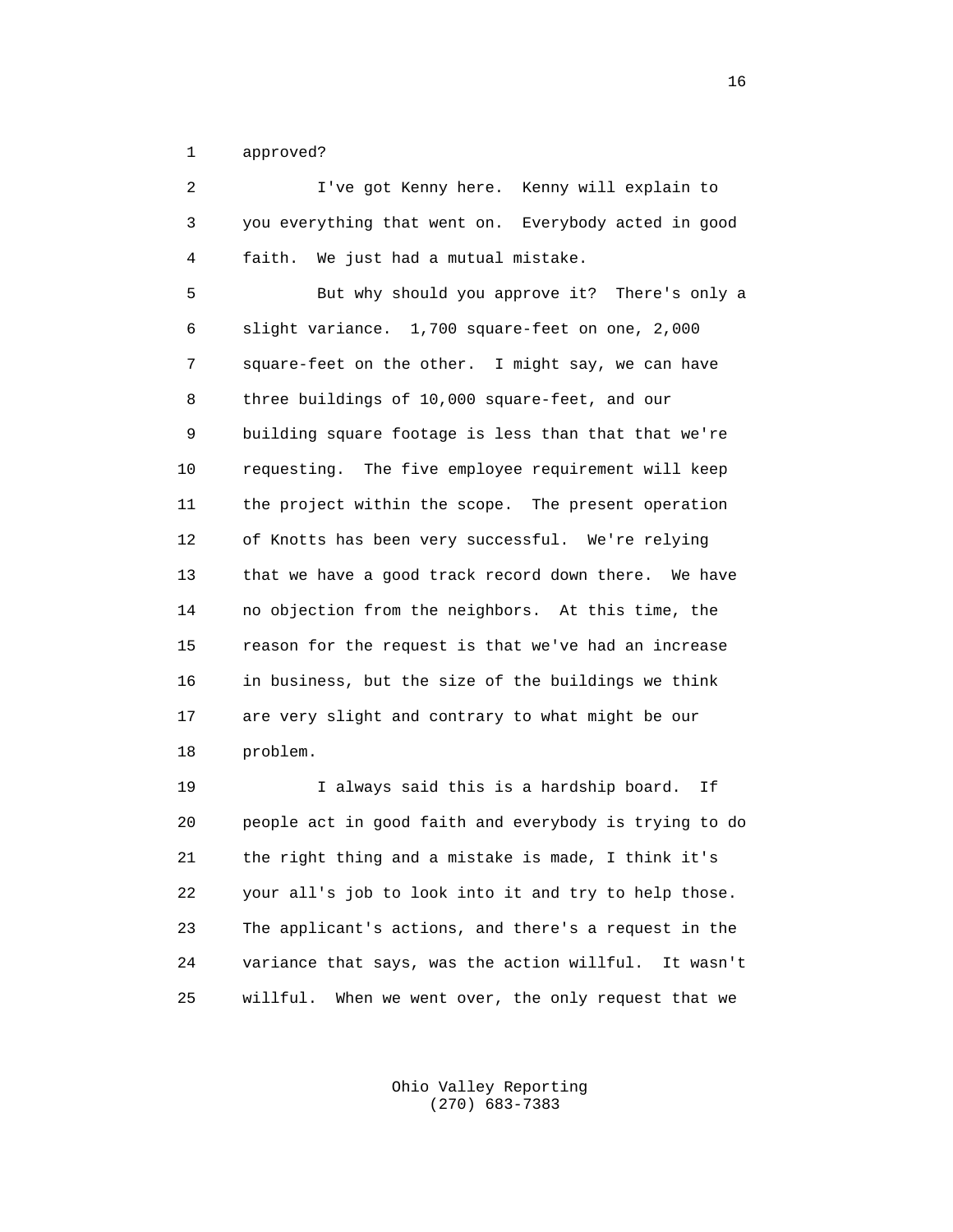1 had was we're going to get a 10,000 square-foot 2 building. Existing now each one of the buildings are 3 4,800 square feet. I think everybody acted in good 4 faith. I think the Staff Report is favorable to us 5 and we would like for you to approve it.

 6 Kenny Knott is here. You can ask him any 7 question that you might. We have a purchase order 8 that we were going to make in January, January 5th of 9 2021 for the 10,000 square-feet. We didn't do it 10 because we were under the understanding that we could 11 have the 12. You understand? The 12,000 square-foot 12 is over to the right. It's on the north side and we 13 will use that for storage of these firelogs until 14 somebody can pick them up. The other one that we have 15 is on the south side.

 16 If you have any questions, we're here to 17 answer them. David Weaver is here to say whatever, 18 anything about the meeting. Everybody acted in good 19 faith. I might say that nobody has been more helpful 20 in the operation of this conditional use since 2019 21 than Matt Warren. He's always very helpful. 22 CHAIRMAN: Is anyone in the audience here with

23 regard to this issue?

24 (NO RESPONSE)

25 CHAIRMAN: Any of the board members up here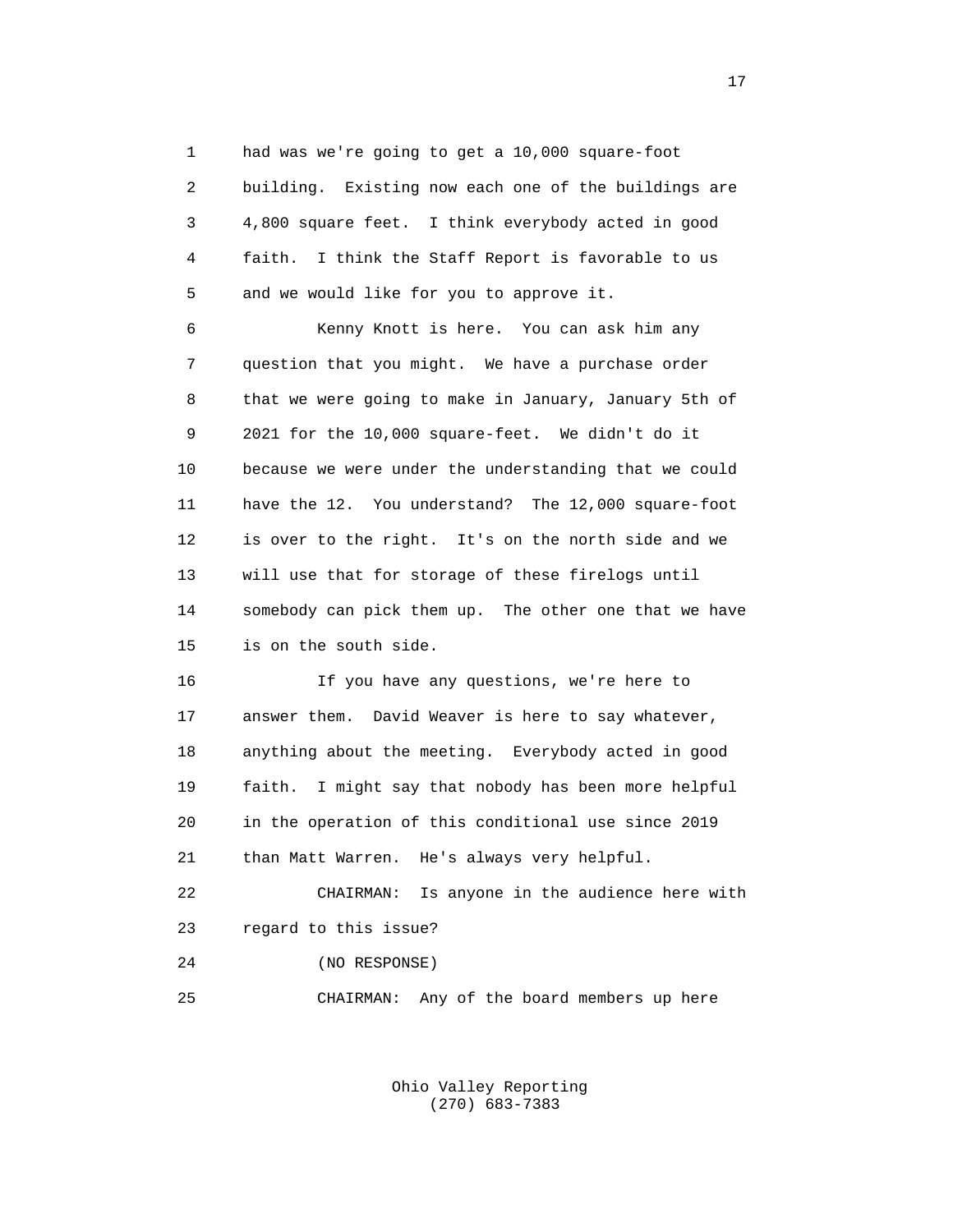1 have any issues with regard to these two items? 2 MS. THOMPSON: I just have a question. 3 You said the 12,000 square-foot building is 4 ordered. What about the 8,900, has that one been 5 ordered too? 6 MR. KAMUF: I don't know. 7 Has it? Come up here. 8 MS. KNIGHT: State your name for the record. 9 MR. KNOTT: Kenny Knott. 10 (KENNY KNOTT SWORN BY ATTORNEY.) 11 MR. KNOTT: That building has not been, but 12 we've done the engineering plans on that as we speak. 13 CHAIRMAN: Any other questions? 14 (NO RESPONSE) 15 CHAIRMAN: I think the Board has heard a very 16 good explanation. I think we're ready to act on each 17 of these items individually. 18 Does anyone have a motion to make on the 19 Conditional Use Permit? 20 MR. JEAN: I would like to make a motion. 21 CHAIRMAN: Mr. Jean. 22 MR. JEAN: I would like to make a motion that 23 we approve this Conditional Use Permit based on the 24 Staff Report, the site visit and the testimony 25 presented here this evening with Special Conditions 1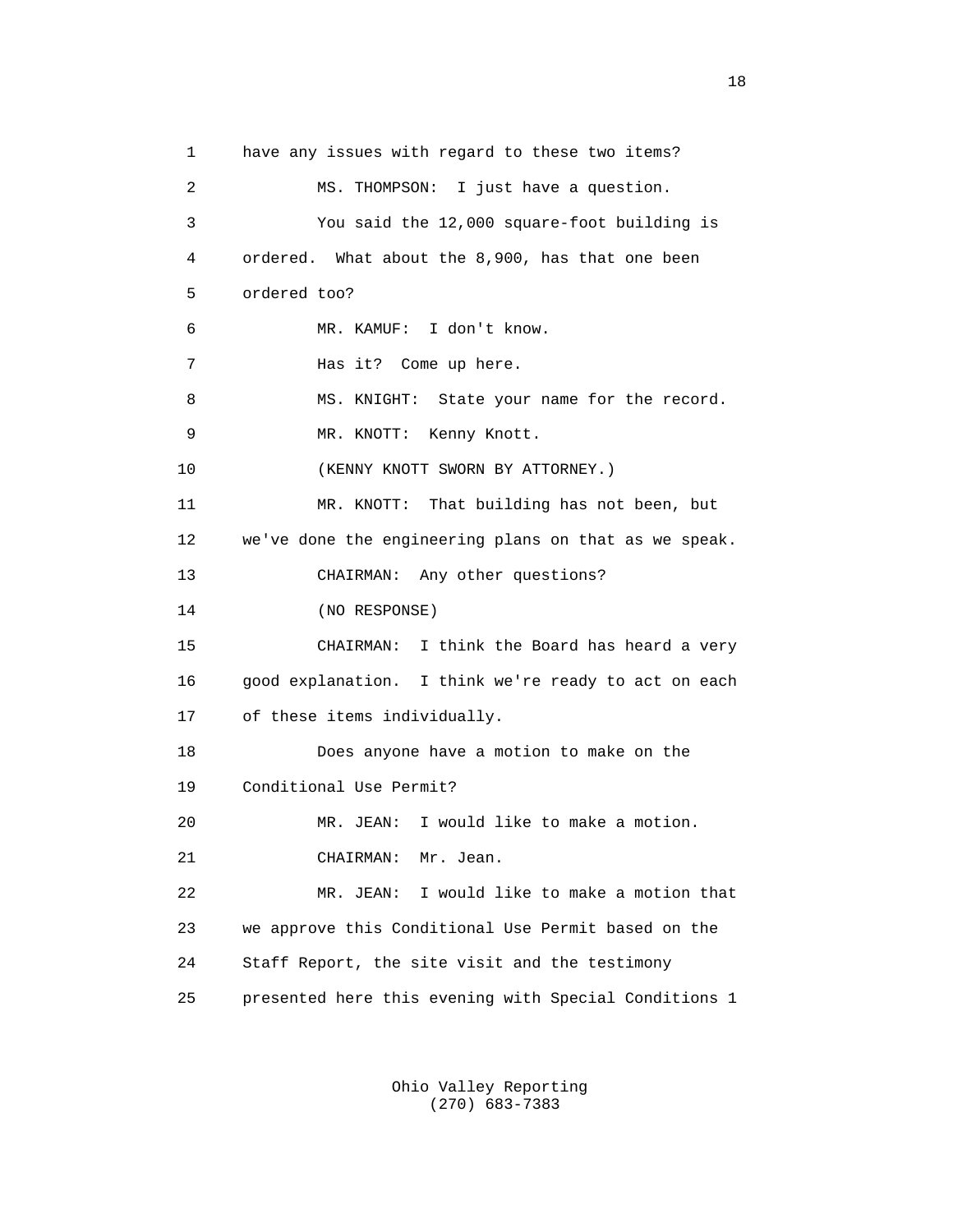1 through 6 and Findings of Fact 1) the applicant will 2 comply with the zoning ordinance requirements. This 3 use is a logical expansion of the existing use in an 4 A-R Rural Agricultural zone and this use will have no 5 appreciable traffic impact on Kentucky 56. 6 CHAIRMAN: Do I have a second? 7 MR. GLENN: Second. 8 CHAIRMAN: We have a second by Mr. Glenn. 9 Mr. Kamuf, I have one question of the 10 applicant. 11 Are you prepared to fully comply with the 12 conditions that are on the permit? 13 MR. KNOTT: Yes. 14 CHAIRMAN: That's my only question. 15 Anyone else have any questions? 16 (NO RESPONSE) 17 CHAIRMAN: All in favor raise your right hand. 18 (ALL BOARD MEMBERS PRESENT RESPONDED AYE.) 19 CHAIRMAN: Motion carries. 20 Let's look at the variance. 21 Related Item 22 ITEM 3A 23 7765 Highway 56, Zoned A-R Rural Agriculture Consider a request for a Variance in order to<br>24 construct two structures that exceed the 10.00 construct two structures that exceed the 10,000 square foot maximum size requirement for a silviculture industry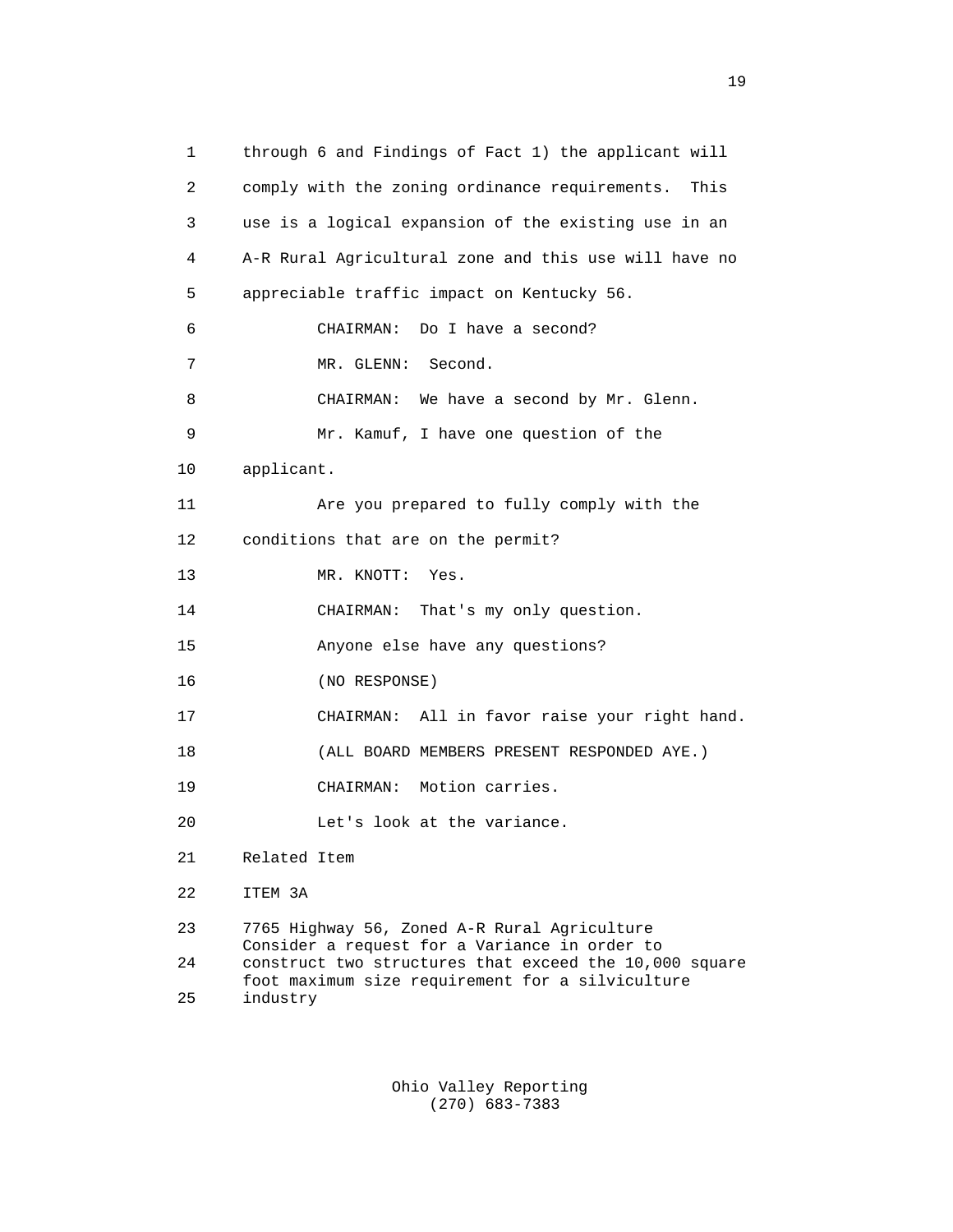1 References: Zoning Ordinance Article 8, Section 8.2H 10/58<br>2 Applicant: Knott 1 2 Applicant: Knott Farms, LLC 3 MR. HOWARD: Mr. Kamuf, went over the case. 4 You all have a copy of the Staff Report. 5 MR. KAMUF: We agree with the Staff Report. 6 MR. HOWARD: We're in agreement as far as 7 recommending approval. The proposed findings that we 8 have would be that: 9 1. It will not adversely affect the public 10 health, safety or welfare because the proposed 11 buildings are located to the rear of the property 12 meeting the building setbacks and relatively well 13 screened from Highway 56. 14 2. May not alter the essential character of 15 the general vicinity because any increase in permitted 16 structure size should not lessen the agricultural 17 nature of the area. 18 3. Will not cause a hazard or nuisance to the 19 public because a condition limiting the size of any 20 future structure should ensure that the activity does 21 not become industrial in nature. 22 4. May not allow an unreasonable 23 circumvention of the requirements of the zoning 24 regulations because the use is still limited to five 25 employees and the proposal consists of only three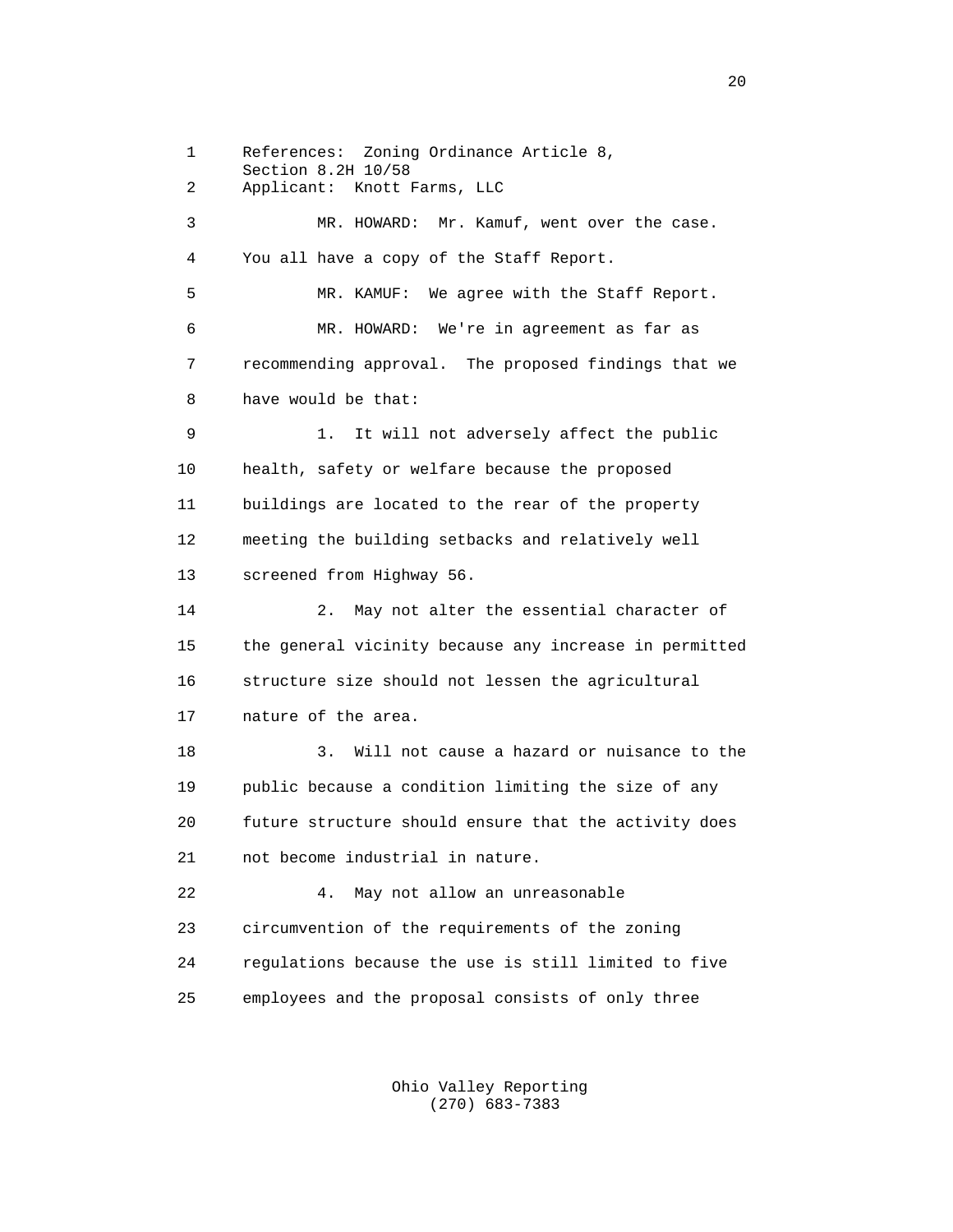1 buildings with an average building size that is less 2 than 10,000 square feet; which is the point that 3 Mr. Kamuf made earlier, which should ensure that the 4 use operates at a scale that meets the intent of the 5 ordinance. 6 Then we had three recommended conditions, 7 which are similar to what was included on the 8 Conditional Use Permit. 9 1. Obtain approval of an amended Conditional 10 Use Permit, which they just did, and an amended Site 11 Plan; 12 2. That any future structures shall not 13 exceed 10,000 square feet in size; and, 14 3. Obtain all necessary building, electrical 15 and HVAC permits, inspections and certificates of 16 occupancy and compliance. 17 We'd like to enter that Staff Report into the 18 record as Exhibit C. So we're recommending approval. 19 MR. KAMUF: We're in agreement. We're in 20 agreement with all of the conditions. 21 CHAIRMAN: Anyone in the audience have a 22 concern or question about this particular item? 23 (NO RESPONSE) 24 MS. THOMPSON: I make a motion to approve 25 based on findings and as long as they abide by the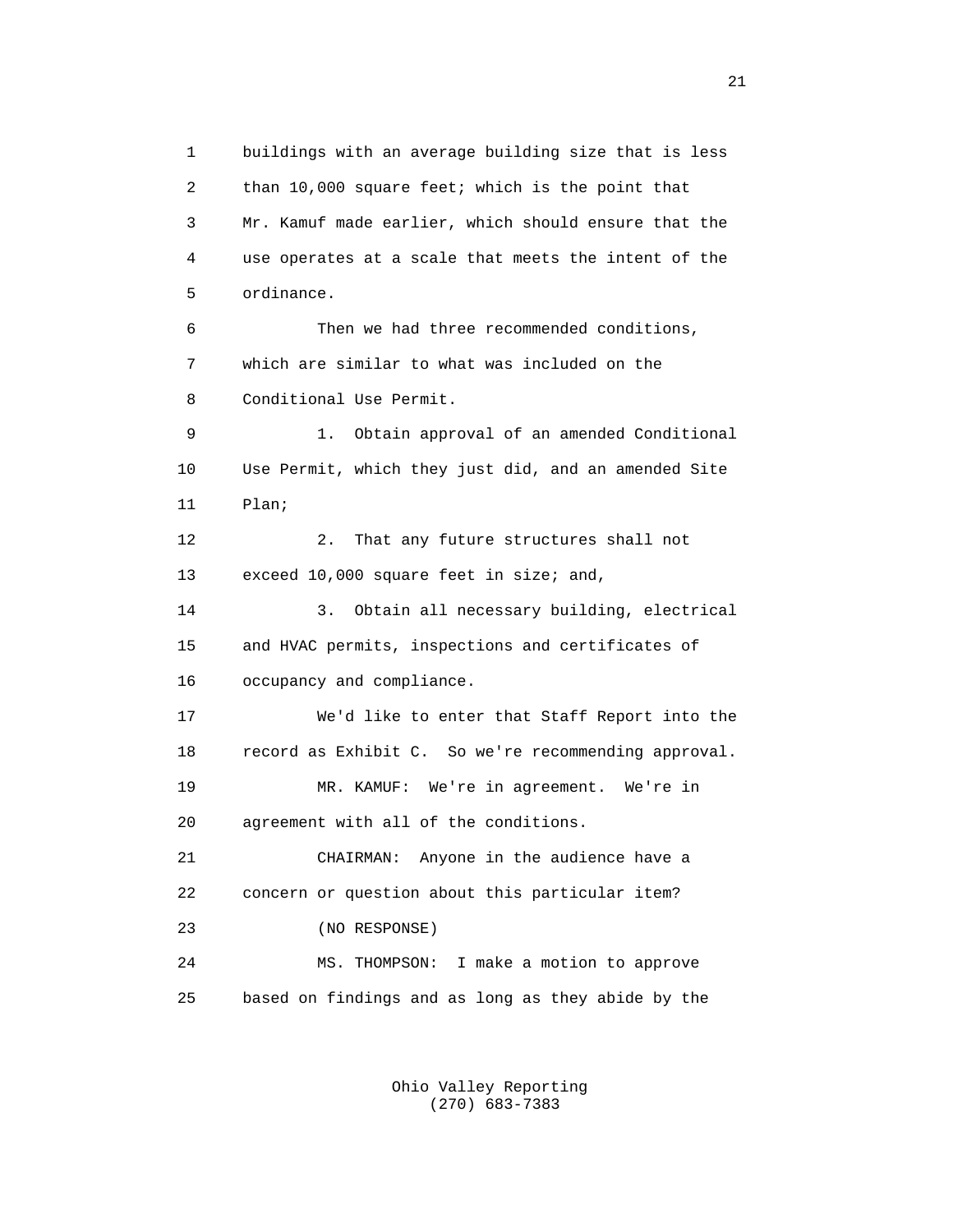1 three conditions. 2 CHAIRMAN: We have a motion. Do I have a 3 second? 4 MR. JEAN: Second. 5 CHAIRMAN: Second by Mr. Jean. Any questions 6 about the motion? 7 (NO RESPONSE) 8 CHAIRMAN: All if favor raise your right hand. 9 (ALL BOARD MEMBERS PRESENT RESPONDED AYE.) 10 CHAIRMAN: It passes. 11 Thank you, Mr. Kamuf. 12 ITEM 4 13 2978 Highway 140 East, zoned A-R Rural Agriculture Consider a request for a Conditional Use Permit in 14 order to operate a yoga studio and day retreat business from an existing 384 Square-foot detached<br>15 structure as a home occupation. structure as a home occupation. References: Zoning Ordinance Article 8,<br>16 Section 8.2D5a Section 8.2D5a Applicant: Jennifer Schultz & Dan Schultz 17 18 MR. CRUM: The subject property is 69.55 acre 19 residential parcel that is zoned A-R Rural 20 Agricultural and surrounded by other A-R Rural 21 Agricultural zoned properties. 22 The applicants reside at the property and are 23 seeking to incorporate a yoga studio/day retreat uses 24 at their property. 25 This use would involve yoga classes being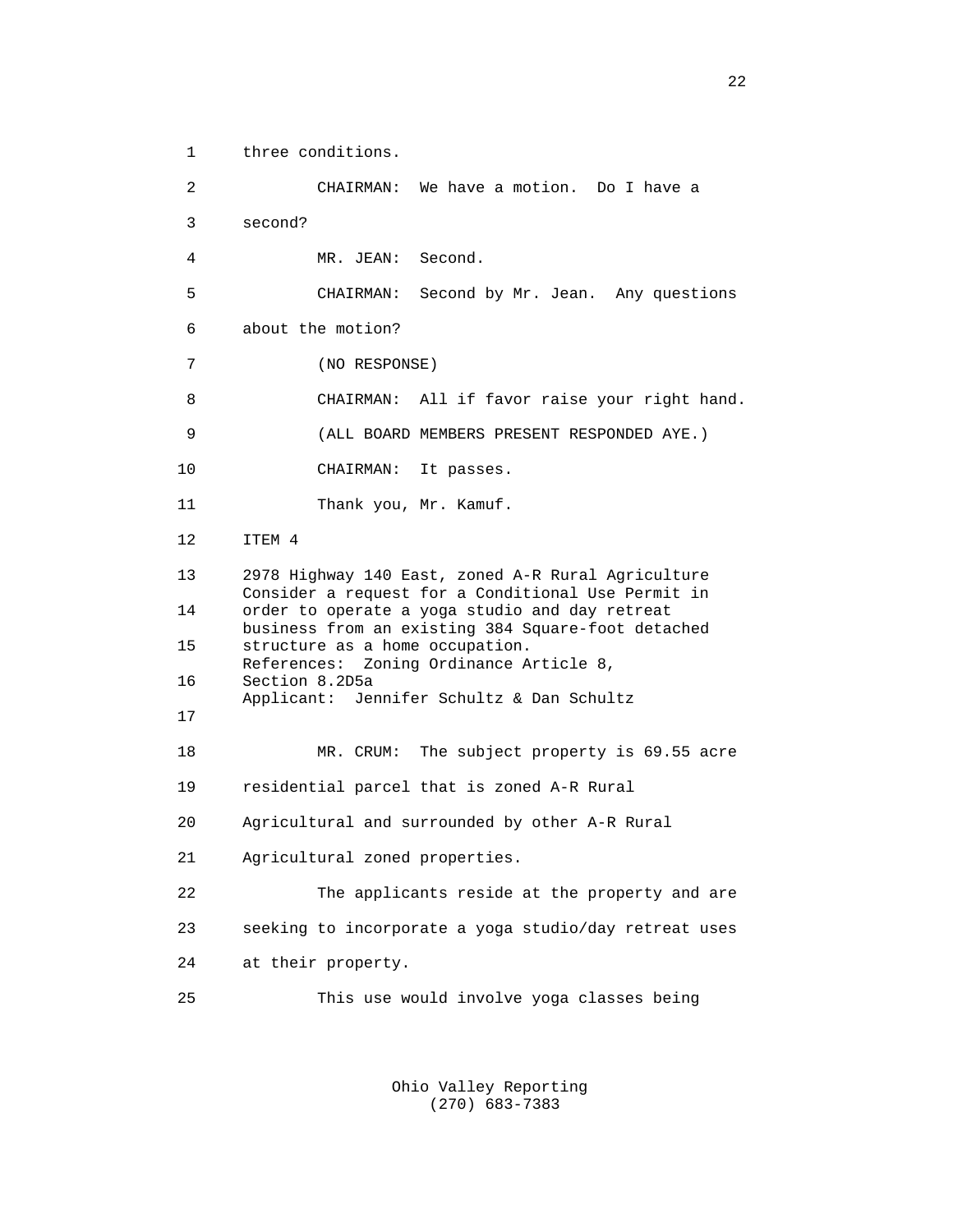1 taught in an existing 384 square-foot detached 2 structure with nature walks provided around the 3 property. The use will operate on Saturday mornings, 4 but specific hours of operation were not provided. 5 The use will be staffed by the applicants with no 6 outside employees. The applicants have indicated the 7 use will have not more than four participants at a 8 time.

 9 Staff recommends including conditions related 10 to the hours of operation and number of participants 11 to ensure the use will properly integrate with the 12 area.

13 No landscaping is required for this use; 14 however, the Board may require landscaping as 15 necessary to ensure compatibility.

 16 Parking for the use is access to a 10-foot 17 gravel drive. The property has an existing paved 18 parking area for the residence and is proposing to add 19 four parallel gravel spaces along the drive to 20 accommodate for the parking for the yoga use. 21 Normally only 10 percent of the required 22 parking is permitted to be parallel parking spaces,

 23 but the Board may waive that requirement as they see 24 fit.

25 The use is required to abide by a series of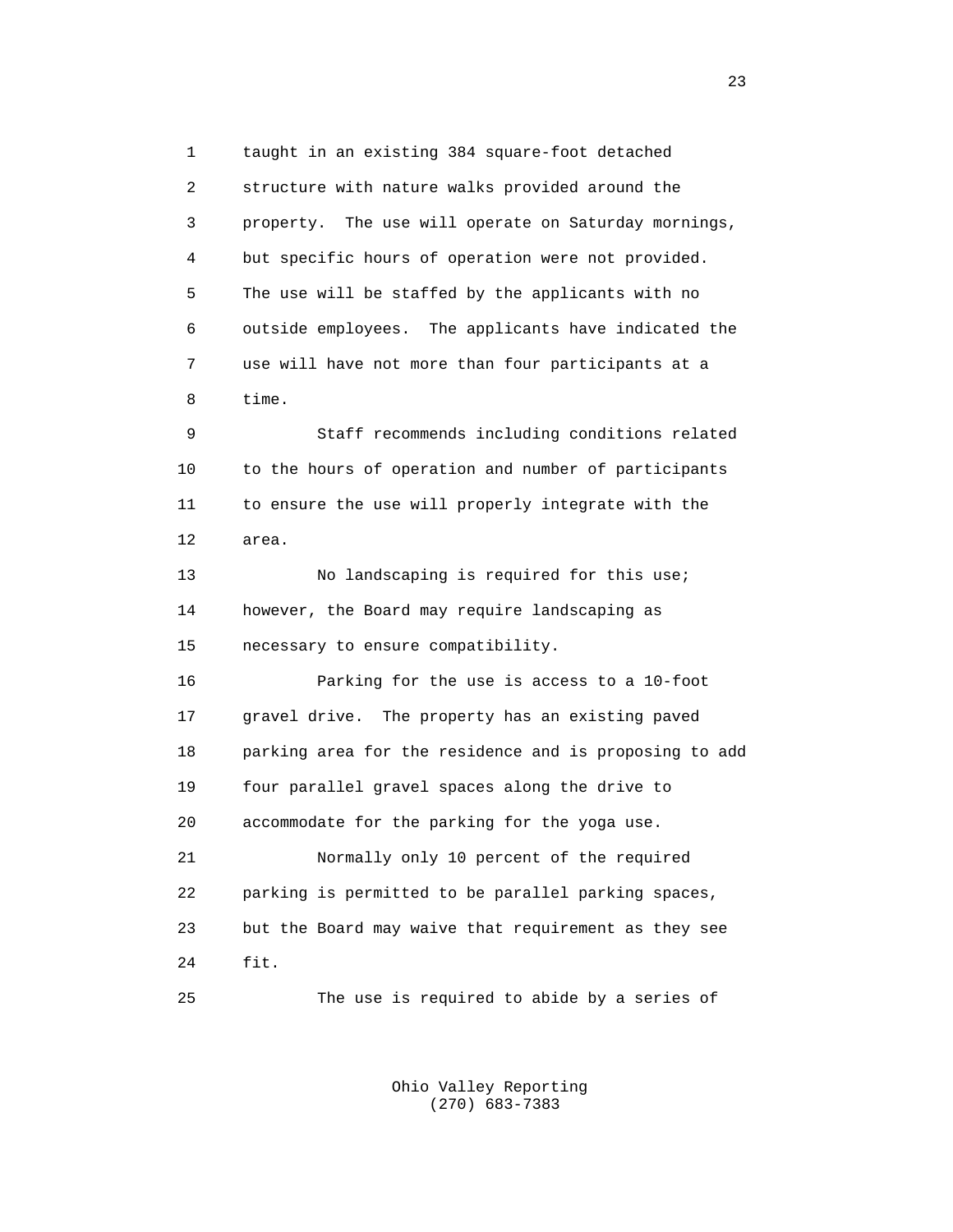1 Ordinance Requirements pertaining to a Conditionally 2 Permitted Home Occupations.

 3 Staff finds that the use meets all ordinance 4 requirements with the exception of the waiver to allow 5 the parking spaces associated with the use to be 6 parallel spaces.

 7 Staff suggests the following conditions for 8 the use:

 9 1. Limit the number of customers/clients that 10 may come to the site at one time, as well as the hours 11 of operation that customers/clients may come to the 12 subject property;

 13 2. Require that the applicants provide 14 off-street gravel or paved parking areas sufficient to 15 accommodate the four parking spaces required for the 16 use and the two parking spaces for the residence; and, 17 3. Obtain all necessary building, electrical 18 and HVAC permits, inspections and certificates of 19 occupancy and compliance. 20 Staff would like to enter the Staff Report 21 into the record as Exhibit D. 22 CHAIRMAN: Is the applicant in the audience? 23 MS. SCHULTZ: Yes.

 24 CHAIRMAN: Step to the podium, please, in case 25 we have any questions.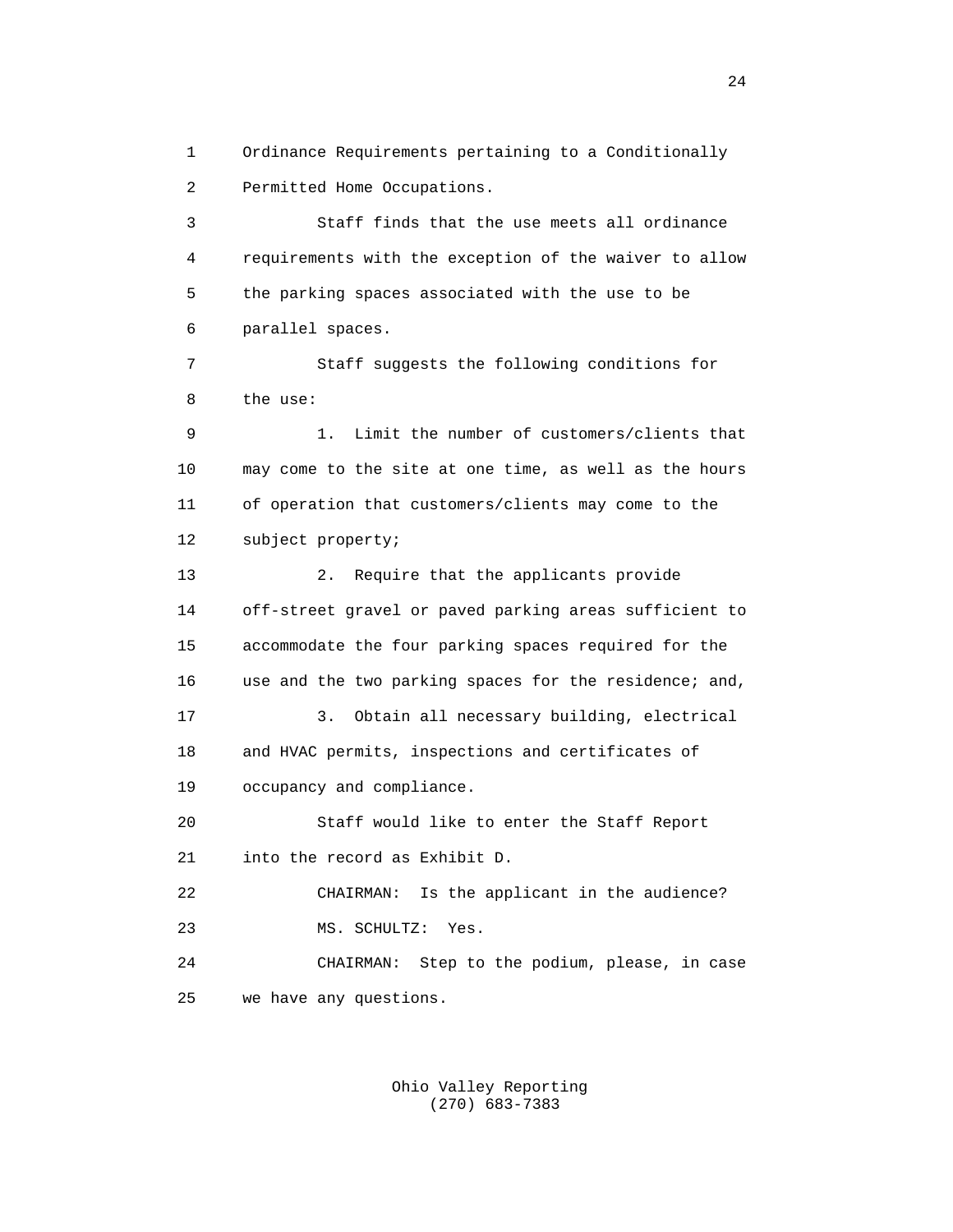1 MS. KNIGHT: Could you state your name, 2 please? 3 MS. SCHULTZ: I am Jennifer Schultz. 4 (JENNIFER SCHULTZ SWORN BY ATTORNEY.) 5 CHAIRMAN: Is there anything else you feel 6 like we need to know before we open it up for 7 questions? 8 MS. SCHULTZ: Maybe the hours operation. I 9 just intend on each yoga class is one hour. I only 10 want to have one or two classes per day; so it's very 11 part-time, and not too many people will be out there. 12 As you can see, the studio is not very big. I only 13 want four people in the studio at a time. 14 CHAIRMAN: Thank you. Anyone in the audience 15 have any questions? 16 MS. MASON: I have a question. 17 When you said "not very many days," at one 18 point in here it said just Saturday. Are you wanting 19 to do it more than just Saturday? 20 MS. SCHULTZ: Yes. I want to have like a 21 retreat, a yoga retreat on Saturdays, but then during 22 the week I want to have yoga classes. 23 MS. MASON: Okay. So do you have specific 24 hours that you want to do the classes and what days of 25 the week?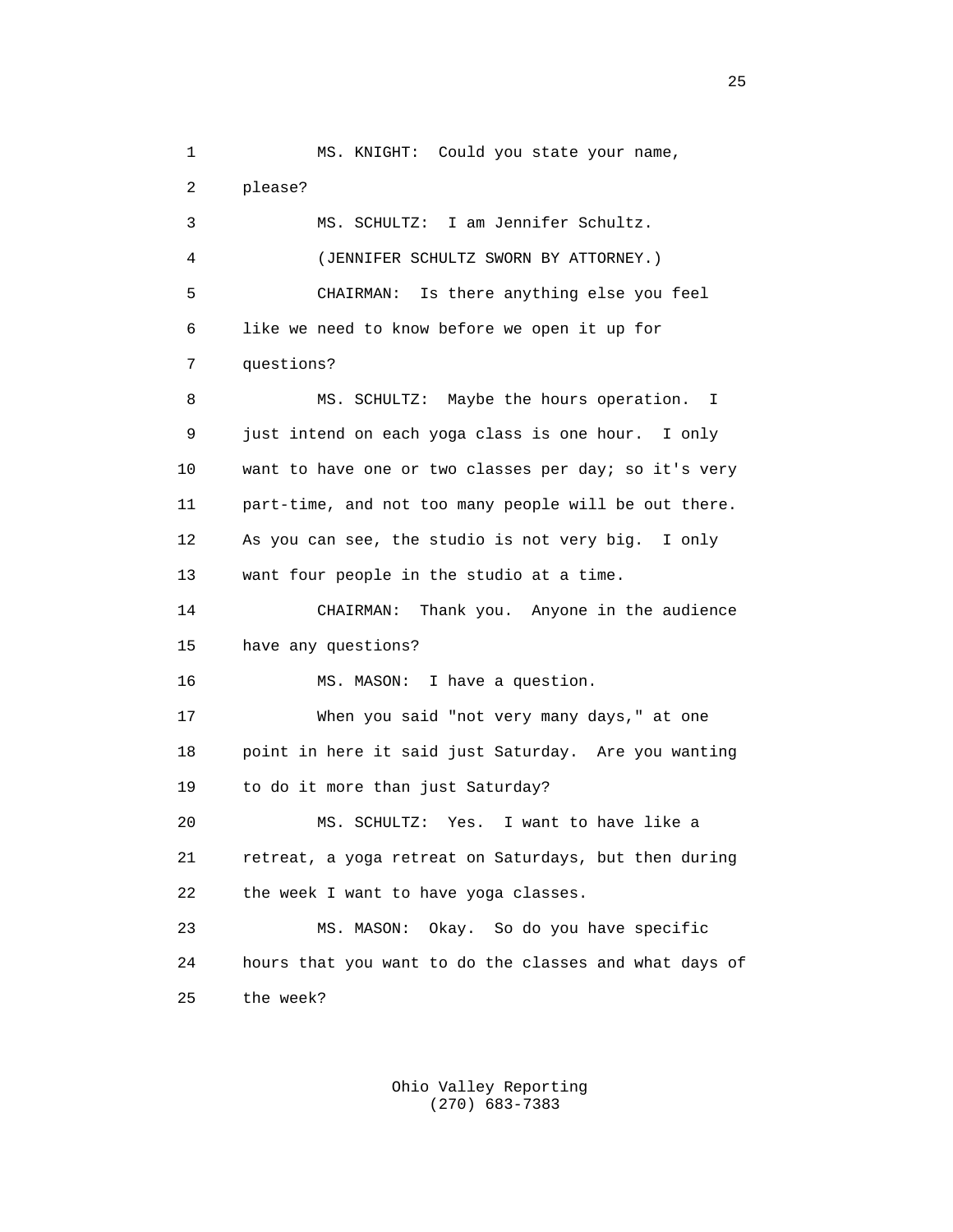1 MS. SCHULTZ: Hopefully I would like to do the 2 classes Monday through Sunday, if possible, if I get 3 enough people, but just one or two classes a day. 4 CHAIRMAN: So the hours that you want? 5 MS. SCHULTZ: Maybe a class in the morning and 6 a class in the evening and that's it. 7 MS. THOMPSON: Like 7 to 5? 8 MS. SCHULTZ: Say like maybe one class will be 9 from 7 to 8, and another class maybe from 10 to 11 in 10 the morning. 11 CHAIRMAN: So the 7 to 8 is in the evening? 12 MS. SCHULTZ: Yes. 13 CHAIRMAN: Say those again for me. Give us 14 the morning and then give us the evening. 15 MS. SCHULTZ: The morning from like 10 to 11, 16 and then in the evening 7 to 8. 17 CHAIRMAN: Okay. Any other information? 18 (NO RESPONSE) 19 CHAIRMAN: Can you meet the conditions that 20 are on here, the suggested conditions? 21 MS. SCHULTZ: Yes. 22 CHAIRMAN: I'll ask counsel. We probably need 23 to include hours in the motion? 24 MS. KNIGHT: Yes. 25 CHAIRMAN: Just to be fair to you, you said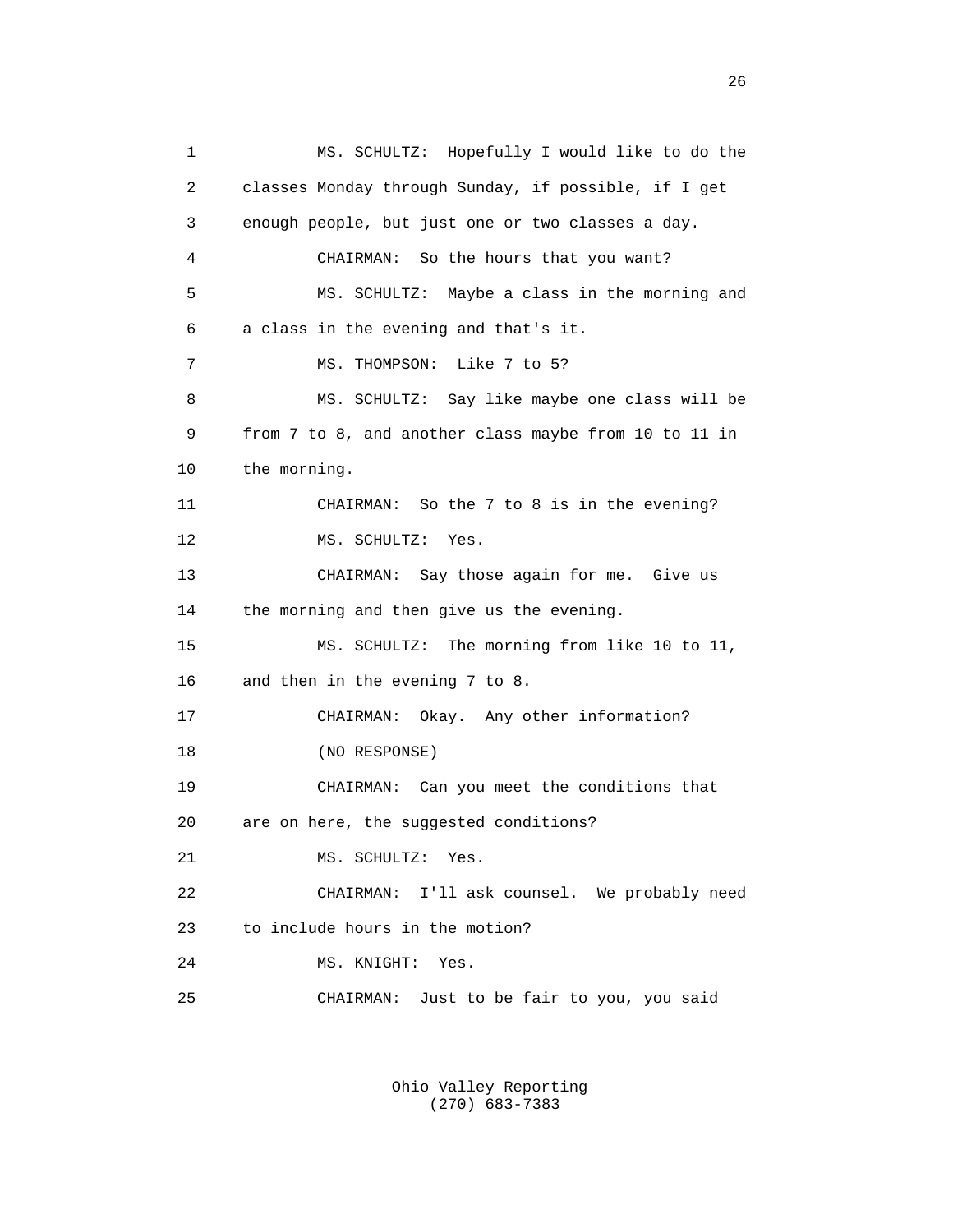1 probably in the morning about what time? 2 MS. SCHULTZ: 10 to 11. 3 CHAIRMAN: In case you want to -- to give you 4 some flexibility let's say from nine to noon. 5 MS. SCHULTZ: Okay. Thank you. 6 CHAIRMAN: Then in the evening from -- 7 MR. HOWARD: She said 7 to 8. I was thinking 8 6 to 8. 9 CHAIRMAN: Six to eight, something like that. 10 We want to make sure that you're in compliance. 11 MS. SCHULTZ: Yes. So I can have some 12 flexibility with the time? 13 CHAIRMAN: Yes. 14 MS. SCHULTZ: Yes, that would be great. 15 CHAIRMAN: So then suggest in the motion would 16 be like in the evening from 6 to 9 be okay. So 17 whoever makes the motion, if you would include those 18 specifics, please. 19 MS. THOMPSON: Leave it open-ended, from 6 20 a.m. to 8 a.m.? 21 CHAIRMAN: I'm fine with that. It's not a 22 problem with me. If you want to just say from 6 in 23 the morning and, what, 7, 8 in the evening? Why don't 24 you make a motion, Tori. 25 MS. THOMPSON: I'll make a motion to approve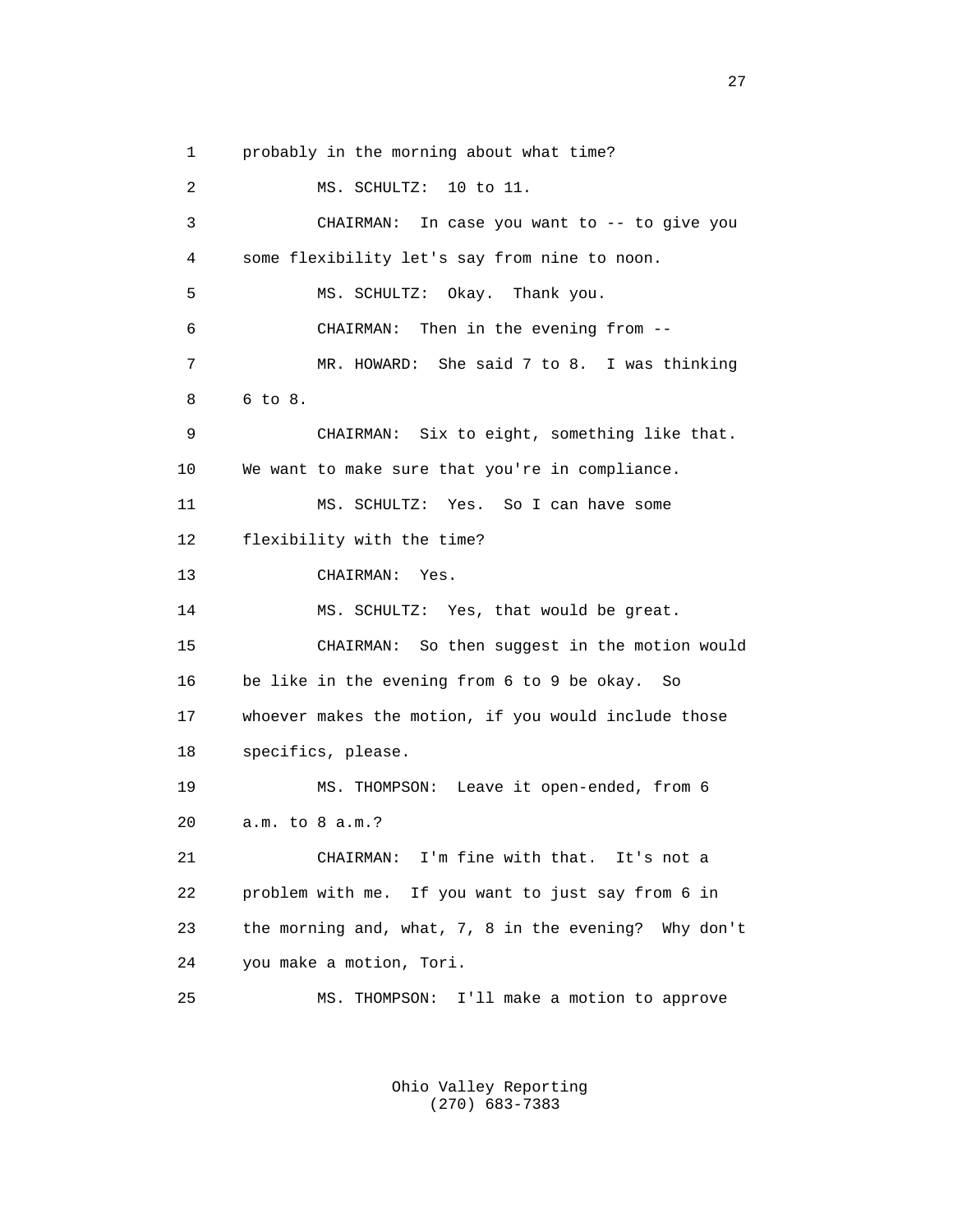1 as long as you follow the suggested conditions; four 2 people in a class at a time, and then your operating 3 hours 6 a.m. to 8 p.m. 4 MS. SCHULTZ: That would be great. Thank you. 5 I didn't think about that. 6 MS. THOMPSON: Seven days a week. 7 CHAIRMAN: Do I have a second? 8 MS. KNIGHT: You need some findings and there 9 was also an issue with the parking spaces that need to 10 be addressed. 11 MR. HOWARD: Waiver on parallel. 12 MS. KNIGHT: The finding like that it's not 13 going to -- 14 MS. THOMPSON: Based on the rural nature of 15 the area it's not going to -- it will be compatible 16 with the area. It won't cause any harm to anyone. 17 CHAIRMAN: You did wonderful. Thank you. 18 Do we have a second on that motion? 19 MS. MASON: Second. 20 CHAIRMAN: Anyone in the audience have any 21 questions? 22 (NO RESPONSE) 23 CHAIRMAN: Are those conditions you're 24 prepared to meet? 25 MS. SCHULTZ: Yes.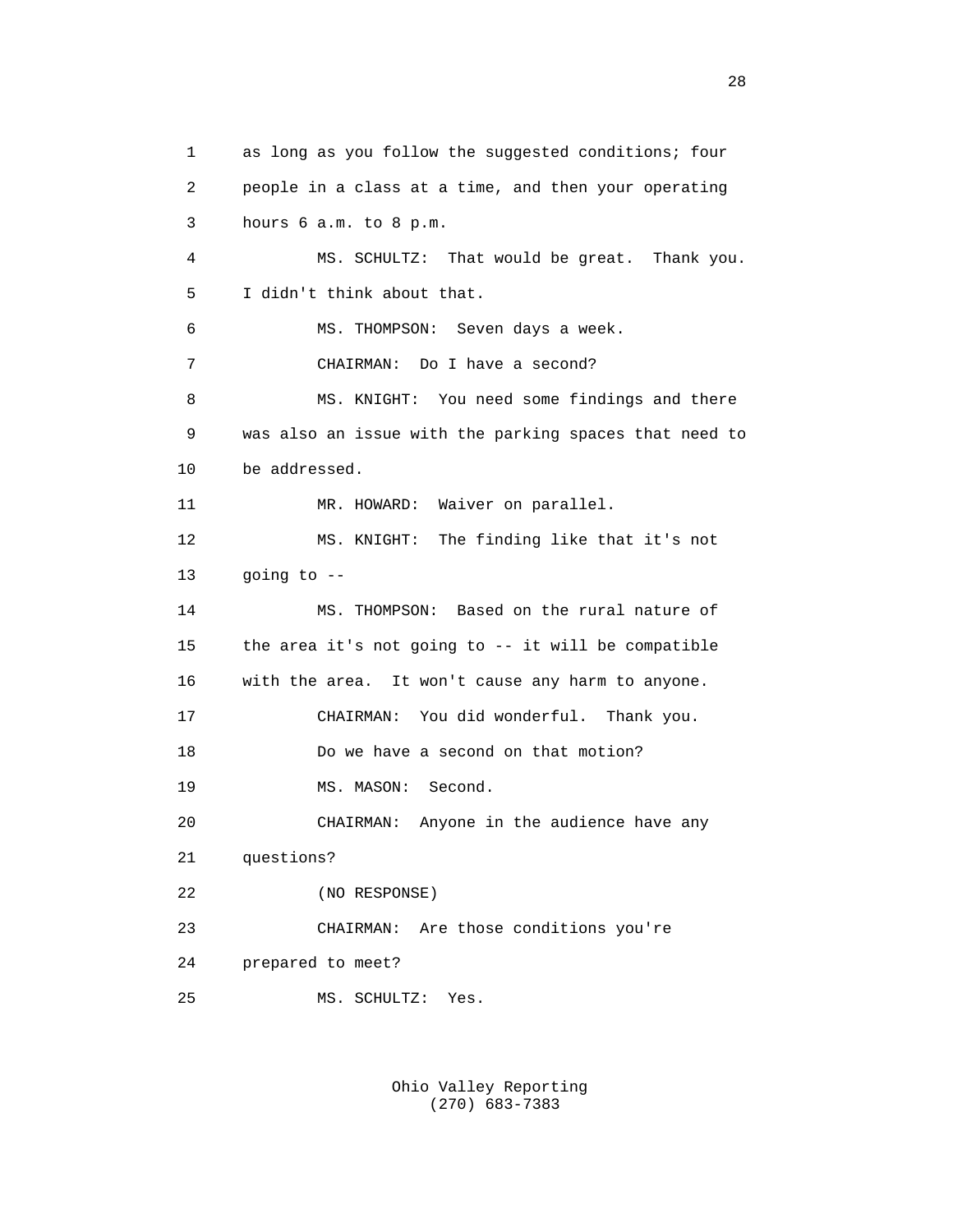1 CHAIRMAN: All in favor of the motion raise 2 your right hand. 3 (ALL BOARD MEMBERS PRESENT RESPONDED AYE.) 4 CHAIRMAN: Motion passes. 5 ITEM 5 6 10275 & 10745 US Highway 431, zoned A-U Urban Agriculture<br>7 Consider a Consider a request for a Conditional Use Permit in order to operate a landscaping business in an A-U<br>B<br>IIrban Agriculture Zone Urban Agriculture Zone. Reference: Zoning Ordinance Article 8,<br>9 Section 8.2H33a Section 8.2H33a Applicant: Franklin Jared Dockery, James M. &<br>10 Charlesa M. Yeiser Charlesa M. Yeiser 11 MR. CRUMB: The subject property consist of 12 two 1.205 acre undeveloped parcels that are zoned A-U 13 Urban Agriculture. In the immediate area, properties 14 to the north, south and east are also zoned A-U Urban 15 Agriculture. To the west across US 431 B-4 General 16 Business zoning is present. 17 The applicant is proposing to use the 18 properties for a landscaping business with accessory 19 landscaping material sales. The applicant has 20 indicated that the use will operation seven days a 21 week with no set hours of operation. 22 Staff recommends establishing the conditions 23 related to hours of operation to ensure that the use 24 integrates properly. 25 The site plan submitted details a 40 by 60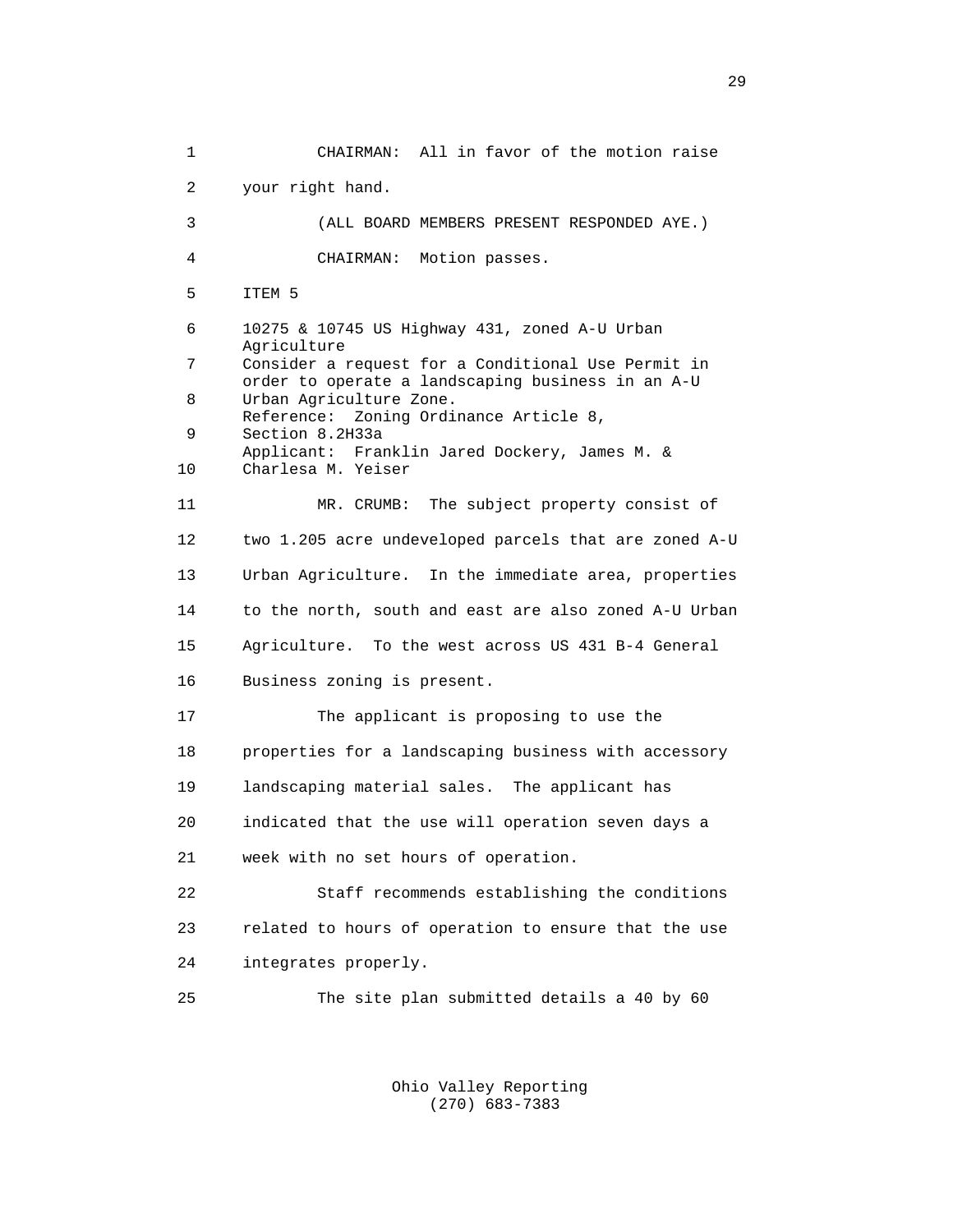1 office and storage structure with a gravel parking 2 area.

 3 There's no set for parking requirements for 4 landscaping businesses; however, where the use gravel 5 parking areas adjoin US Highway 431, a 3-foot tall 6 continuous landscaping element with 1 tree every 7 40-feet is required. These will be served by a gravel 8 drive. Staff recommends that this drive be located in 9 line with the northern drive at 10734 US Highway 431 10 be at least 24-feet in width to accommodate two-way 11 traffic and have a 50-foot long paved driveway apron 12 to ensure the gravel does not spill onto the roadway. 13 The site plan details several open storage bays that 14 will be used to store and display landscaping 15 materials. Display areas that are paved with asphalt 16 or concrete are not required to be screened; however, 17 any outdoor storage or display areas with a gravel 18 surface are required to be screened with a 6-foot tall 19 solid wall or fence.

 20 It's important to note that while the property 21 at 10745 Highway 431 was included within this request, 22 the submitted site plan drawing and application for 23 the use does not show any parts 10745 US Highway 431 24 being used in connection with the proposed landscaping 25 business. Expanding the business operations or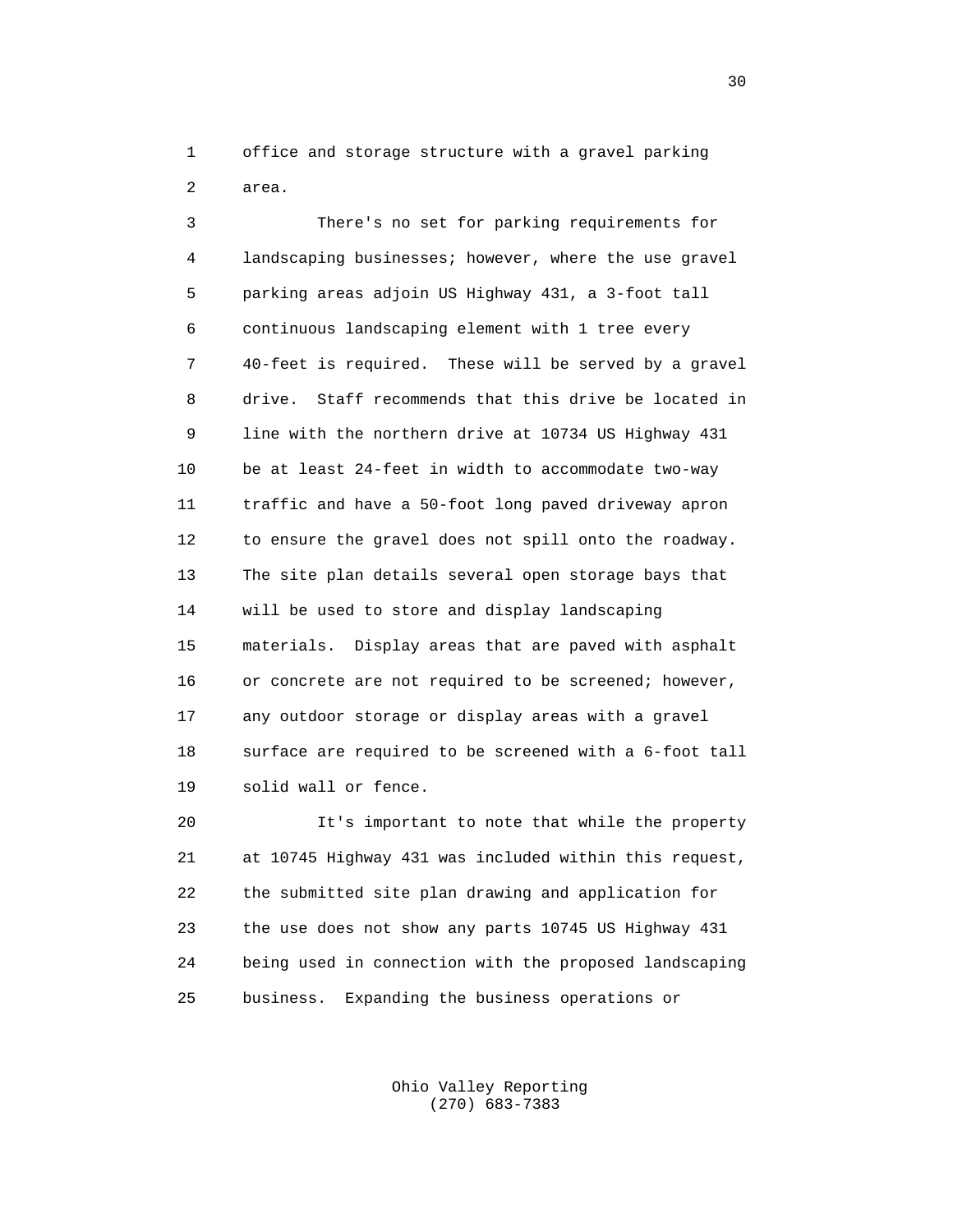1 storage onto 10745 US Highway 431 will require 2 amending this conditional use permit and submission of 3 a revised plan. In the event that the activity 4 includes both properties in any capacity, then a 5 Development Plan shall be required. 6 If approved Staff suggest the following 7 Special Conditions: 8 1. Obtain approval of a site plan or final 9 development plan; 10 2. Limit the permitted hours of operation of 11 the use; 12 3. The driveway for the site shall be 13 constructed in-line with the northern access point for 14 10734 Highway 431, shall be a minimum of 24-feet in 15 width, and shall include a 50-foot long paved driveway 16 apron where the drive connects to US Highway 431; 17 4. Expansion of the landscaping business or 18 outdoor storage onto 10745 US Highway 431 shall 19 require approval of a revised conditional use permit 20 and amended site development plan detailing the scope 21 of the proposed expansion; and, 22 5. Obtain all necessary building, electrical 23 and HVAC permits, inspections and certificates of 24 occupancy and compliance. 25 Staff would like to enter the Staff Report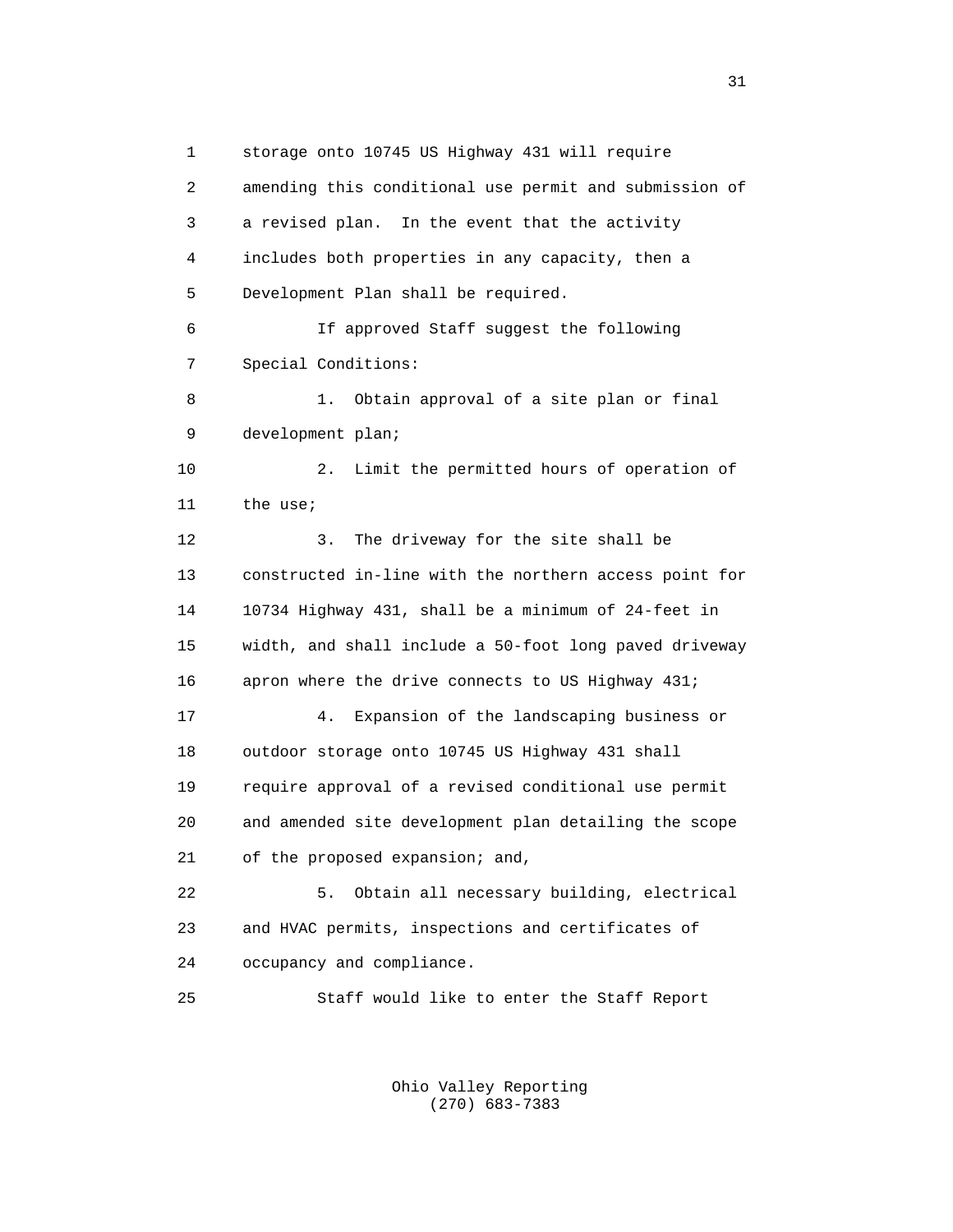1 into the record as exhibit E.

 2 CHAIRMAN: Anyone here representing the 3 applicants? 4 MR. DOCKERY: I guess that's me. 5 CHAIRMAN: You want to come to the podium, 6 please. 7 MS. KNIGHT: Sir, could you state your name 8 for the record, please? 9 MR. DOCKERY: Franklin J. Dockery. 10 (FRANKLIN DOCKERY SWORN BY ATTORNEY.) 11 CHAIRMAN: Anything you would like to add to 12 what's in the report, sir? 13 MR. DOCKERY: He pretty much covered it. 14 CHAIRMAN: Anyone have any questions? 15 Mr. Jean. 16 MR. JEAN: What are your hours of operation? 17 MR. DOCKERY: Well, I'm seasonal. Considering 18 I'm a landscaping company, in the wintertime we do do 19 snow. Hours of operation is kind of tricky based on 20 weather as well. Usually we're out and about. Not 21 all the time right now am I at the shop. We plan on 22 in the future to be at the shop doing other things. 23 Probably about 7 to 5 or so. 24 CHAIRMAN: Do you typically get your business 25 by phone or people showing up at your site?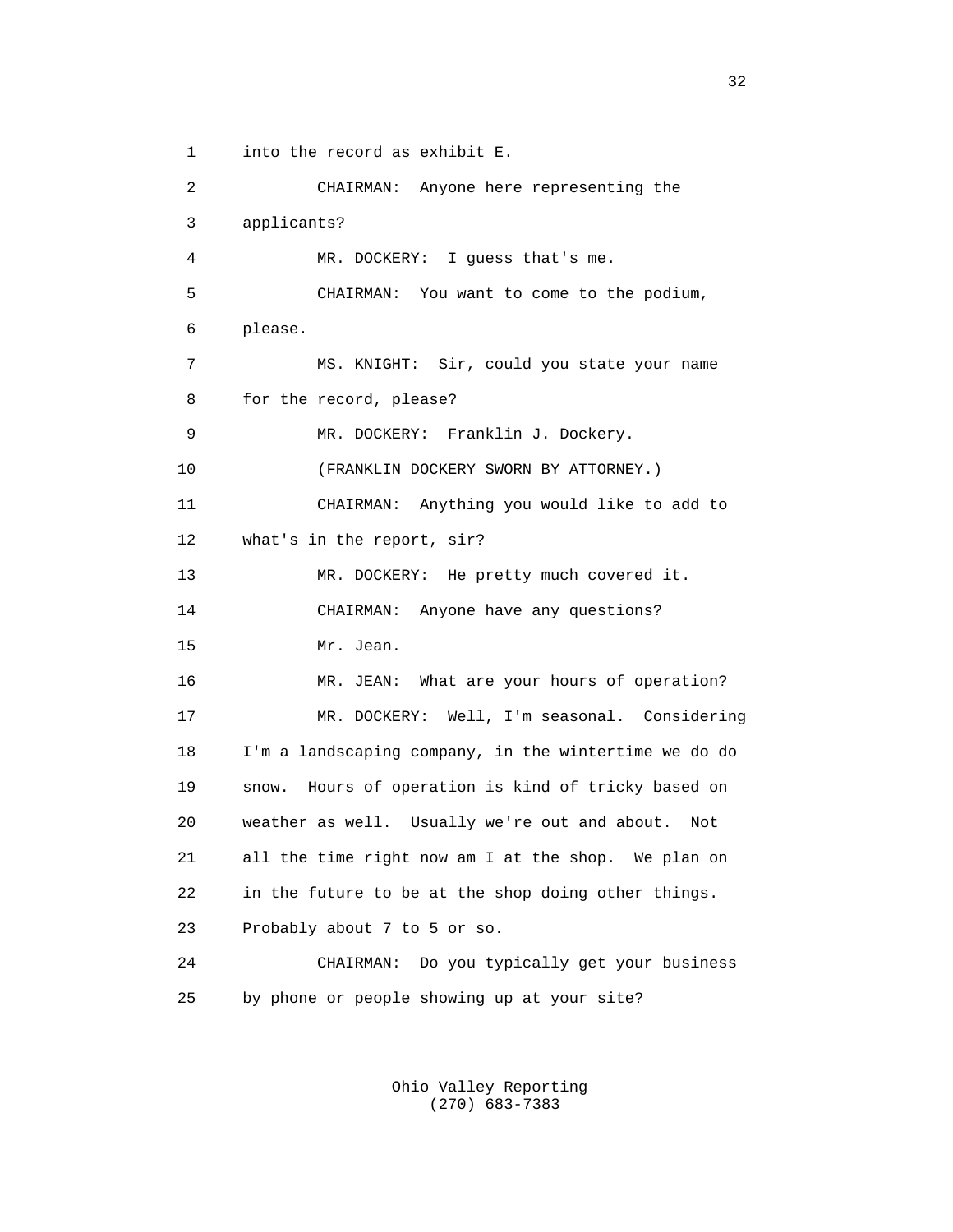1 MR. DOCKERY: Right now mostly by phone, word 2 of mouth. I mean while I'm out and about people 3 approach me. 4 MR. JEAN: So that will be five days a week, 5 six days a week? 6 MR. DOCKERY: Preferably just five days a 7 week, like I said, weather permitted. If it rains for 8 three days, then Sunday is my day I've got to make up 9 for or whatever. I would like to be off on the 10 weekends, but that's not really feasible when you're a 11 seasonal business. 12 CHAIRMAN: We just want to make sure we don't 13 lock you into something to prevent you from doing your 14 job. 15 MR. DOCKERY: In that case, I don't like to 16 work on Sundays for starters. If I can put in for 7 17 days a week. I don't want to work 7 days a week. I 18 prefer to work as little as possible. 19 CHAIRMAN: Don't we all. 20 MR. DOCKERY: Five days a week is typical. 21 Like I said, seasonal it just all depends on the 22 weather, just like farming. 23 MR. GLENN: Exactly what are you doing during 24 the day at this property? 25 MR. DOCKERY: I'm starting to sell landscaping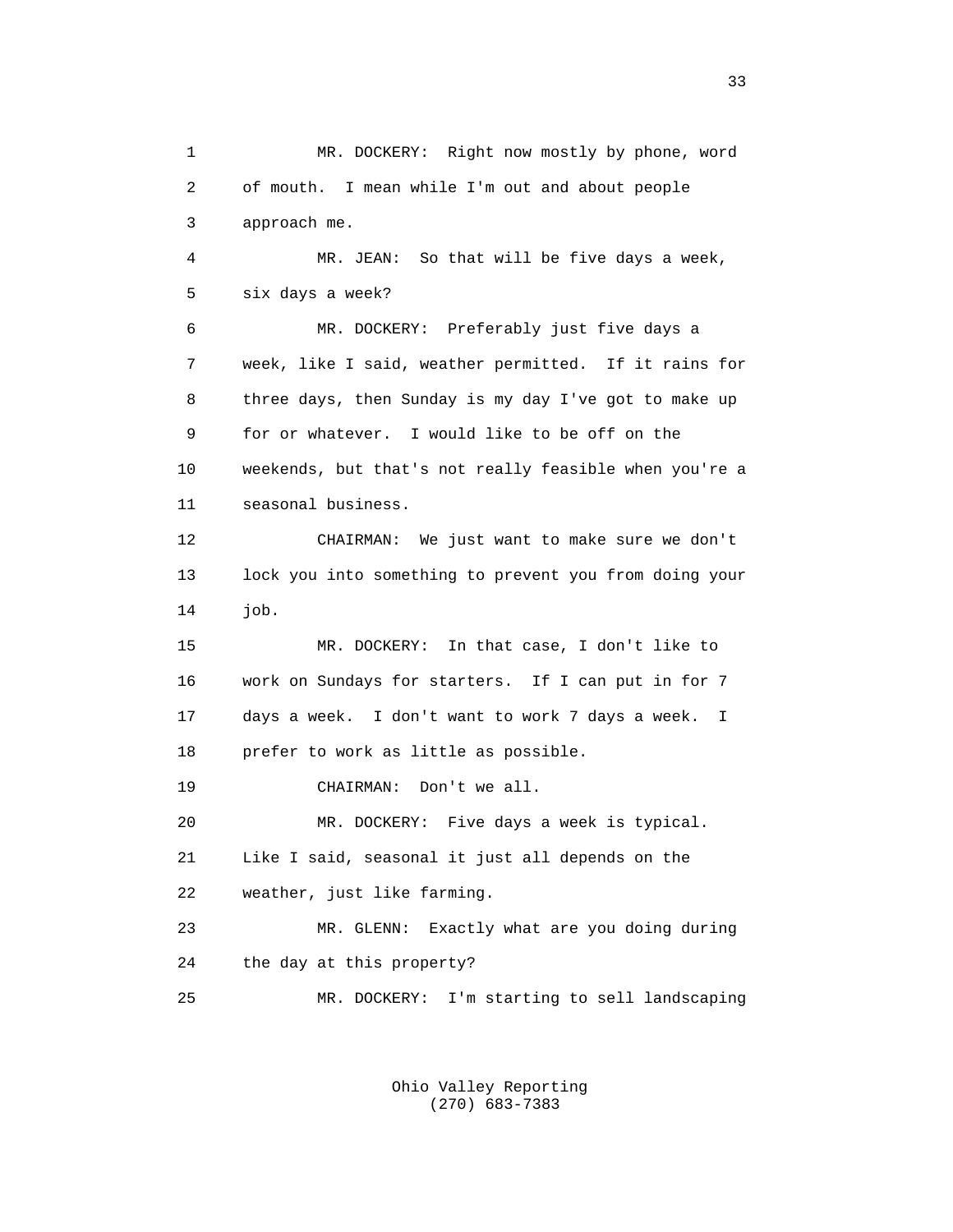1 materials. I sell landscaping materials now, deliver, 2 install. We do landscape. A lot of times we're out 3 in the field at the shop I'm at now. We're on Daniels 4 Lanes. We're going to start having sales at the shop. 5 We're wanting to have clientele that actually comes to 6 the shop and I can load them up with materials there. 7 MR. GLENN: So you'll have customers coming 8 there throughout the day? 9 MR. DOCKERY: Yes, sir. 10 MR. GLENN: Are you talking about that you do 11 lawn work and all of that; is that what you're talking 12 about with this landscaping? 13 MR. DOCKERY: Yes. 14 MR. GLENN: Okay. So when you're doing the 15 lawn work where if you get behind because of rain, 16 you're not mowing the lawn where you're working. 17 You're out in the city or the county doing something? 18 MR. DOCKERY: Correct. 19 MR. GLENN: So the operation actually of your 20 business -- 21 MR. DOCKERY: With employees. 22 MR. GLENN: Would be what? 23 MR. DOCKERY: With employees. 24 MR. GLENN: With employees being there. Not 25 that you're doing really anything. It's not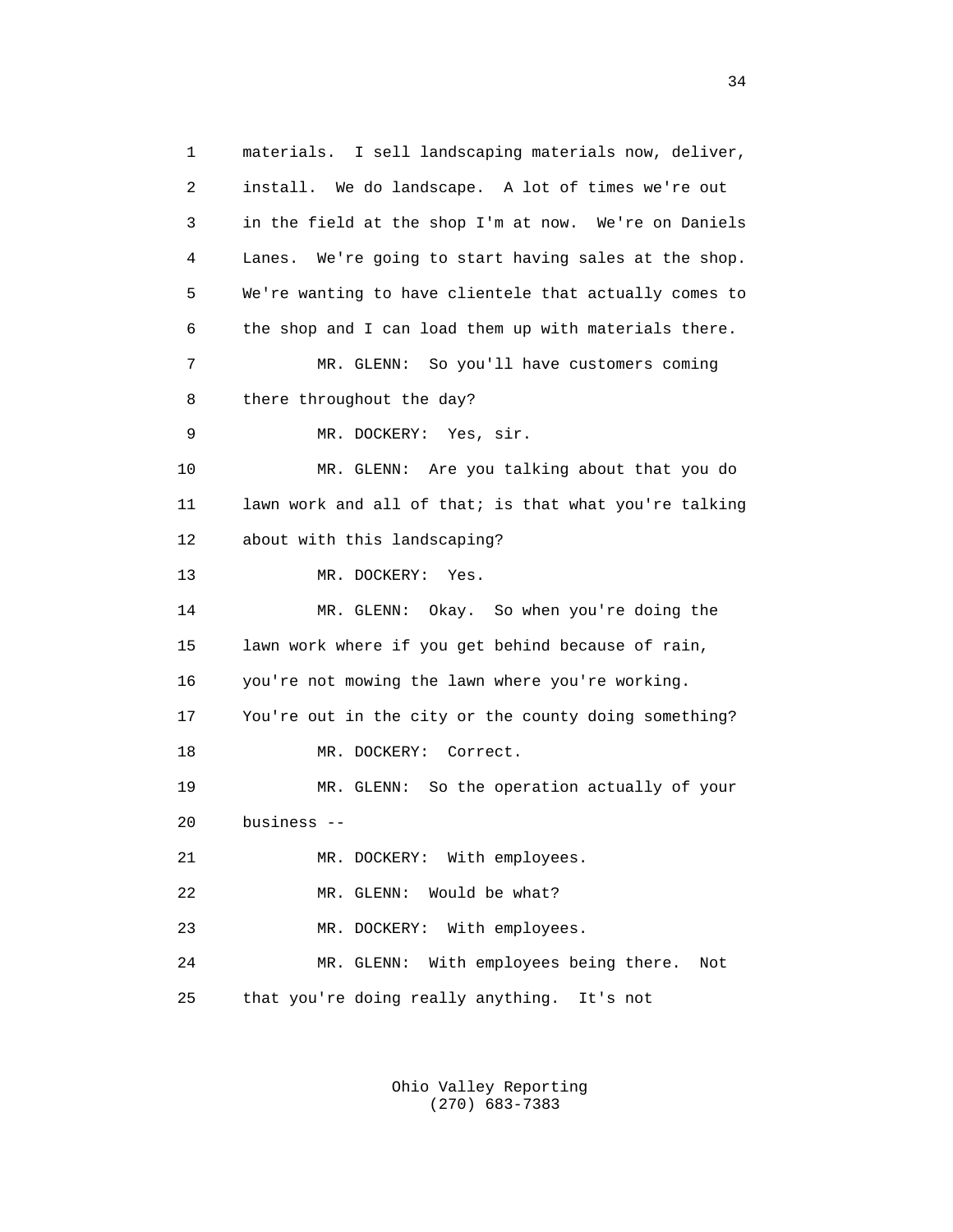1 obnoxiously or stuff going on like that?

 2 MR. DOCKERY: No. 3 MR. GLENN: It's just that you're open because 4 you're having to go mow lawns or take landscaping 5 materials somewhere or somebody has come to pick it up 6 and they're doing this on Sundays too, Saturdays and 7 Sundays? 8 MR. DOCKERY: Preferably, no. Like I said, 9 I'm in the field. Hours of operation at the shop will 10 be more so me on Sunday. My daughter helps me, and my 11 better half helps me. Usually we're just working 12 throughout the week. Like I said, I'll have people 13 coming in, getting their materials or whatever that we 14 offer. I do want room to kind of -- I don't want to 15 be locked in to just say landscaping materials, but I 16 might even have shovels or something. 17 MR. GLENN: Correct. 18 MR. DOCKERY: Little bit of room to move a 19 little bit. On Sundays and stuff I don't mind to have 20 hours operation, but if I can keep it open seven days 21 week. I'm not wanting to work like that, like seven

22 days a week.

 23 MR. GLENN: So you're comfortable being in 24 operation as far as time, limited time from like 7 in 25 the morning until 5, 6 in the evening?

> Ohio Valley Reporting (270) 683-7383

 $35$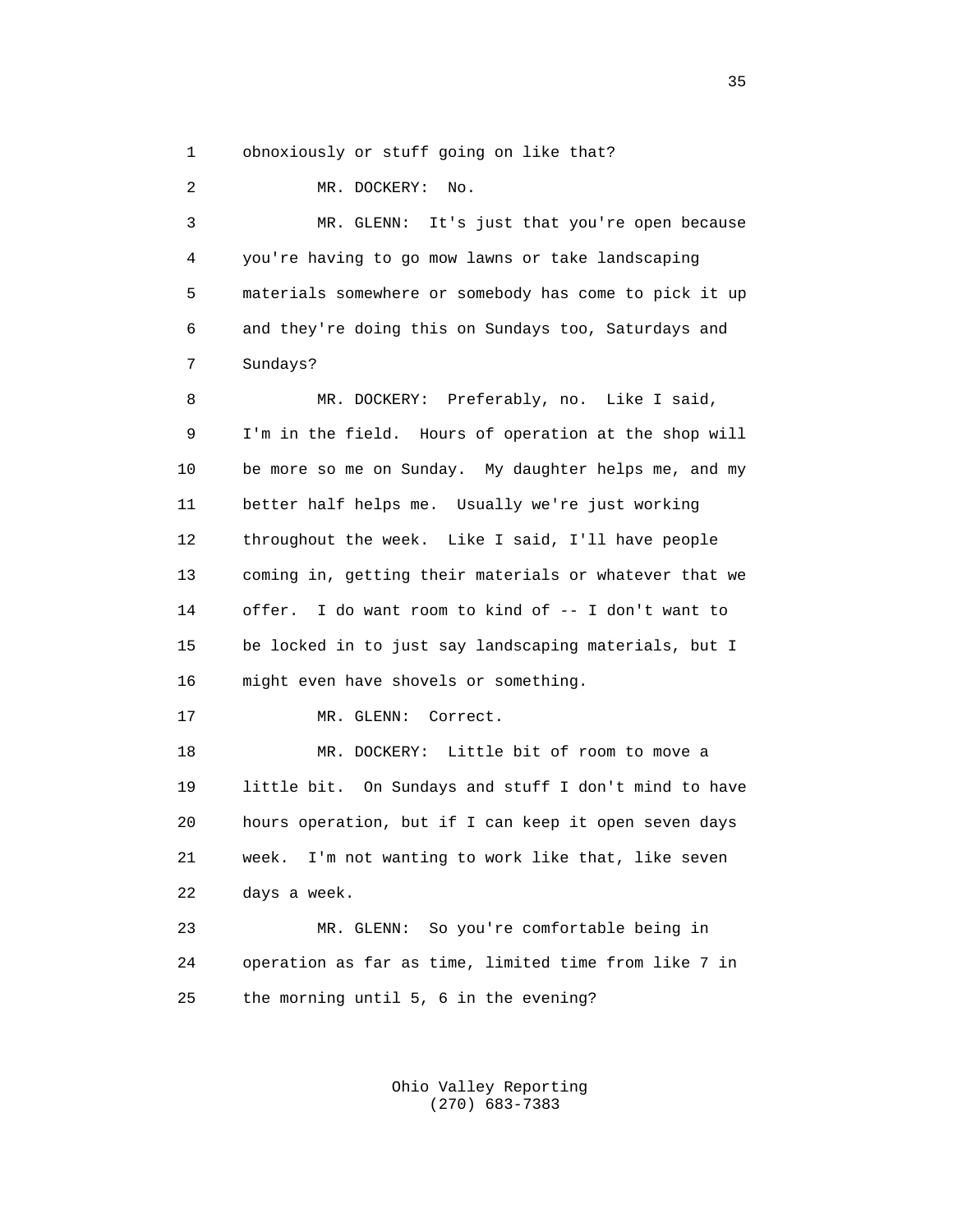1 MR. DOCKERY: Yes.

2 MR. GLENN: Seven days?

3 MR. DOCKERY: Yes.

 4 MR. GLENN: Would Saturdays and Sundays be 5 different than that?

 6 MR. DOCKERY: Not with this. I probably 7 personally will restrict that myself.

 8 MR. GLENN: You're looking at 7 to 6, seven 9 days a week max?

 10 MR. DOCKERY: Yes. Like I said, I can do 11 things myself off premises.

12 MR. GLENN: Correct.

 13 MR. DOCKERY: I don't necessarily have to have 14 people on my premises all the time. Preferably, like 15 I said, I don't want them always on the premises 16 because I can still make my money and do things 17 elsewhere.

 18 If I do go ahead and sign up for 7 days a 19 week, you know, there might be something going on or 20 something that I might have to have somebody be there 21 to do something. Not that I want to do every weekend. 22 CHAIRMAN: Anybody else have any questions? 23 (NO RESPONSE) 24 CHAIRMAN: Does anyone in the audience have 25 any concerns after hearing his testimony?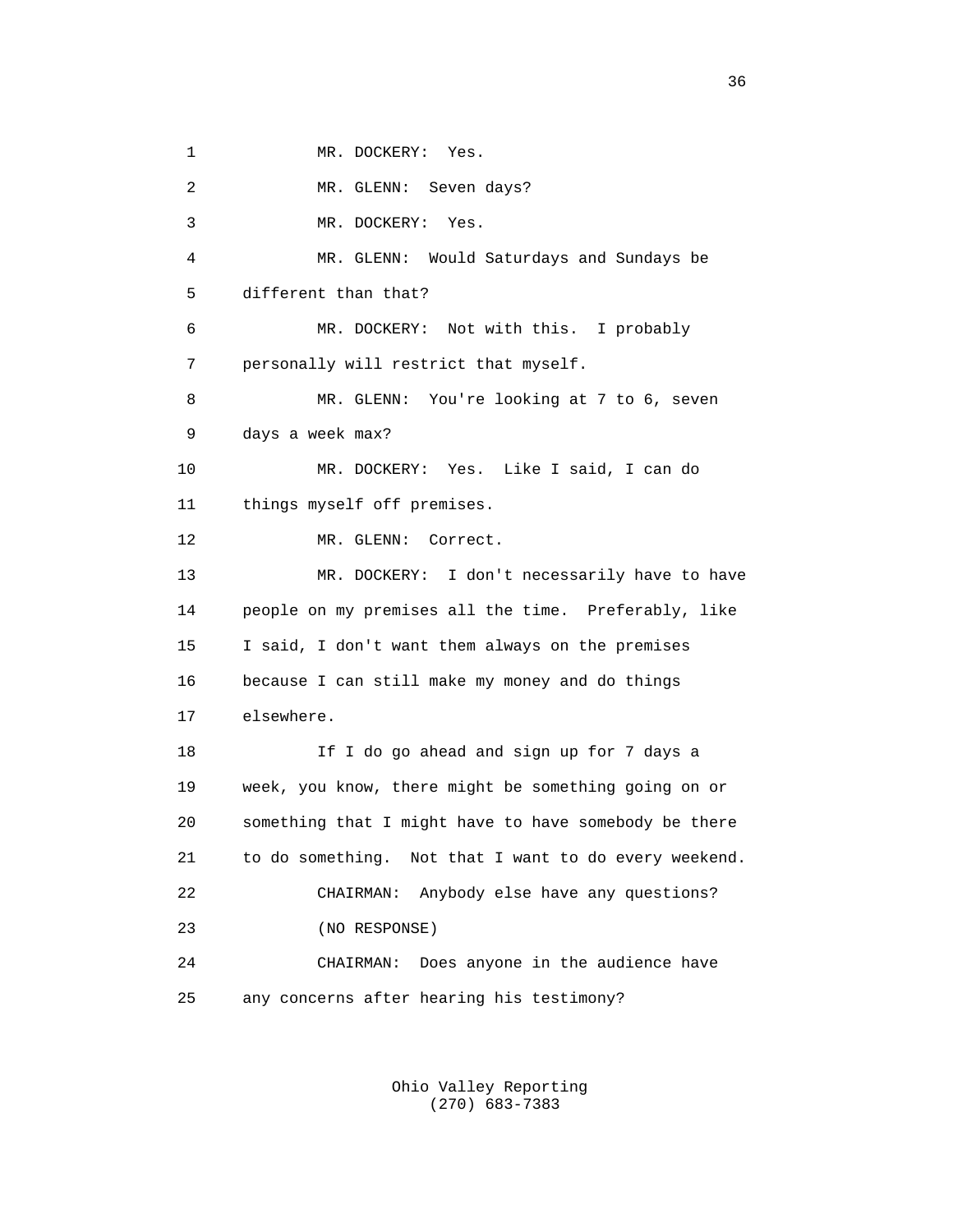1 Yes, ma'am. Come up and be sworn in. 2 MS. KNIGHT: Please state your name for the 3 record. 4 MRS. AUSTIN: Karen Austin. 5 (KAREN AUSTIN SWORN BY ATTORNEY.) 6 MRS. AUSTIN: Our home borders this property 7 on two sides; the north and the east side. We've been 8 there 14 years. We built this home here along with, 9 there are five of us there. These are all residential 10 surrounding this property. We all go out 431 to exit 11 as well. I'm concerned about a business being open 12 that often, that long, seven days a week when we've 13 all got our homes and family there. Traffic, you 14 know, I thought the intention was for this whole area 15 to be family homes. I understand that it's across 16 from the post office. We're across from storage 17 facilities. I thought it was intended to be homes is 18 our concern. 19 CHAIRMAN: You choose to respond? You don't 20 have to, but if you'd like to respond. 21 MR. DOCKERY: I completely understand their 22 concerns. I don't blame them. We've spoke. They're

 23 fantastic people. They've got a beautiful home. I 24 have told them that I would like to compliment the 25 town. The reason I picked the location is it's kind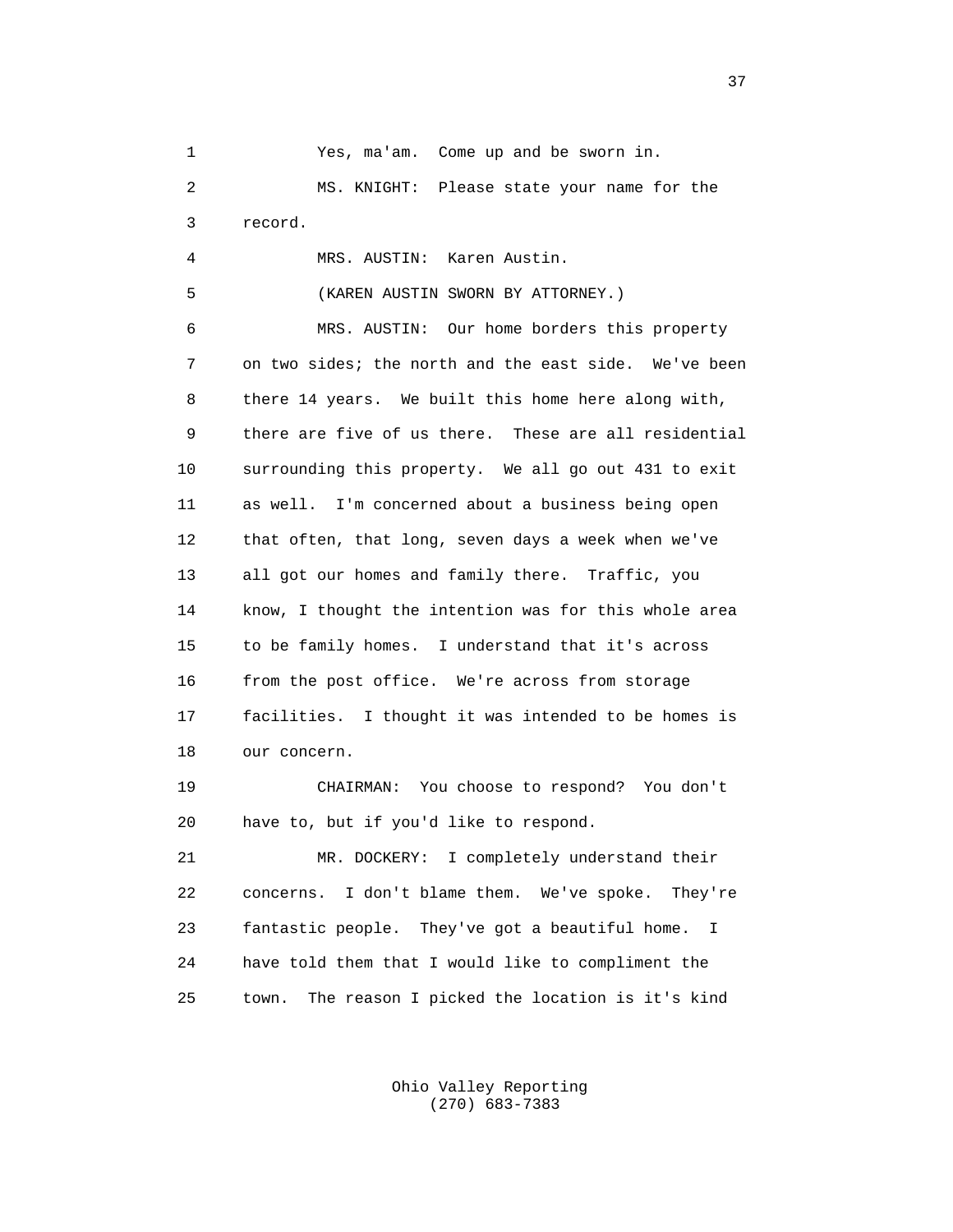1 of off of the four-way. There's a Dollar General. 2 There's a post office, fire station, all this stuff 3 within this area. I don't intend to be open that 4 often. I do want to restrict that. Like I said, I'm 5 not planning on ever being open seven days week. We 6 go to church Sunday mornings. We do things, try to do 7 things all day Sundays, and things on weekends as 8 well. I'm not anticipating having a lot of heavy 9 machinery and stuff like that. I have skid-steer that 10 loads up mulch, things of that nature. The area, it's 11 kind of in the hub of Utica right there. I've 12 actually lived in the house next to the old fire 13 department years and years ago. There's been a lot of 14 development in that area. It's a beautiful community. 15 I don't want to disturb that community. I want to add 16 to it. Like I said, I completely understand their 17 concerns. Don't blame them at all. I want to 18 compliment that area as best as possible. I want to 19 keep it a neat environment. Like I said, I'm a 20 landscaper by trade. So, you know, I can keep the 21 grass green and trimmed, mowed and lined out. I do 22 want to have earth materials. That's basically what I 23 want. I want to offer mulch, dirt and different kind 24 of nice decorative rock and stuff like that. I do 25 want it organized and clean.

> Ohio Valley Reporting (270) 683-7383

 $38<sup>3</sup>$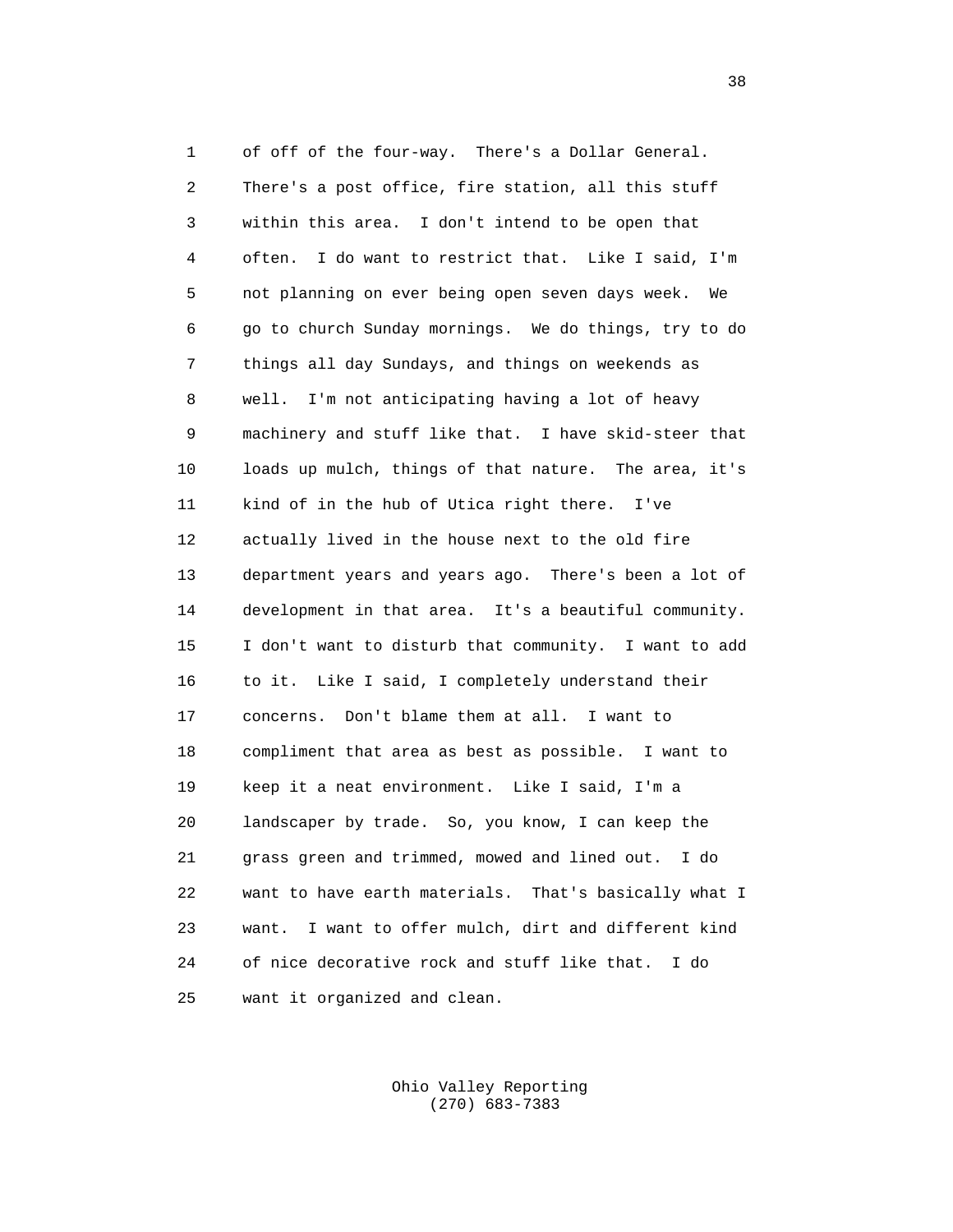1 Barriers and stuff, fences and things like 2 that, I do want to make sure that those things -- I 3 can't promise it's going to be right away. It takes 4 time and money to do those things, but those are the 5 goals for this property. As of now, there's two 6 properties there side by side and it's only on one of 7 those properties. 8 CHAIRMAN: Sir, you need to step up here, 9 please. I don't mean to be hard to get along with, 10 but we have to get it on the record and you need to be 11 sworn too. 12 MS. KNIGHT: State your name, please. 13 MR. AUSTIN: Charles Austin. 14 (CHARLES AUSTIN SWORN BY ATTORNEY.) 15 MR. AUSTIN: I just want to know if it's the 16 north piece of property, the north acreage or the 17 south acreage that you're looking? 18 MR. DOCKERY: South. Left-hand. 19 MR. AUSTIN: If you're looking at the post 20 office, is it to the right or to the left? 21 MR. DOCKERY: Right. 22 MR. AUSTIN: The one that borders. I just 23 wondered which one it was. 24 CHAIRMAN: Did we determine if it's the north 25 or the south?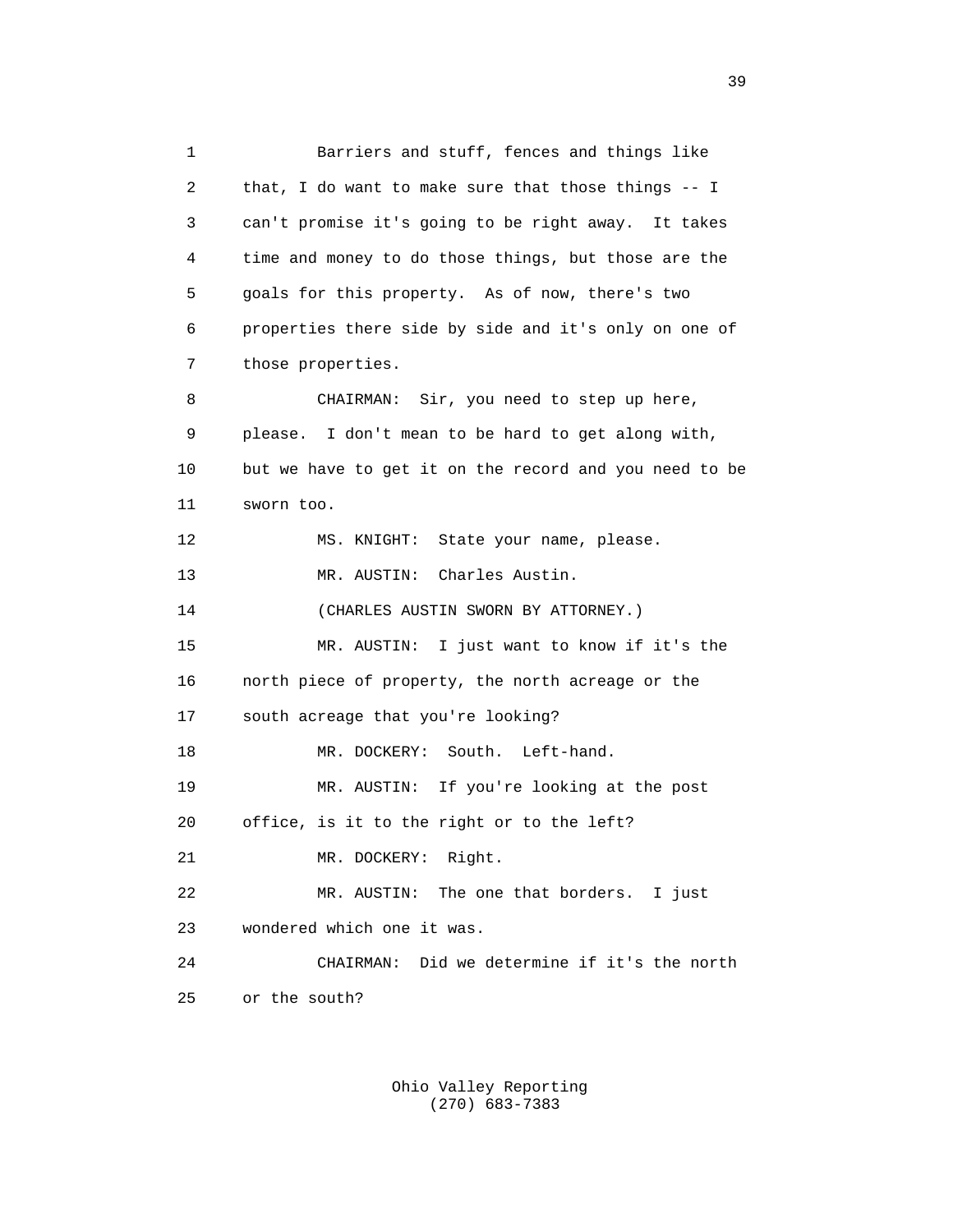1 MR. HOWARD: It looks like it's the north. 2 CHAIRMAN: Any other questions for the 3 applicant? 4 (NO RESPONSE) 5 CHAIRMAN: If not, I'll entertain a motion. 6 MS. MASON: I actually have a question. 7 CHAIRMAN: Sure. 8 MS. MASON: So the hours you're saying 7 to 6, 9 7-days a week. That's when you may be, some of those 10 days you won't be having people come on the property 11 to get landscaping? 12 MS. DOCKERY: Yes. I'm only working, usually 13 I only work eight months out of the year. When it 14 snows -- I mean I'm not a big outfit. I've mowed 15 everything in this town. I don't want to be that 16 size. We had, you know, 10 or 12 employees. I ran 17 five crews a day. I'm down to pretty much one truck 18 or two trucks a day. 19 MS. MASON: Your employees come there and park 20 and -- 21 MR. DOCKERY: At this time I don't even have 22 employees. It's technically just me. It's hard to 23 find employees. It's hard to depend on people to show 24 up. It's gotten worse and worse and worse. So 25 basically I just want to be able to stay myself. I'm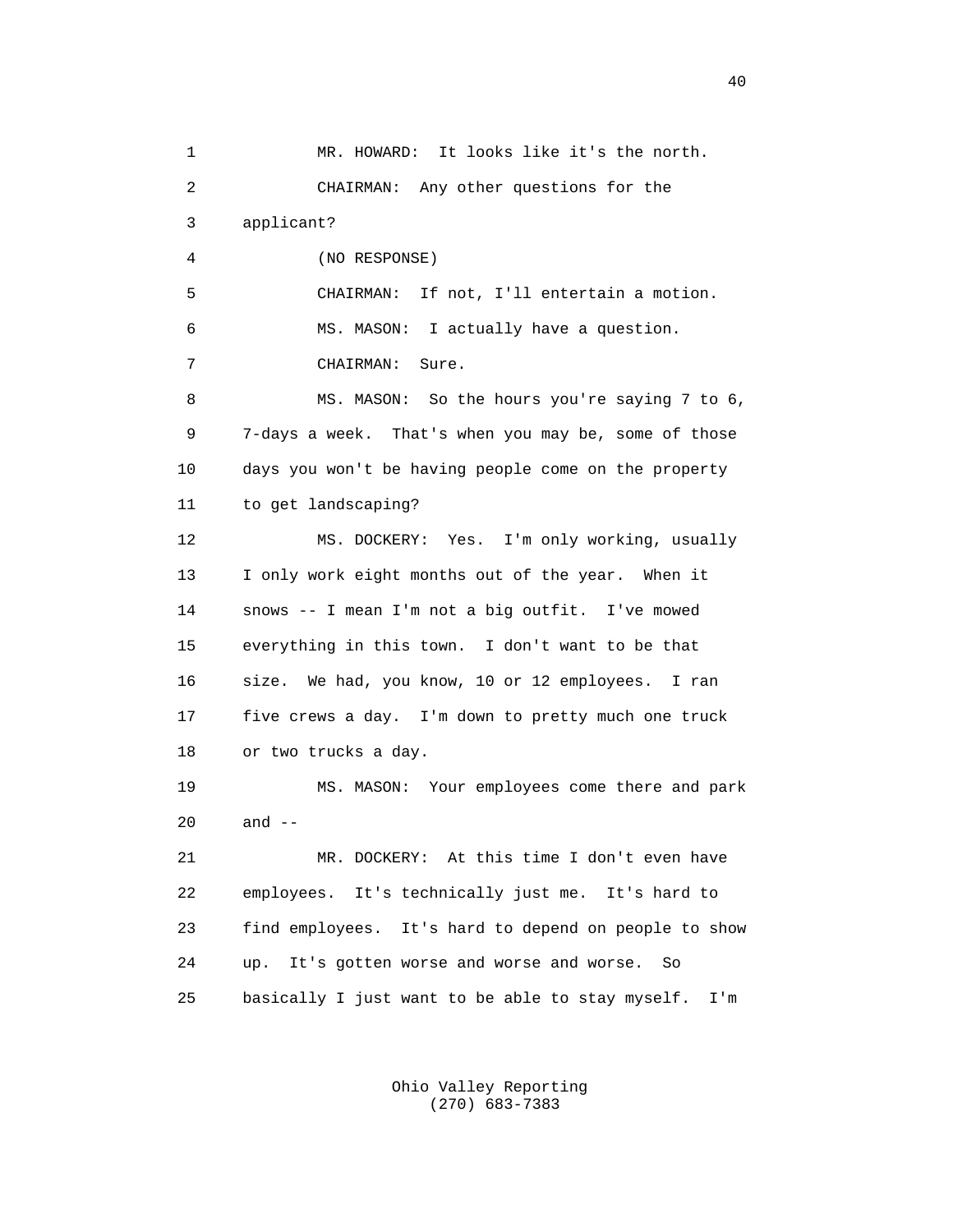1 not trying, I'm not attempting to be a ginormous--

 2 that location is not going to accommodate a ginormous 3 facility.

 4 MS. MASON: But people will still be coming 5 there though the 7 to 6 seven-days a week to get 6 landscaping?

 7 MR. DOCKERY: The only reason I'm saying seven 8 days a week is there might be a weekend I might have a 9 special sale or something. I'm not planning on being 10 open seven days week. Preferably Monday through 11 Friday. But I'm just saying according to the rains, 12 if it rains three days I'm not working. So I have to 13 have catchup time. I just want to make sure I'm cover 14 myself. I don't want to be rained out for three days 15 and then I can't work on that weekend either. Selling 16 mulch is different. If it rains for three days and 17 I'm only open Monday through Friday, you know. I'll 18 will be open Monday through Friday, but I can sell 19 mulch. Most people buy mulch on Saturday. Sundays is 20 something definitely I don't want to be open for 21 people to come in. But when it is raining three days 22 a week and then it's not raining, I can go out 23 Saturday and Sunday if I have to. That's not going to 24 bring people to the location. Preferably I said five 25 days a week is idea. I'm not anticipating being open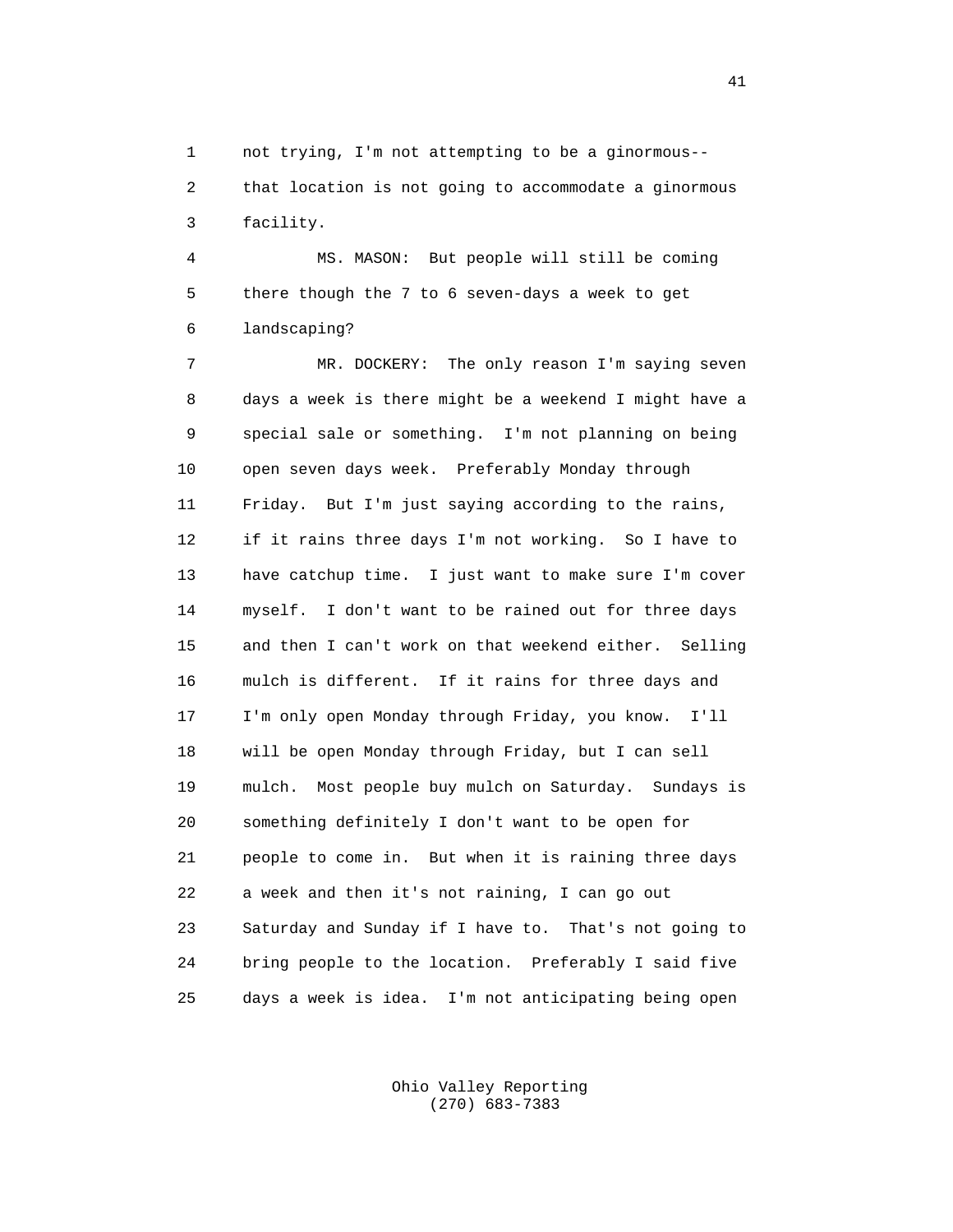1 seven days. I just want to cover myself just in case 2 there's anything that comes up in a month. Maybe one 3 weekend I might have something special to do or 4 something. 5 MS. MASON: So how many customers do you 6 anticipate coming? 7 MR. DOCKERY: Oh, I have no idea. I couldn't 8 tell you. I have no idea. I couldn't tell you. It's 9 in a pretty busy intersection. There's a lot of, like 10 I said, there's a gas station, there's Dollar General. 11 MS. MASON: Yes. 12 MR. DOCKERY: It's in that general vicinity 13 where all of those businesses are. 14 CHAIRMAN: Do you all have any further 15 questions or concerns? 16 (NO RESPONSE) 17 CHAIRMAN: Any board members? 18 Mr. Jean. 19 MR. JEAN: I have a question for Mr. Austin. 20 CHAIRMAN: If you don't mind to step up to the 21 podium again, please. 22 MR. JEAN: After hearing his testimony, are 23 you comfortable with what he's going to do there as 24 far as -- 25 MR. AUSTIN: I mean I can't stop him from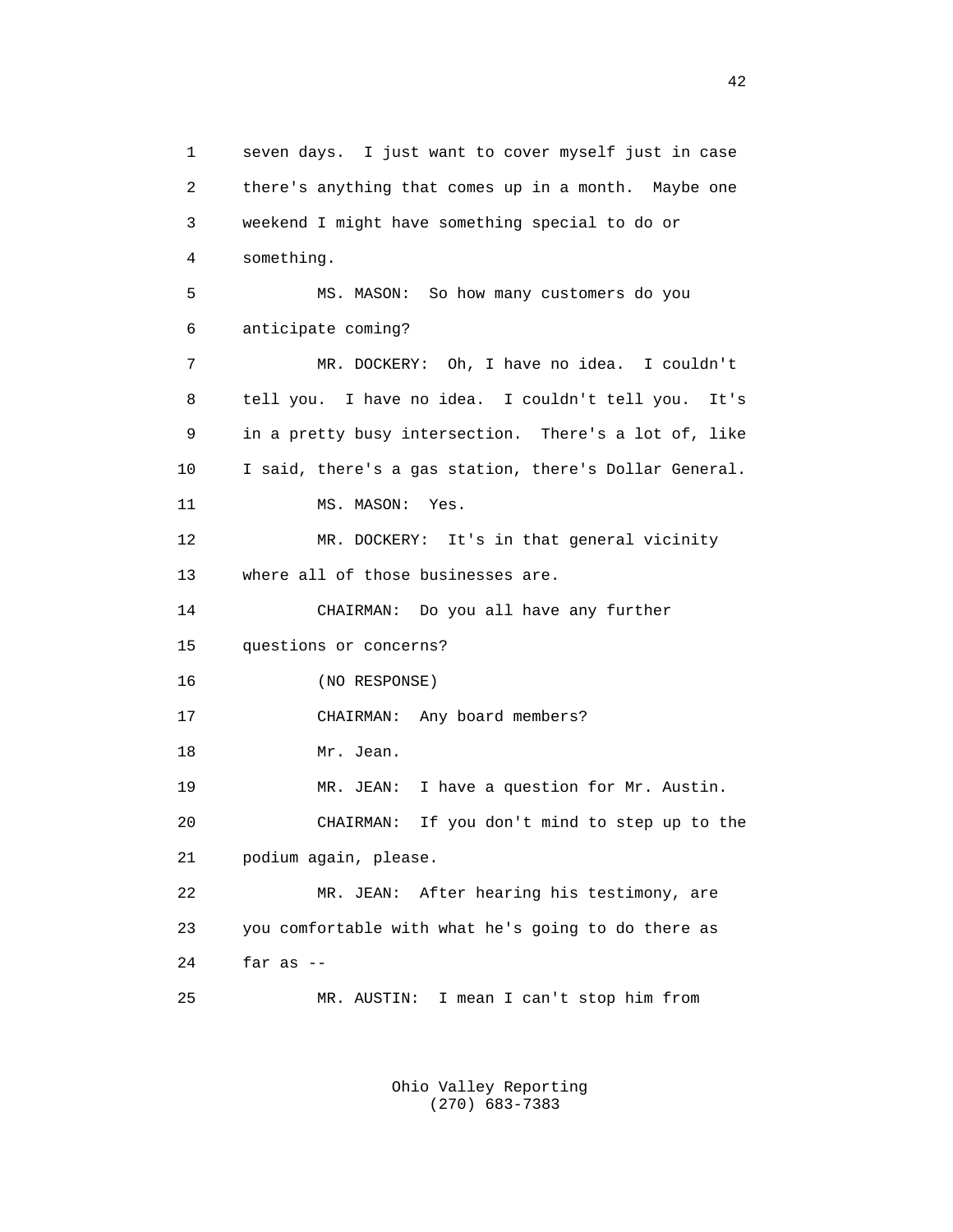1 doing whatever he wants to do. We have our concerns 2 about what it's going to look like, what he's going to 3 do, what he's going to build. Like I said, we've 4 lived there 14 years. We're just kind of concerned 5 about what's going to happen there is all we're really 6 concerned about.

 7 MR. JEAN: After his testimony, are you better 8 satisfied?

 9 MR. AUSTIN: Do you all have a plan of what he 10 plans to do? Do you all have a layout of what he's 11 planning on doing? I would like to see that if 12 possible. I don't know if there's one or not.

 13 CHAIRMAN: Mr. Crum or somebody can show you. 14 The plan that was submitted with the application is 15 very rudimentary you might say. A more detailed site 16 plan is one of the conditions and will be required to 17 demonstrate more fully what's going to happen.

 18 MRS. AUSTIN: His shop is going to be right 19 next to our driveway. It's right on top of us 20 basically. If he puts fencing around it, okay, but he 21 stated that that will have to come when he has time 22 and money. There's no stipulation there. It's right 23 next to our property and our driveway. When 24 Mr. Yeiser purchased this land originally, he brought 25 in a lot of fill to try to raise that property up and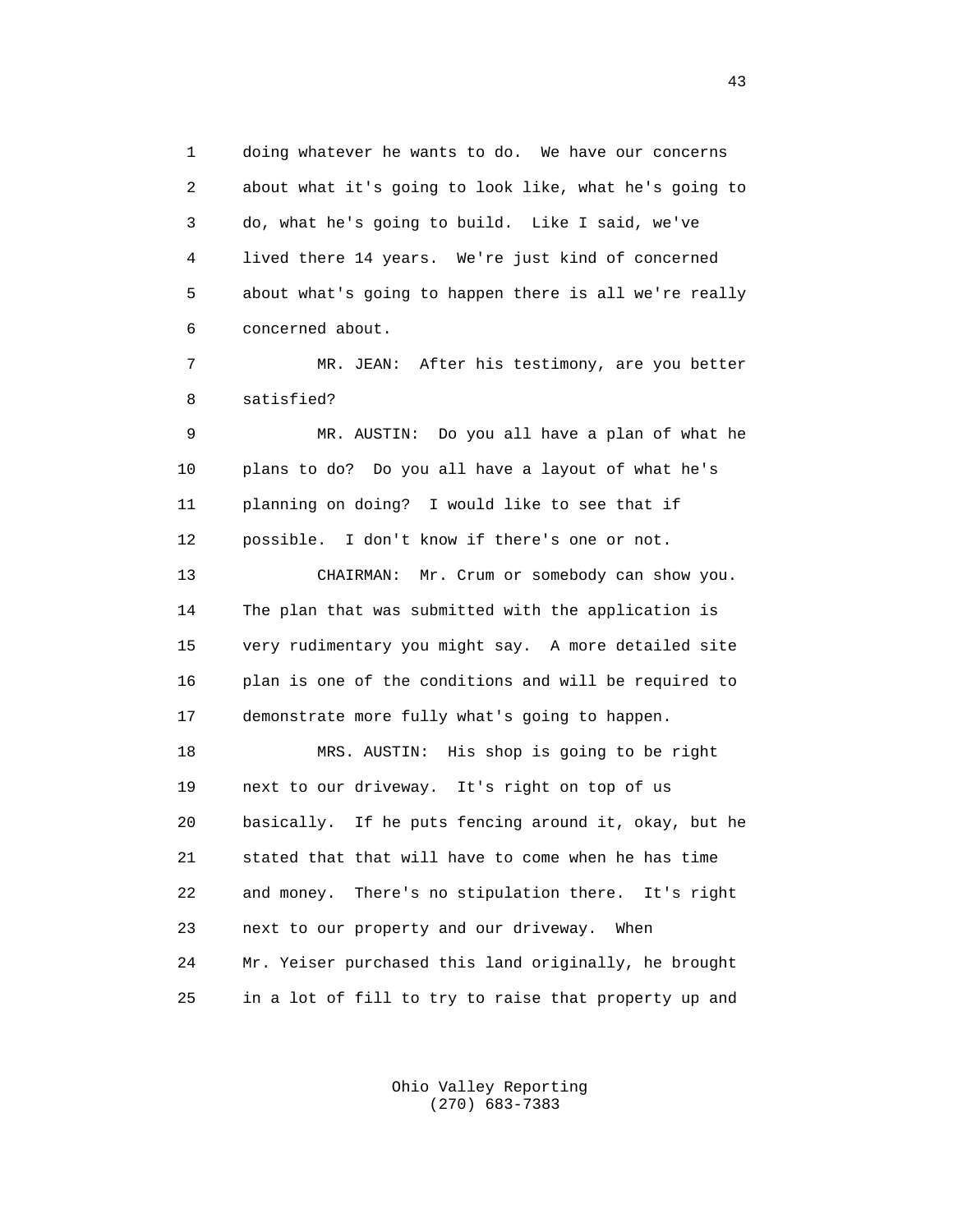1 dump the water on us. So now are we going to have 2 even more of that from him building this? 3 MR. AUSTIN: Mr. Yeiser went in and put a big 4 culvert, concrete culvert built in the ground and a 5 lot of that runoff comes straight on us now and when 6 we get a real heavy rain. He was perfectly legal to 7 do that. We're just concerned on what's going to 8 happen is all. 9 CHAIRMAN: We understand. 10 MR. AUSTIN: Until it happens, we don't know 11 what it's going to do with us. We're okay. 12 MR. HOWARD: And I can answer part of that 13 question on the drainage for what he does now. 14 Like I said, a more detailed site plan will be 15 required. That will be reviewed by the county 16 engineer. It will have drainage calculations as part 17 of that site plan review. So the county engineer will 18 be aware of what's going on. Any new and impervious 19 surface, roof, you know, downspouts and all of that 20 will be taken into account, as far as anything new out 21 there. 22 MS. THOMPSON: Can anything be required? 23 MR. HOWARD: So this board has the ability to 24 impose any -- as Staff we've recommended several 25 conditions. This board has the opportunity to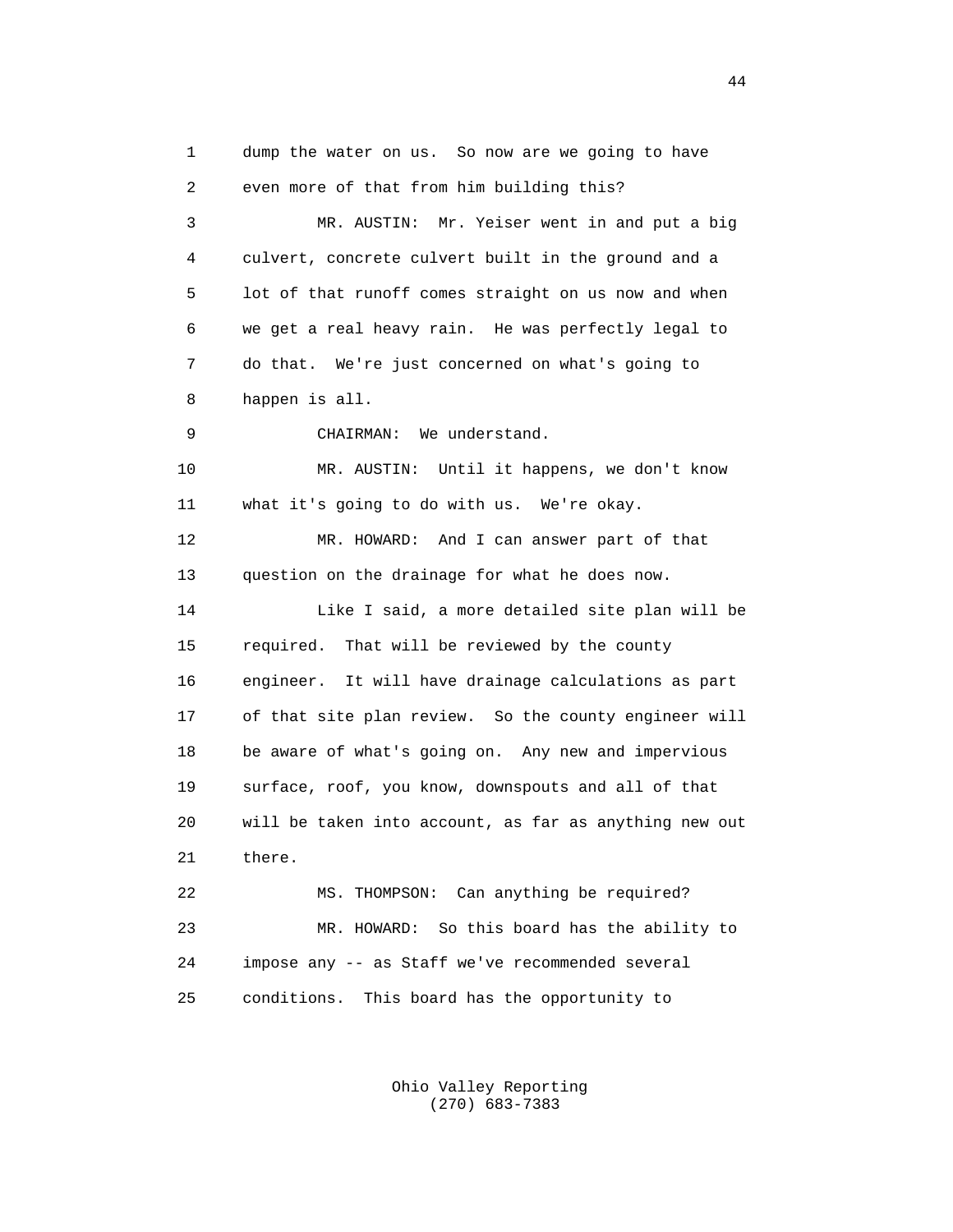1 consider any factors that would in their mind -- the 2 idea or the concept of a conditional use permit is a 3 use that may work in an area, but what does it take to 4 properly integrate that into that vicinity. The board 5 has the option to make any conditions that would, you 6 know, may be use to fit into the area. I can't speak 7 for the board. I'm Staff. These five board members, 8 that's certainly something they could consider or not. 9 MRS. AUSTIN: Would we be able to see that 10 final site plan? I mean will that be another meeting? 11 MR. HOWARD: It's not a meeting, but we can 12 certainly let you know when it's submitted. Our Staff 13 can track that. Whenever that site plan were to come 14 in, we can let you know that it's been submitted so 15 you can see what's being proposed. 16 MRS. AUSTIN: Okay. 17 CHAIRMAN: We certainly appreciate your 18 concerns. There's certain things we can do and 19 certain things that we cannot require. 20 MRS. AUSTIN: I understand. 21 CHAIRMAN: We have to trust in the goodness of 22 the people in the community to do the right thing. 23 Vast majority of the time they do that. 24 MR. DOCKERY: And I will keep in consideration 25 there. I understand their concerns. I know they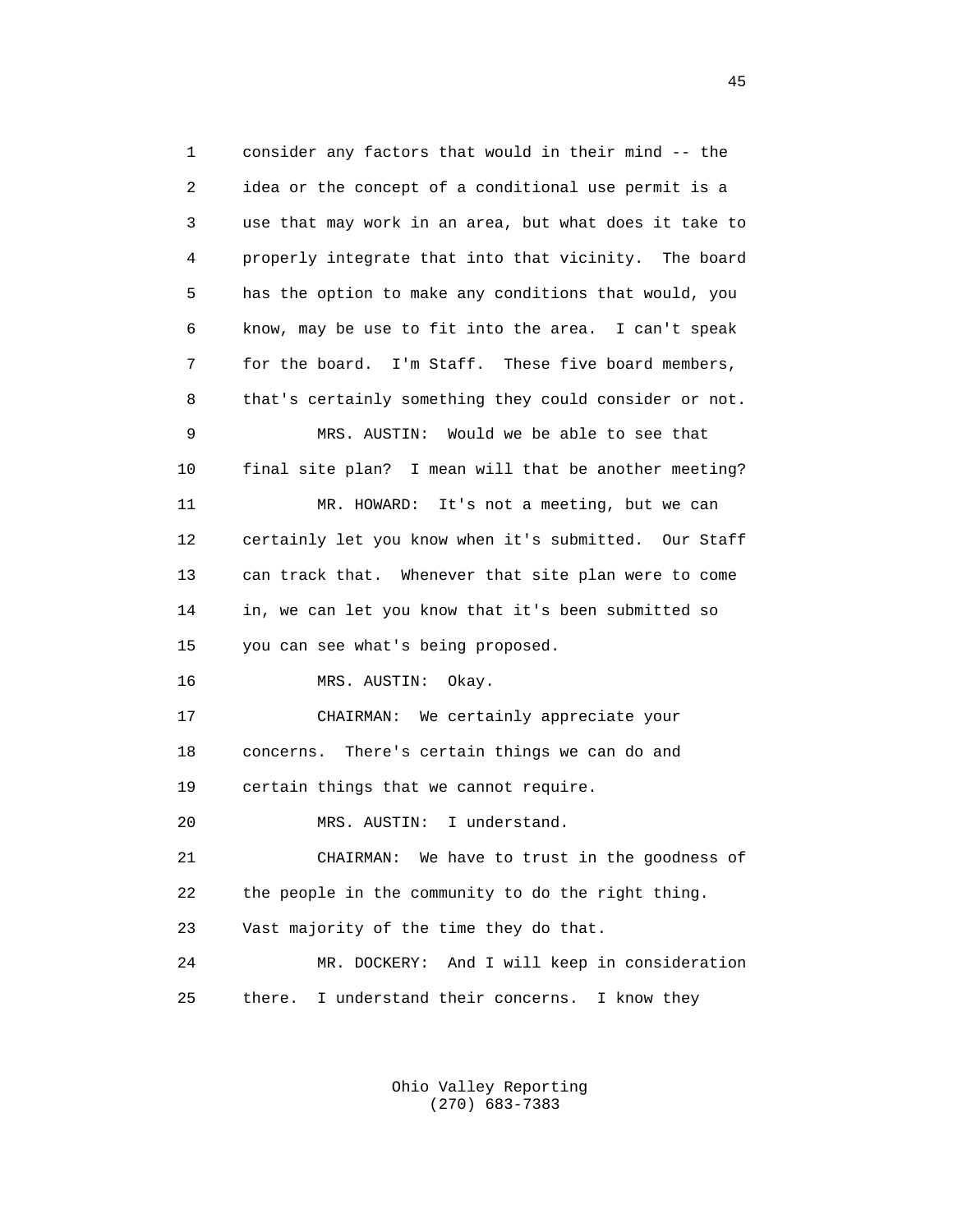1 don't want anybody up there. It's a beautiful 2 location. They have a nice house. They have open 3 property up there. I grew up in the county. It's 4 stinks if you've got somebody coming in imposing on 5 that. Like I said, I will keep all their concerns in 6 consideration.

 7 Fencing is something maybe not the entire 8 property, but there are some areas that will be 9 initially fenced in. Like I said, it's not going to 10 be like the first week I'm going in there or anything, 11 but it will be one of the priorities as far as getting 12 that fence up most definitely.

13 CHAIRMAN: Yes, sir.

 14 MR. AUSTIN: Right now our driveway, because 15 they let the grass grow up really tall, it's ready 16 hard to see. We live as you crest over that hill 17 there at the post office, there's a little hill there 18 and we live not in the low part, but it's a little 19 lower than where his driveway is going to be. They 20 don't mow that grass. That grass gets pretty tall and 21 you can't see down the highway. It's hard getting out 22 of our driveway. That would be a big help. I assume 23 you're going to keep it mowed. That's going to be a 24 big help, for us to at least to be able to see going 25 down the highway and not get hit by somebody coming 55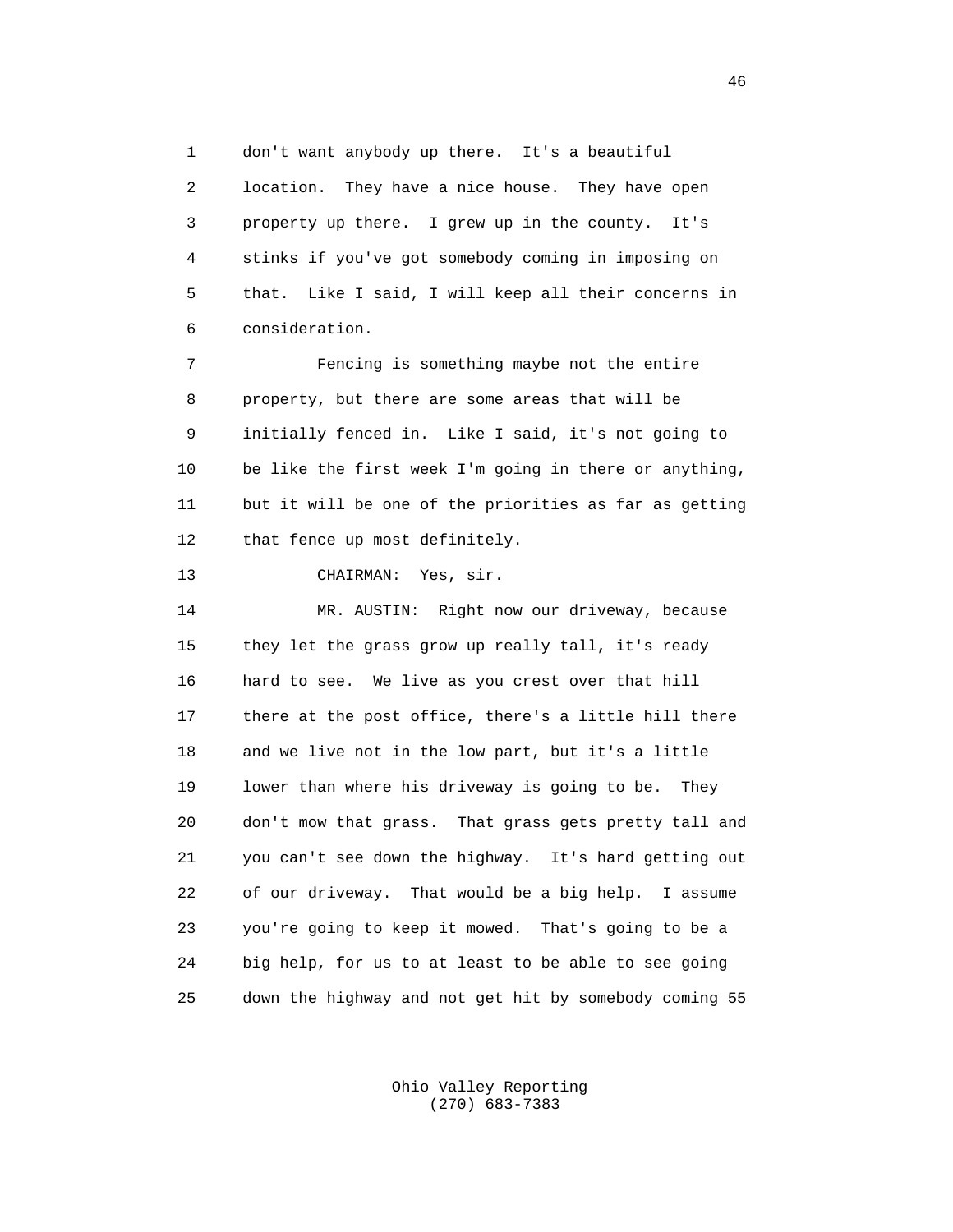1 mile an hour in a 45 because they always fly through 2 there. 3 CHAIRMAN: I appreciate you making them aware 4 of that. 5 MS. THOMPSON: I have a question. 6 Are you locked into that lot 8? 7 MR. DOCKERY: What do you mean? 8 MS. THOMPSON: What they have labeled on that 9 drawing as lot 8, that north lot. 10 MR. DOCKERY: You talking about that one over 11 the other one? 12 MS. THOMPSON: Yes. 13 MR. DOCKERY: Not necessarily. Looking at the 14 property it's not as low. I'm worried about backfill 15 cost. Dirt is upwards to 300 bucks per 20 ton. So 16 I'm looking at trying to figure out. Depends on how 17 much I've got to grade and lift up. I'm not 18 necessarily opposed to work with them and work with 19 the other property. That's why I put both of them in 20 when we did this. That was kind of why I did that. 21 To kind of keep it open so maybe once we got past this 22 we could have a discussion with Jim Yeiser to see 23 which one and maybe what all it's going to entail, as 24 far as backfill. There's a lot of the things I want 25 to do up front. I've got to figure out what's what.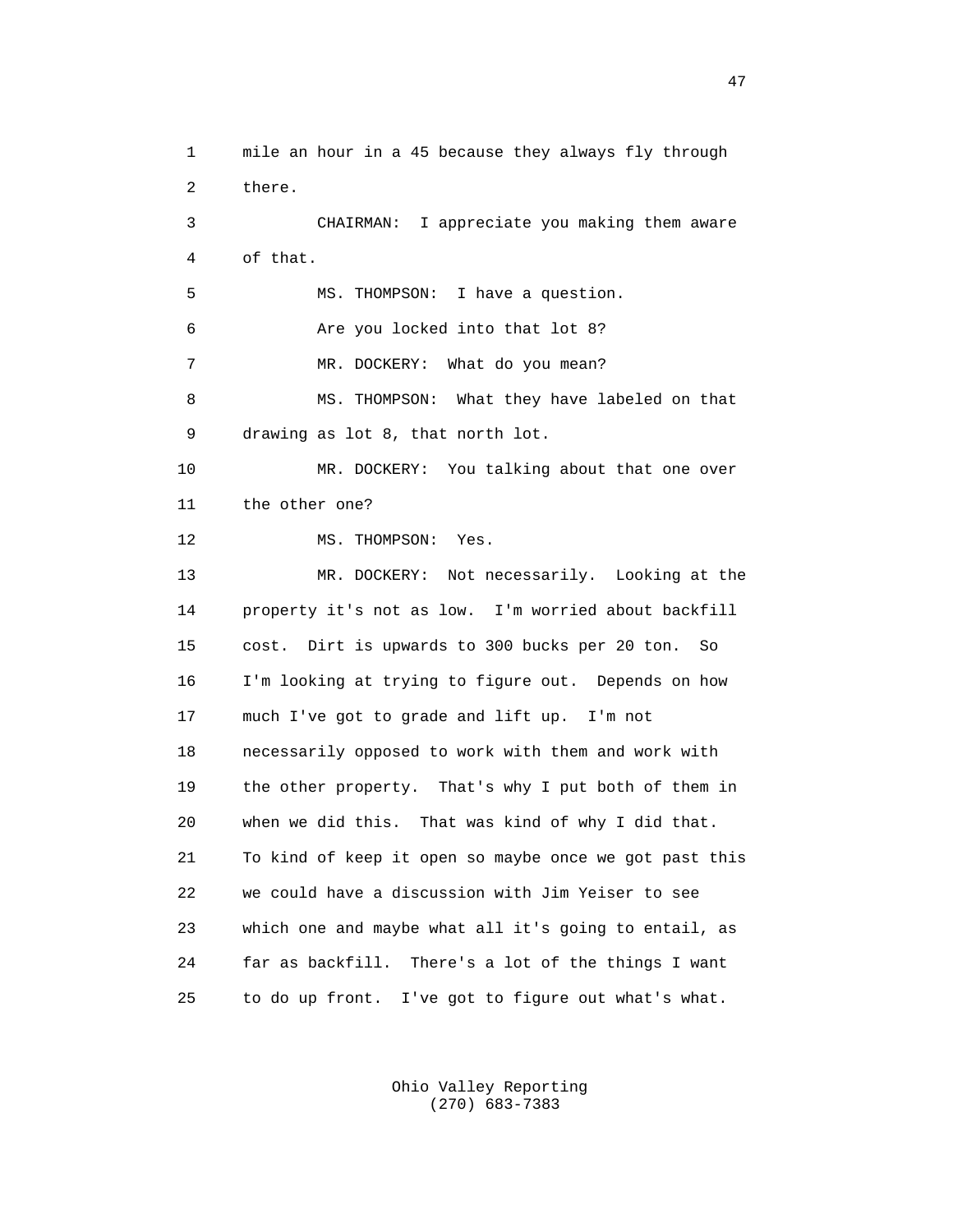1 CHAIRMAN: Thank you very much.

 2 Any other board members have any questions? 3 (NO RESPONSE)

 4 CHAIRMAN: If not, we're ready to entertain a 5 motion.

 6 MR. GLENN: I will make a motion to approve it 7 based on what we've heard here tonight, even with the 8 concerns that you all have and I understand that. I 9 don't think it falls out of line with what is in that 10 area to begin with. It's urban agriculture. It's 11 also residential uses and there's also some general 12 business uses in that area. Based on that, I would 13 make my motion to approve it and also that he meets 14 the special conditions that are 1 through 5. We 15 talked about the hours of business. Seven days a 16 week. I mean I could see where Monday through Friday 17 7 to 5, but I would like to see the weekends, Saturday 18 and Sunday, maybe more on something like 12 to 5 or 11 19 to 5 or something like that. I'm assuming the people 20 that are coming in on those days are picking up some 21 material to take back to their --

 22 MR. DOCKERY: Saturday actually would be a big 23 sale date under these conditions. That's when people 24 are off work. That's when the homeowner are doing 25 their landscaping and such.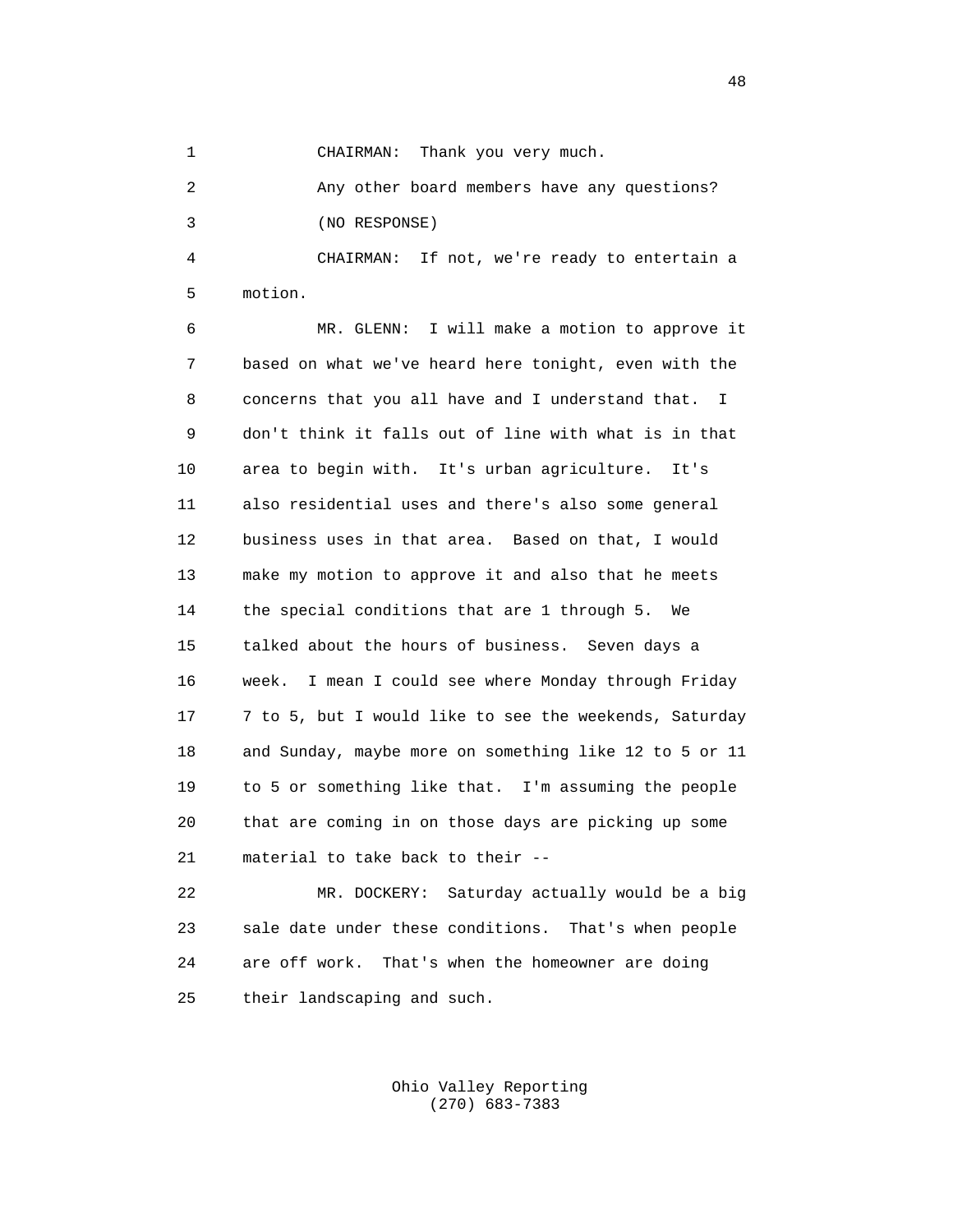1 MR. GLENN: So 7 to 5 Monday through Saturday, 2 and then on Sunday shorter hours? 3 MR. DOCKERY: Yes. 4 MR. GLENN: 12 to 5 on Sundays. 7 to 5 Monday 5 through Saturdays. 6 MR. DOCKERY: Could we do 5:30? 7 MR. GLENN: 7 to 5:30 Monday through Saturday. 8 12 to 5:30 on Sundays. 9 MR. DOCKERY: Like I said, I don't plan on 10 being open on Sunday. 11 CHAIRMAN: I want to clarify one thing though 12 because I understand the business he's in. 13 You're talking about on-site operations. 14 Because if there's a snowstorm and he's called to come 15 out to city hall to clear the parking lot on Sunday. 16 We're not talking about him being off-site, if he 17 needs to be off-site working. 18 MR. GLENN: Correct. I'm just talking about 19 on-site work. 20 CHAIRMAN: You know his business, he can't 21 control the snow. 22 MR. GLENN: Correct. And I know he'll cut 23 lawns until it gets dark, in that time frame. I'm 24 only talking about on-site times. 25 CHAIRMAN: Are you comfortable with the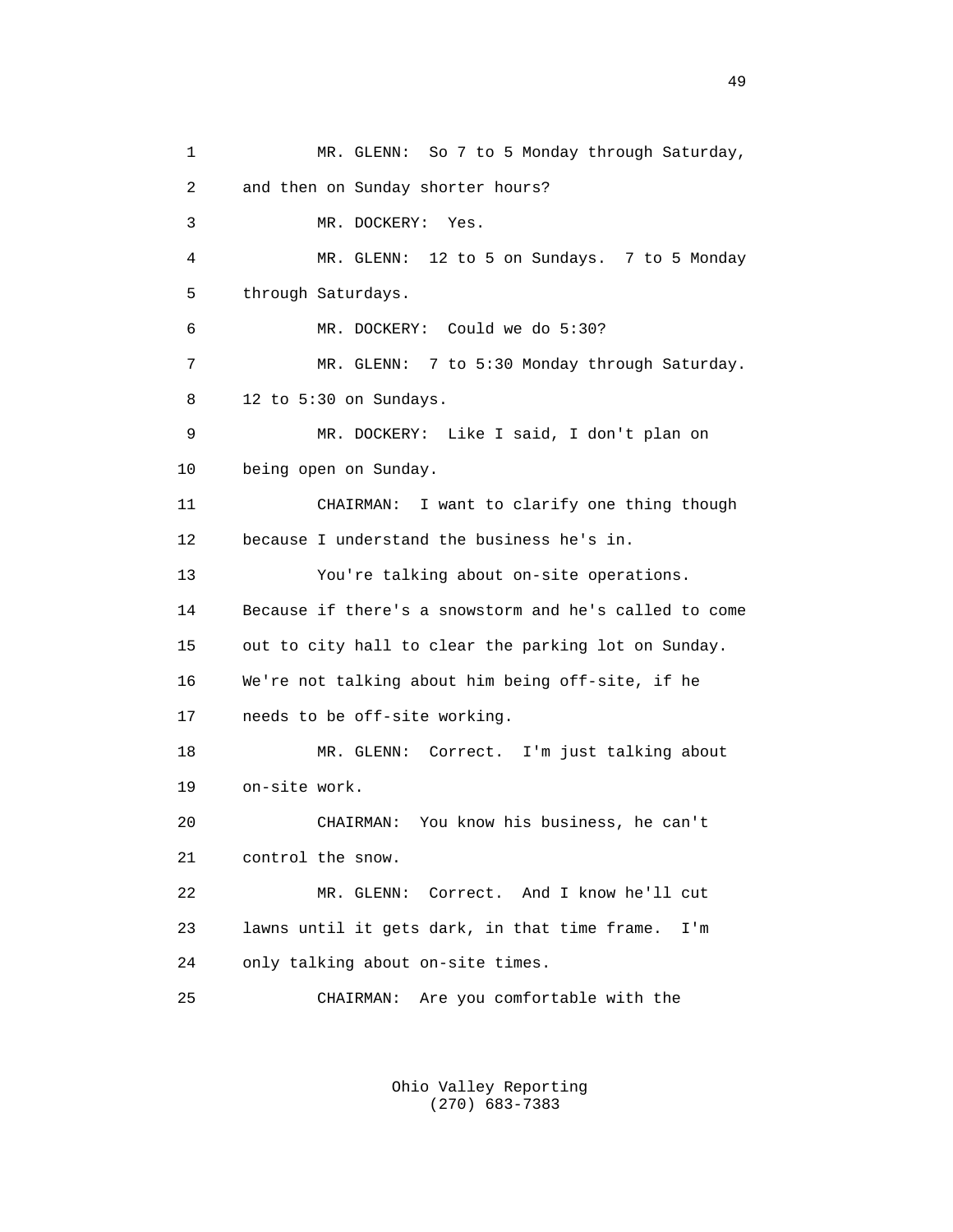1 conditions?

 2 MR. DOCKERY: Yes. If it poses an issue, then 3 we can revisit it later. Is that an option? 4 CHAIRMAN: Yes. You can come back to amend it 5 later if you feel like you need to. 6 MR. GLENN: You're okay with the five special 7 conditions that are on here? 8 MR. DOCKERY: Yes, sir. 9 MR. GLENN: Limited hours, driveway that has 10 to be done? 11 MR. DOCKERY: Yes. 12 CHAIRMAN: Anybody in the audience have any 13 additional questions or concerns? 14 (NO RESPONSE) 15 CHAIRMAN: Any board members? 16 (NO RESPONSE) 17 CHAIRMAN: We need a second. 18 MR. JEAN: Second. 19 MR. AUSTIN: I do have another question. The 20 building that's the 40 by 60, how far does that have 21 to sit back off the highway? That's not going to 22 interfere with the site to the -- 23 CHAIRMAN: Ask Mr. Howard. 24 MR. HOWARD: No. It would be 75 from the 25 centerline of the road.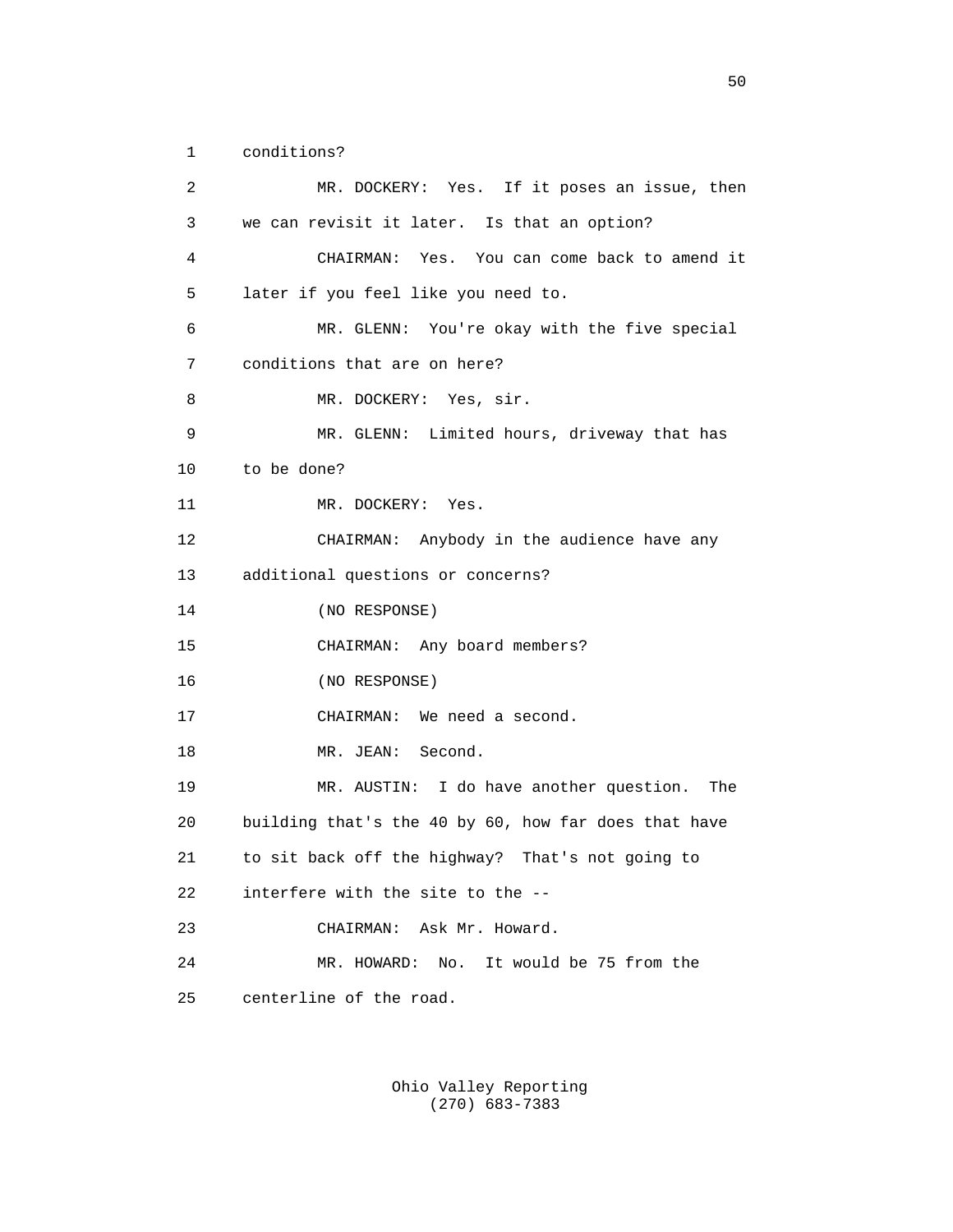1 MR. AUSTIN: I wanted to make sure. 2 MR. HOWARD: That's the minimum building 3 setback; 75 from the centerline. 4 MR. DOCKERY: I guess 20 foot easement? 5 MR. HOWARD: Just for clarification, what do 6 you mean by "easement?" From the front property line? 7 MR. DOCKERY: Property line from there, from 8 the center property line of mine and theirs. I know 9 fences and stuff like that it's usually 10 feet, but 10 construction building or whatnot is it like 20? 11 MR. HOWARD: So on the side property line, the 12 property line to the north of your property that is 13 their south property line, the zoning ordinance would 14 require a 10-foot building setback there at a minimum. 15 Again, you can certainly go more if that's a concern. 16 If you say you'll be more than 20, then that may 17 alleviate some of their concerns and put you further 18 off that property line as well. The zoning ordinance 19 would allow you to go a minimum of 10. Any closer, 20 building code stuff kicks in and that makes things 21 worse. The ordinance would require 10. So are you 22 saying you'll be at least 20? Are you good with that? 23 MR. AUSTIN: I was just curious. I would like 24 to be as far as possible to make sure they're 25 comfortable as well. If I can get off that line.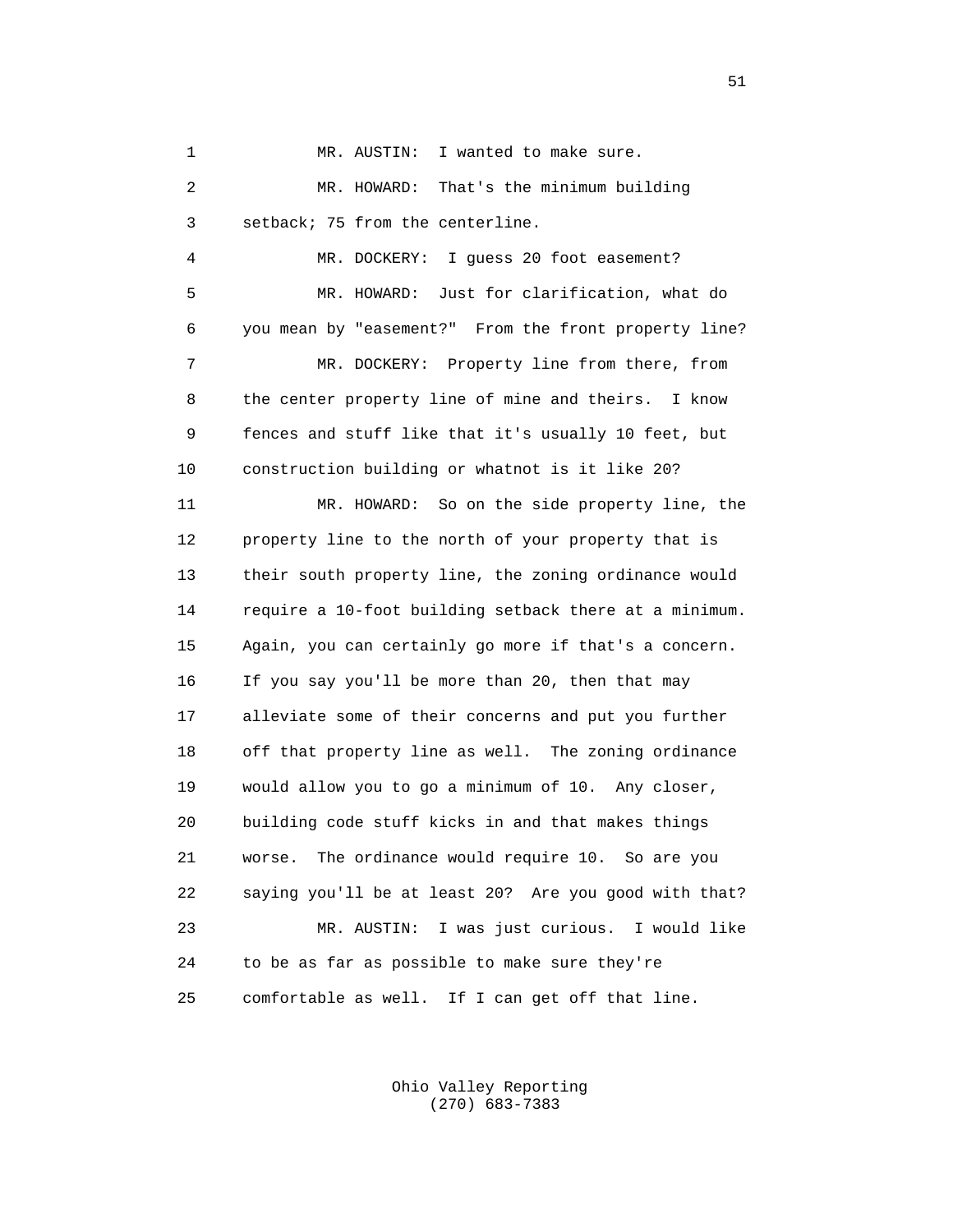1 Anything I can do. They were there before I. I want 2 to make them comfortable as well. I've visited the 3 home. It's a beautiful house. I completely 4 understand where they're coming from. 5 MR. HOWARD: You do have just, as a matter of 6 speaking, you have a 10-foot public utility easement 7 along that north property line as well. It would be a 8 building setback line. You would have to stay out of 9 that easement all together anyway. 10 CHAIRMAN: Any other questions? 11 (NO RESPONSE) 12 CHAIRMAN: I think we have a motion and a 13 second. All in favor raise your right hand. 14 (ALL BOARD MEMBERS PRESENT RESPONDED AYE.) 15 CHAIRMAN: Motion passes. 16 Thank you, sir. 17 ---------------------------------------------- 18 VARIANCE 19 ITEM 6 20 1121 Industrial Drive, zoned I-2 Heavy Industrial Consider a request for a Variance in order to increase<br>21 the maximum driveway width for two-way industrial the maximum driveway width for two-way industrial drives with a median from 60-feet wide to 92-feet<br>22 wide. wide. References: Zoning Ordinance Article 13, 23 Section 13.231 Applicant: Swedish Match; Pinkerton Tobacco Company,<br>24 LLC 24 LLC 25 MR. CRUM: The subject property is a 44.592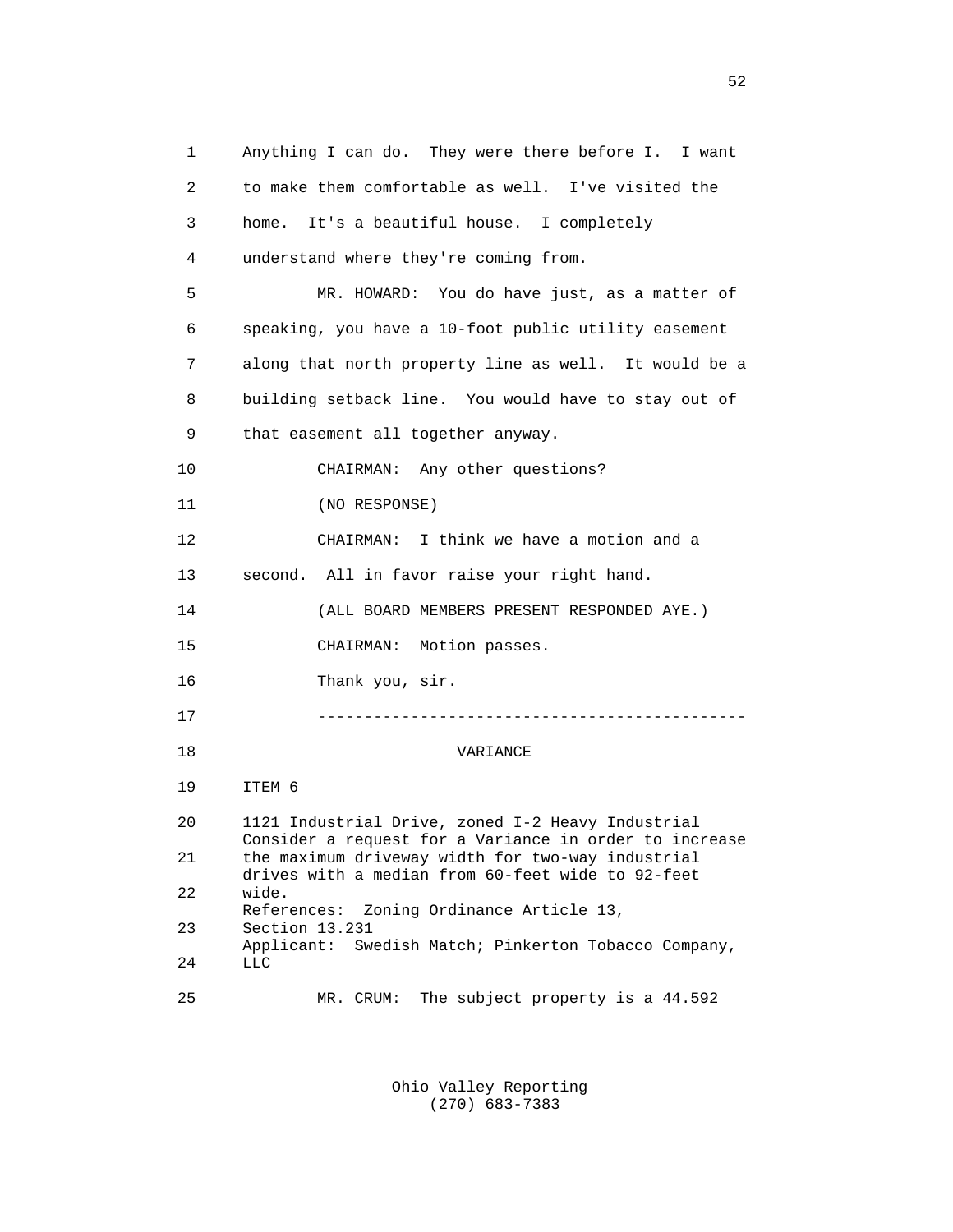1 acre industrial parcel that is zoned I-2 Heavy

 2 Industrial. The site location industrial facility is 3 operated by Swedish Match. The site has four existing 4 access points along Industrial Drive, with the largest 5 being 92-feet wide without a median. That access 6 point was proposed to be reduced to 50-feet in width 7 in the most recent development plan that was approved 8 in 2020.

 9 The applicant however reconsidered the design 10 of the access point and wishes to implement a 92-foot 11 wide access point consisting of an egress lane, a 12 median and two egress lanes. However, the ordinance 13 limits per two-way industrial driveway to a maximum of 14 60-feet in width.

 15 The applicant is requesting this variance in 16 order to use the 92-foot wide access point as 17 proposed.

 18 Both KYTC and the county engineer's office 19 have reviewed the plans and has given preliminary 20 approval contingent on installing sign marking as well 21 as re-evaluation of the access point if the function 22 of the access point changes.

 23 Staff finds the proposed Variance will not 24 adversely affect the public health, safety or welfare 25 because the proposed median provides a buffer between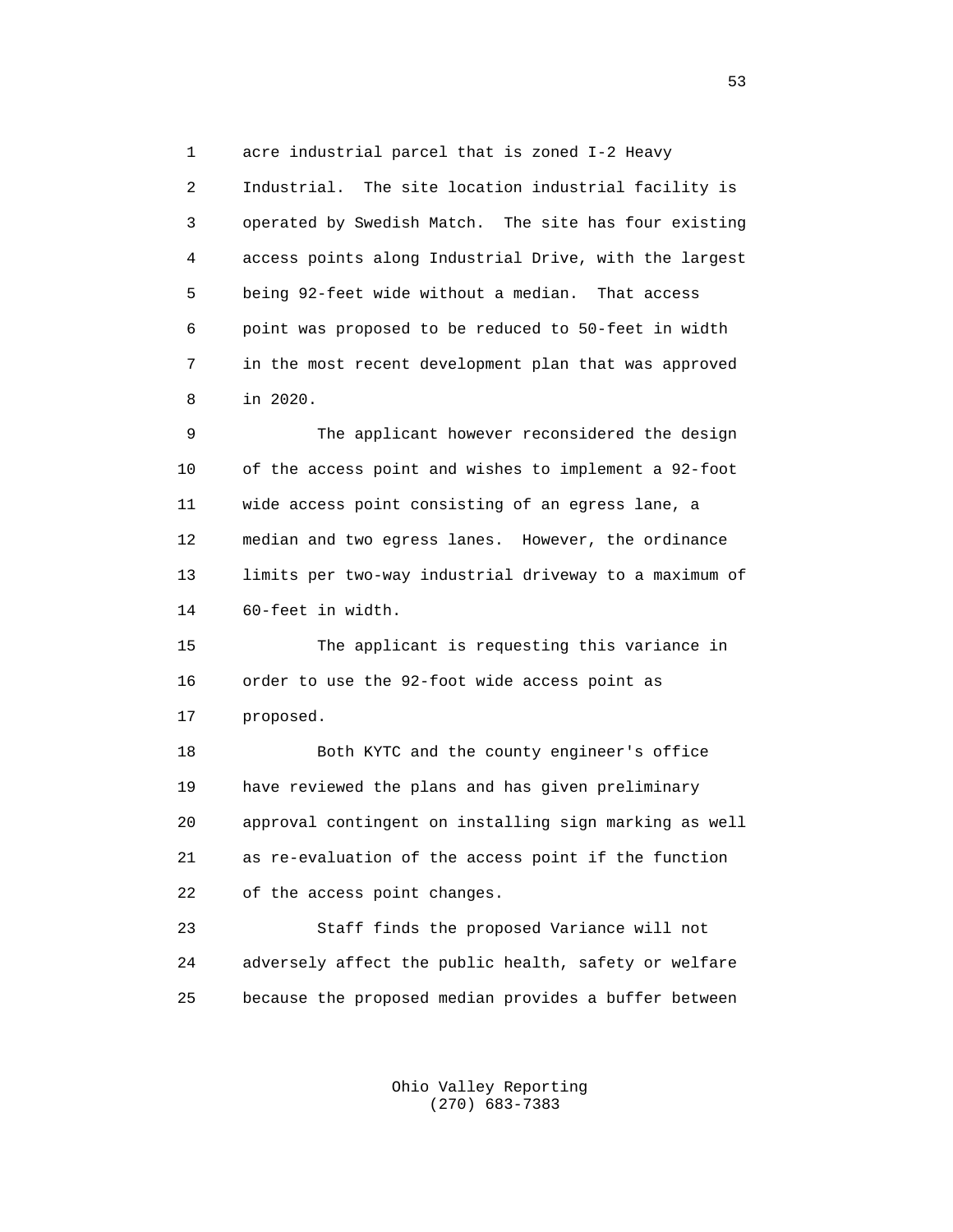1 alternating directions of traffic. Will not alter the 2 essential character of the general vicinity because 3 the proposed access point is the same width as the 4 existing access point at this location. It will not 5 cause a hazard or nuisance to the public because the 6 required signage and directional arrows will guide 7 traffic. But may allow an unreasonable circumvention 8 of the requirements of the zoning regulations because 9 the previous site plan demonstrated that it is 10 possible for the access point to comply with the 11 ordinance requirements. 12 Staff is recommending approval of this request 13 with the following Special Conditions: 14 1. Obtain approval of an amended Site Plan; 15 2. The ingress and egress shall have dual "DO 16 NOT ENTER" signs installed. These signs must be 17 manufactured and installed per specifications of the 18 Manual on Uniform Traffic Devices; 19 3. The ingress and egress shall have 20 directional arrow markings as depicted in the concept 21 plan; 22 4. Any change in the function of the access 23 point will result in the reduction of the access point 24 to comply with current regulations; and 25 5. Obtain all necessary building, electrical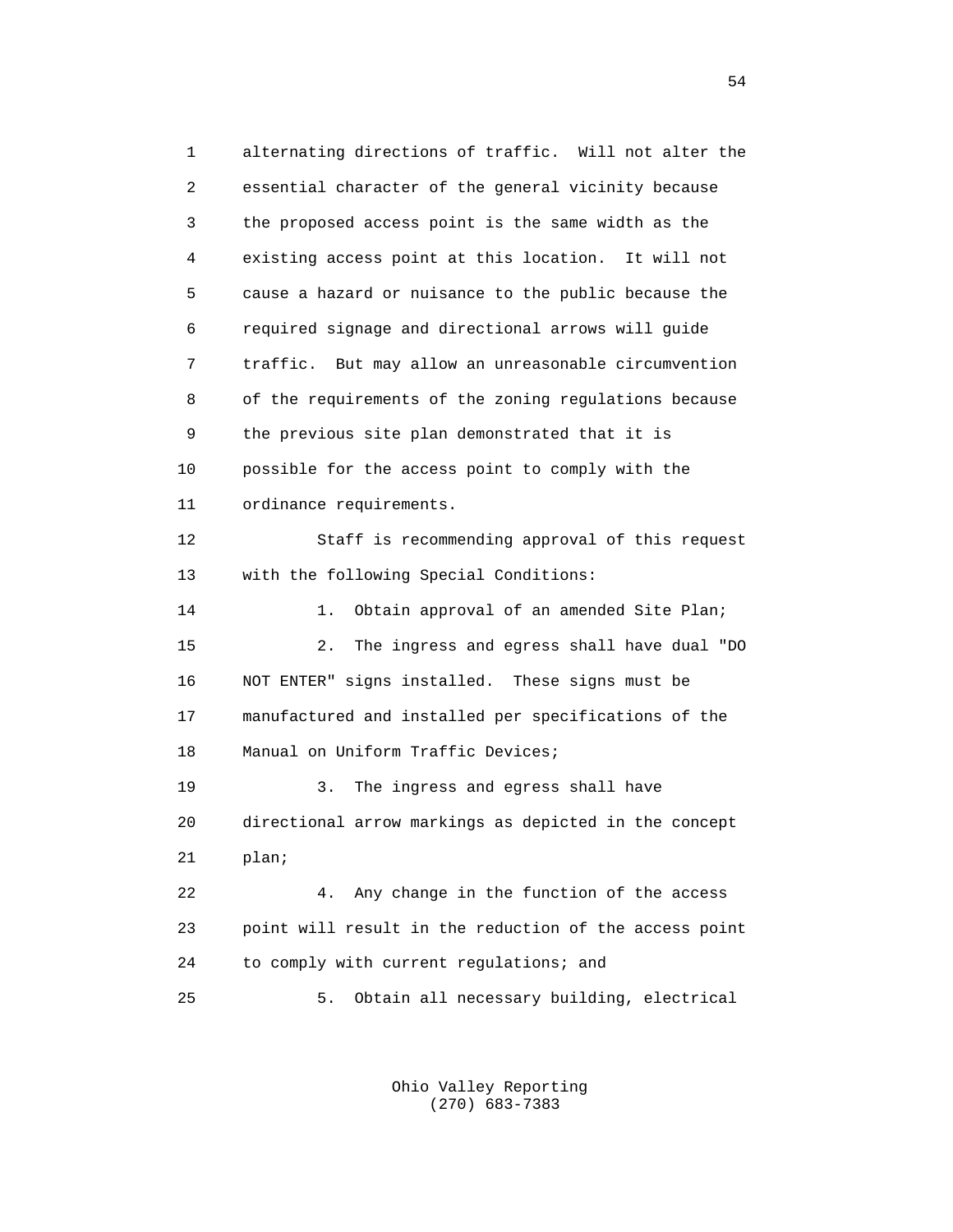1 and HVAC permits, inspections and certificates of 2 occupancy and compliance. 3 Staff would like to enter the Staff Report 4 into the record as Exhibit F. 5 CHAIRMAN: Anybody in the audience? 6 MS. KNIGHT: Please state your name for the 7 record. 8 MR. CHINCHILLA: Steve Chinchilla. 9 (STEVE CHINCHILLA SWORN BY ATTORNEY.) 10 MR. CHINCHILLA: I'm just here to answer any 11 questions. I did want to reiterate for what the 12 gentleman just mentioned. Both the county engineer 13 and the Transportation Cabinet has reviewed the access 14 modifications and given preliminary approval and also 15 David Weaver is here to answer any questions. 16 CHAIRMAN: You're here with Swedish Match? 17 MR. CHINCHILLA: Yes, sir. 18 CHAIRMAN: Anyone in the audience have a 19 question of this gentleman? 20 (NO RESPONSE) 21 CHAIRMAN: Any board members have any 22 questions? 23 (NO RESPONSE) 24 CHAIRMAN: Seeing none I'm ready for a motion. 25 MR. JEAN: I would like to make a motion we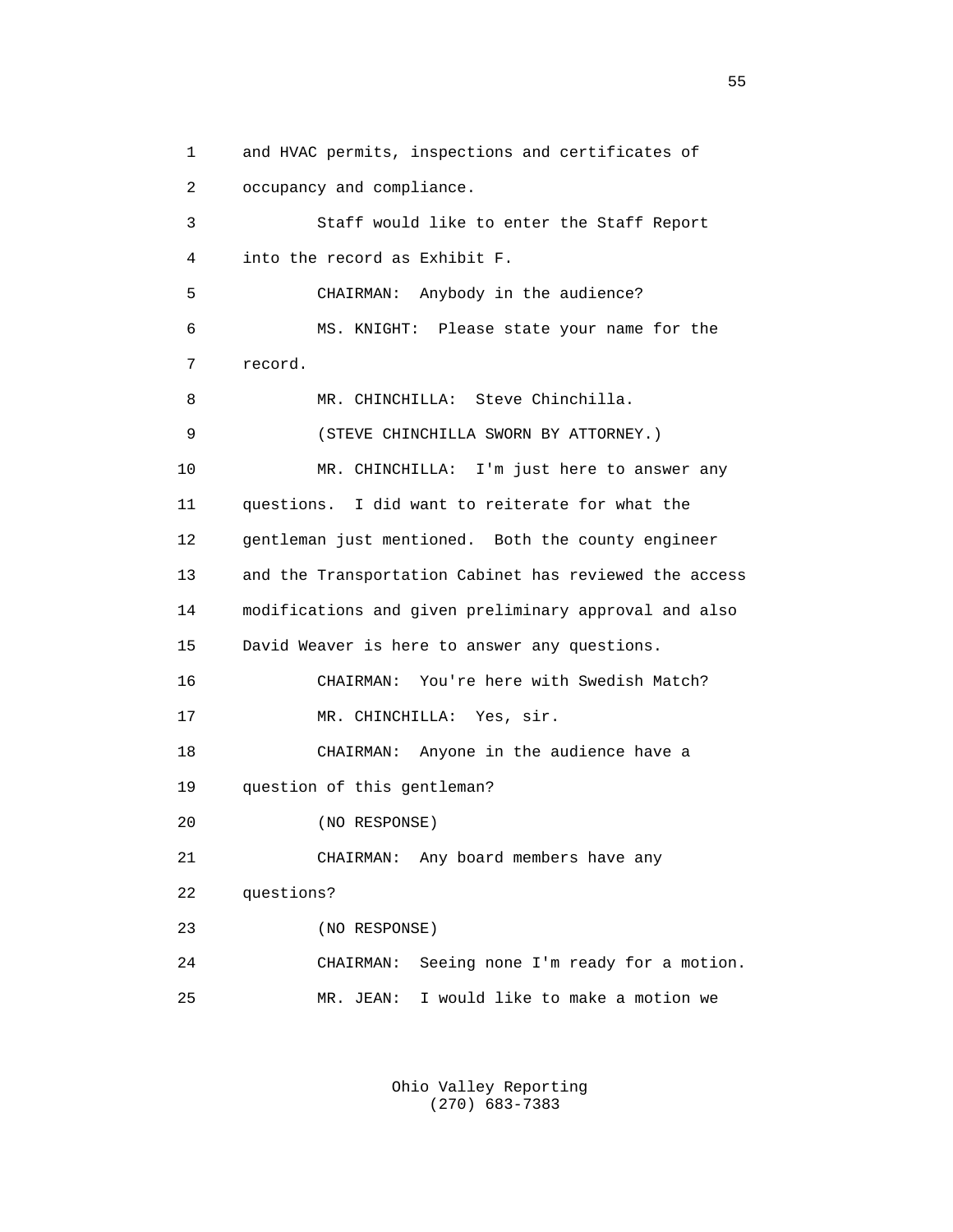1 approve this Variance based on the Staff Report, the 2 site visit and the testimony presented here this 3 evening with the five conditions and the four listed 4 findings of fact. 5 MS. THOMPSON: Second. 6 CHAIRMAN: We have ask second. Anyone have 7 any questions about the motion? 8 (NO RESPONSE) 9 CHAIRMAN: If not all in favor raise your 10 right hand. 11 (ALL BOARD MEMBERS PRESENT RESPONDED AYE.) 12 CHAIRMAN: Motion passes. 13 ---------------------------------------------- 14 ADMINISTRATIVE APPEALS 15 ITEM 7 16 1600 West 4th Street, zoned B-4 General Business Consider a request for an Administrative Appeal to<br>17 change from one non-conforming use to another change from one non-conforming use to another non-conforming use, specifically for retail sales and<br>18 a 4-plex residential use, at the subject property. a 4-plex residential use, at the subject property. Reference: Zoning Ordinance Article 4, Section 4.53<br>19 Applicant: Murlyd Ross 19 Applicant: Murlyd Ross 20 MR. CRUM: This is a 0.155 acre parcel that is 21 zoned B-4 and is located at the intersection of West 22 Fourth Street and Castlen Street. 23 Surrounding properties appear to be 24 residential uses, R-4DT Inner-City Residential and B-4 25 General Business.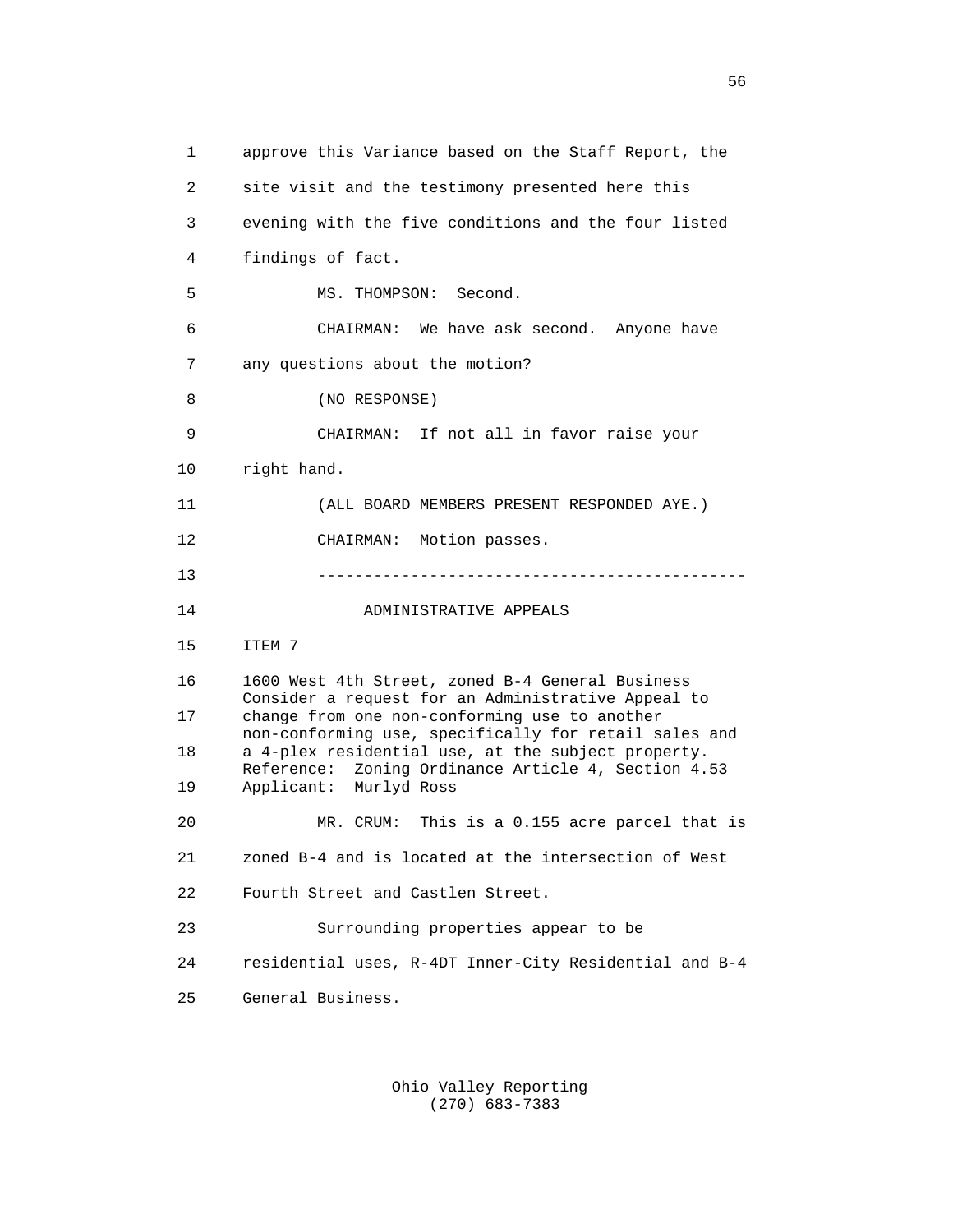1 The property consists of commercial retail 2 space that fronts on Fourth Street, with four attached 3 residential uses attached to the rear. Original 4 structures on the site were constructed around 1927, 5 with subsequent additions constructed later.

 6 The property does not currently meet ordinance 7 requirements for parking and building setbacks and 8 4-plex residential uses are not permitted within the 9 B-4 zone. However, it is assumed these uses were 10 established prior to the current zoning ordinance and 11 will consider to be legal nonconforming and will how 12 to continue to operate. However, the site has been 13 vacant for more than 18 months and so the site has 14 lost its legal non-conforming status.

 15 An administrative Appeal is needed in order to 16 reestablish that same retail and 4-plex use.

 17 The applicant is proposing site improvement to 18 bring this site closer to bring this site closer to 19 the zoning ordinance requirement; mostly it will be 20 parking. Uses require to provide eight paved spaces. 21 Currently the only off-street parking for the property 22 is a single concrete pad located to the rear. The 23 applicant is proposing to install six paved parking 24 spaces along the property line which is the maximum 25 number of spaces that the site can accommodate, and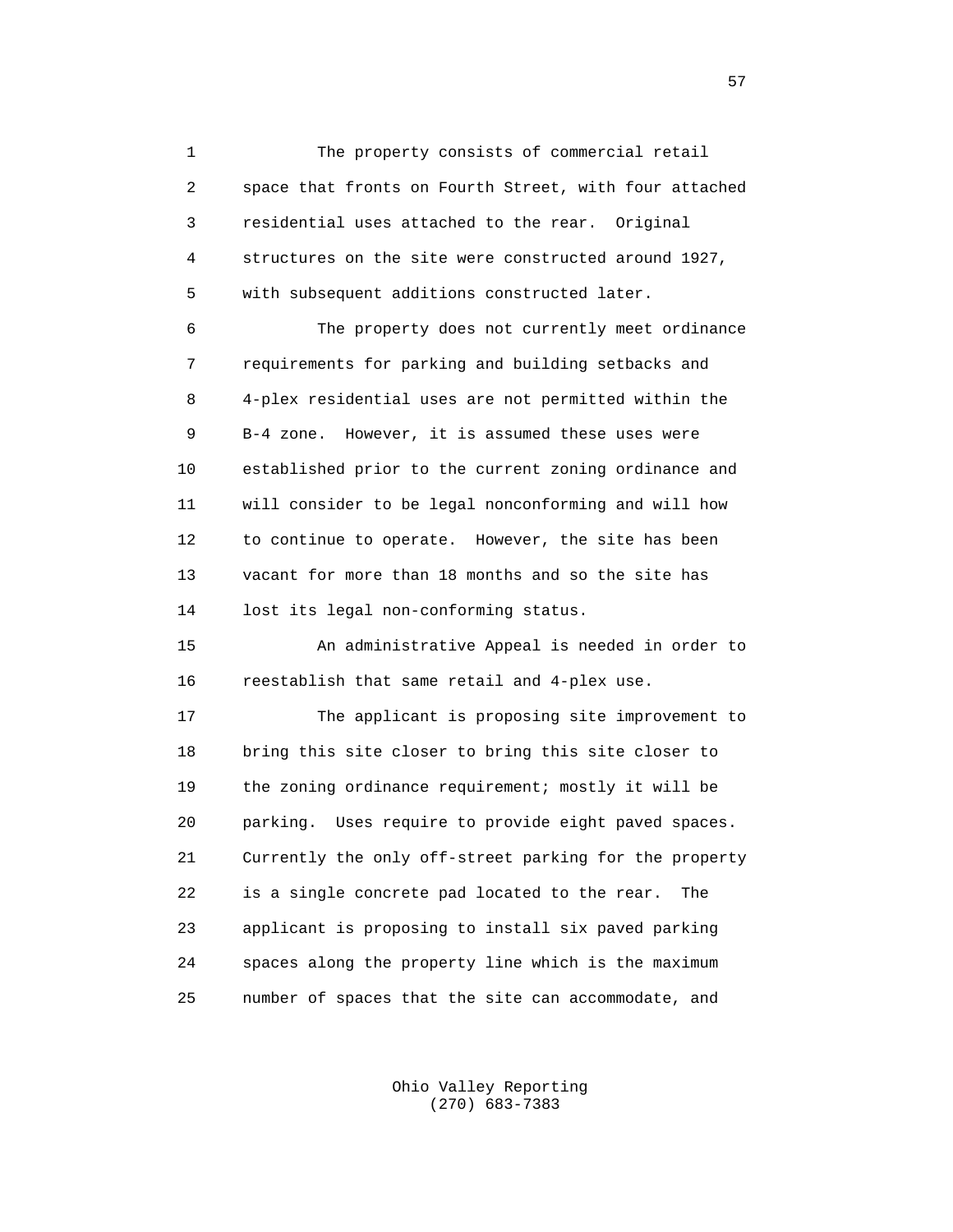1 will be access via a rear alleyway. In order to 2 prevent cars from backing out into the right-of-way 3 onto Castlen Street, the Staff recommends that the 4 green space along Castlen Street be retained. 5 Other structural renovations are proposed, but 6 no building expansions are planned. 7 A motion to approve the appeal would allow the 8 applicant to re-establish a retail use and a 4-plex 9 residential use, as illustrated on the submitted site 10 plan. 11 A motion to deny the appeal would prevent the 12 applicant from utilizing the subject property for any 13 use unless the site was brought into full compliance 14 with the zoning regulation. 15 If the Board moves to approve, Staff would 16 recommend the following conditions: 17 1. Obtain approval of a site Plan or Final 18 Development Plan; 19 2. The green space in the right-of-way along 20 Castlen Street shall be maintained in order to prevent 21 traffic from backing into Castlen Street; and, 22 3. Obtain all necessary building, electrical 23 and HVAC permits, inspections and certificates of 24 occupancy and compliance. 25 Staff would like to enter the Staff Report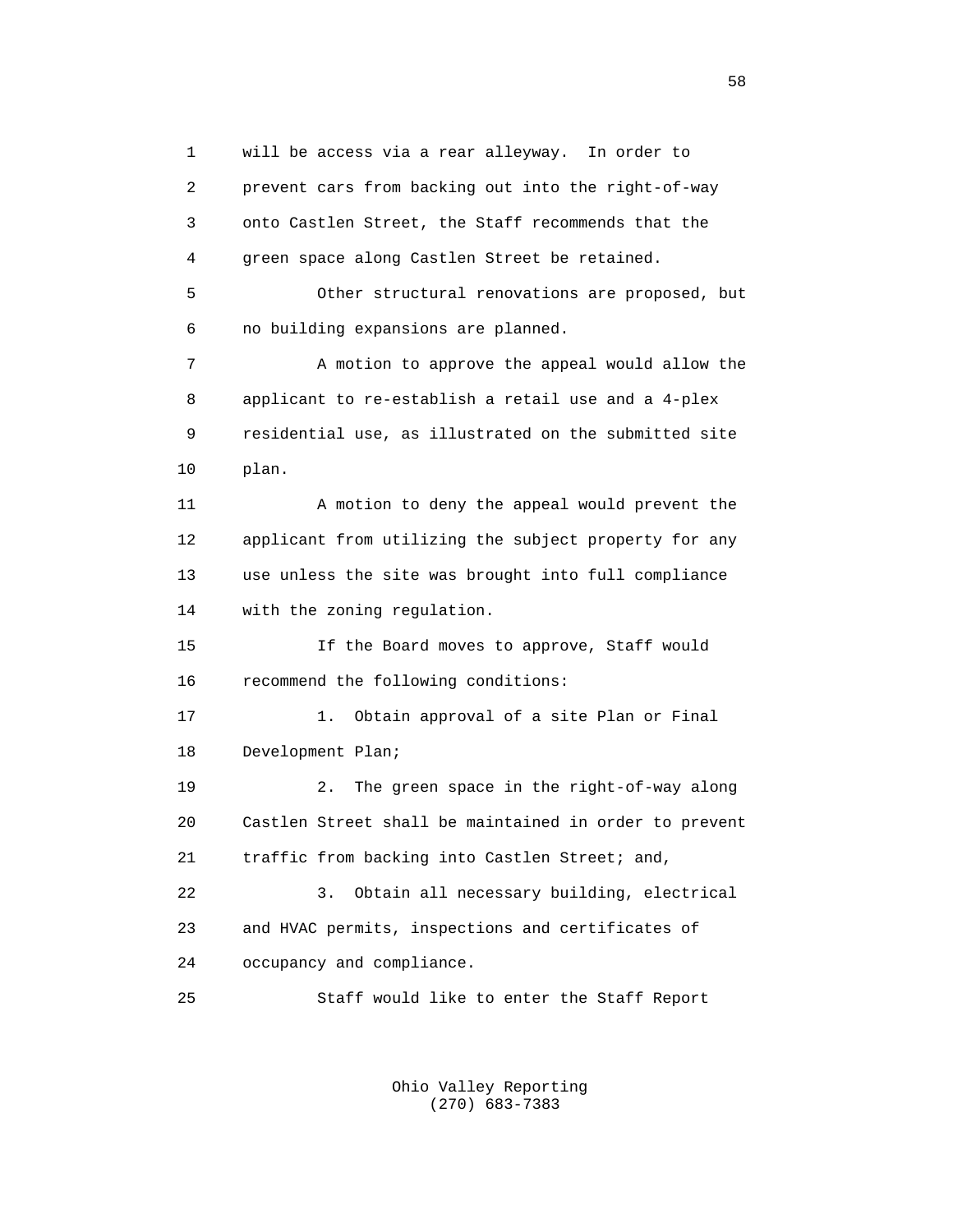1 into the record as Exhibit G.

 2 CHAIRMAN: We rarely hear one of these so, 3 Counsel, we may need some guidance as we move forward 4 appropriately. 5 Anyone here representing the applicant? 6 Yes, sir. 7 MS. KNIGHT: Please state your name for the 8 record. 9 MR. ROSS: Murlyd Ross. 10 (MURLYD ROSS SWORN BY ATTORNEY.) 11 CHAIRMAN: Anything you would like to add? 12 MR. ROSS: No. I just want to improve the 13 community and make it viable for the community. 14 That's all. 15 CHAIRMAN: Any board members have any 16 questions of the applicant? 17 (NO RESPONSE) 18 CHAIRMAN: Mr. Howard, any comments? 19 MR. HOWARD: No. 20 CHAIRMAN: Any particular reason why it was 21 recommended for denial? 22 MR. HOWARD: It's not we don't recommend 23 approval or denial. As Mr. Crum stated, we provided a 24 Staff Report. Essentially what you do now is you 25 either make a motion to approval or deny. You're not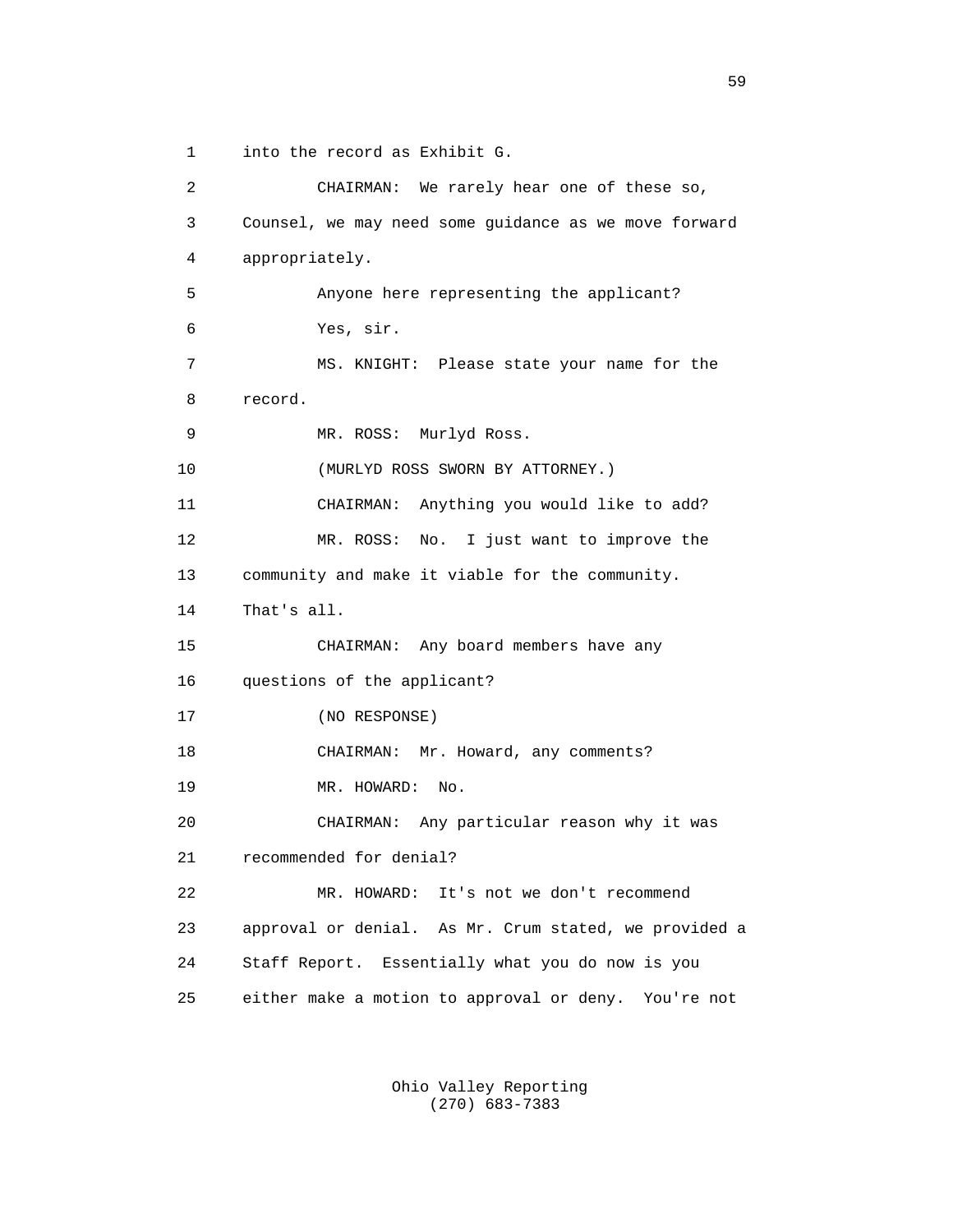1 required to have findings of fact. You're just 2 approving or denying an Administrative Appeal. We did 3 recommend some conditions. If you make a motion to 4 approve it, then we would recommend that you attach 5 those. We don't have any issues with it. We just 6 couldn't approve it in-house because of the 18-month 7 lapse. 8 MS. MASON: You don't have to have findings of 9 fact? 10 MR. HOWARD: No. 11 CHAIRMAN: Have you gotten any calls or any 12 inquiries at the office about this? 13 MR. HOWARD: Not that I'm aware of, no. The 14 building has been used for this forever. It's just 15 that it lapse and lost its grandfather clause. We as 16 Staff then couldn't give him the building permits and 17 whatever he needed to get going. This is the avenue. 18 We don't have an issue with it. 19 CHAIRMAN: We just need a simple motion to 20 approve or deny. 21 MR. HOWARD: With the conditions. 22 CHAIRMAN: With the conditions. 23 Mr. Jean. 24 MR. JEAN: I would like to a motion that we 25 approve this Administrative Appeal based on the Staff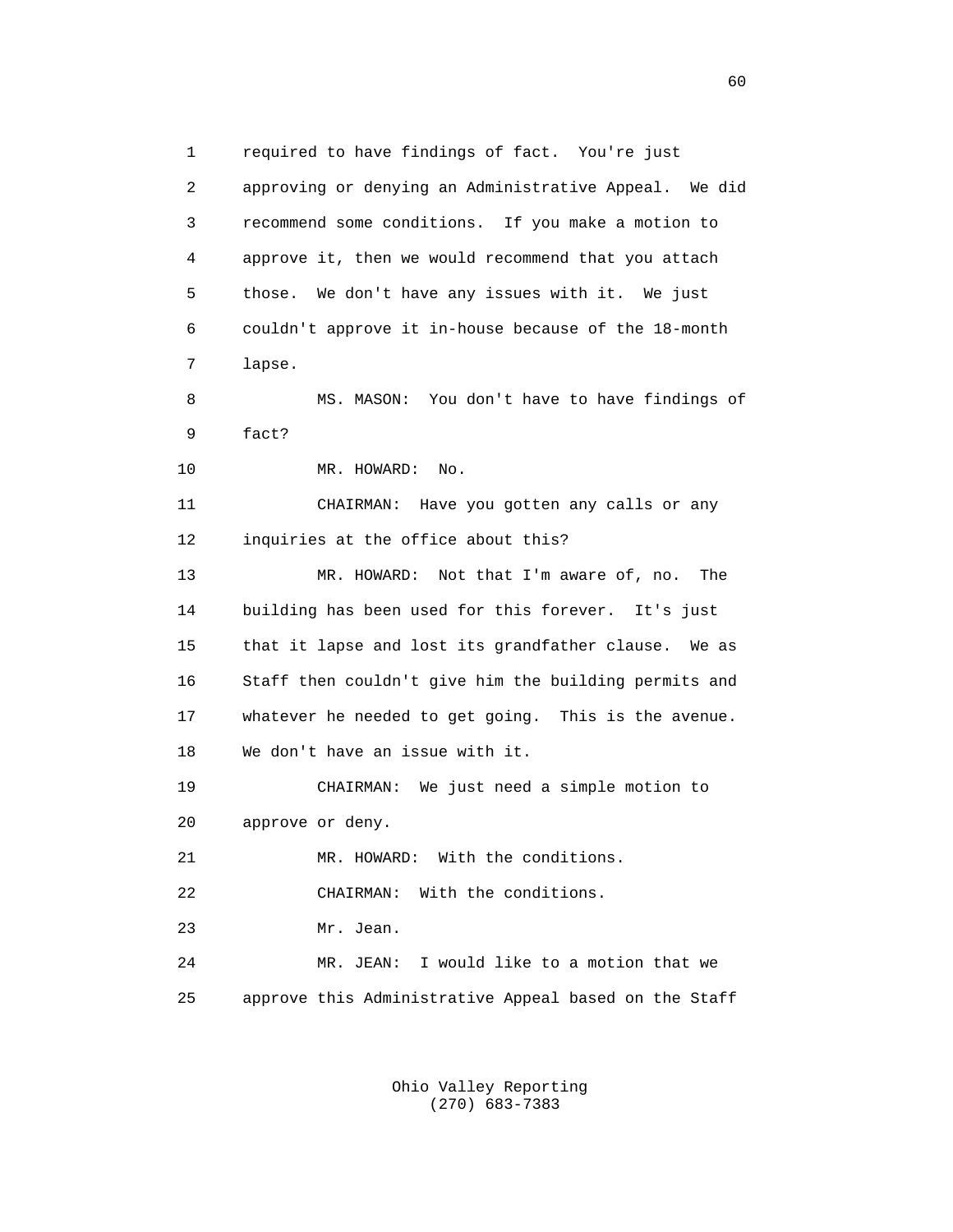1 Report, the site visit and with the three conditions. 2 MR. GLENN: Second. 3 CHAIRMAN: All in favor raise your right hand. 4 (ALL BOARD MEMBERS PRESENT RESPONDED AYE.) 5 CHAIRMAN: Motion pass. 6 We need one final motion. 7 MS. MASON: I make a motion to adjourn. 8 MR. GLENN: Second. 9 CHAIRMAN: All in favor raise your right hand. 10 (ALL BOARD MEMBERS PRESENT RESPONDED AYE.) 11 CHAIRMAN: We are adjourned. 12 ---------------------------------------------- 13 14 15 16 17 18 19 20 21 22 23 24 25